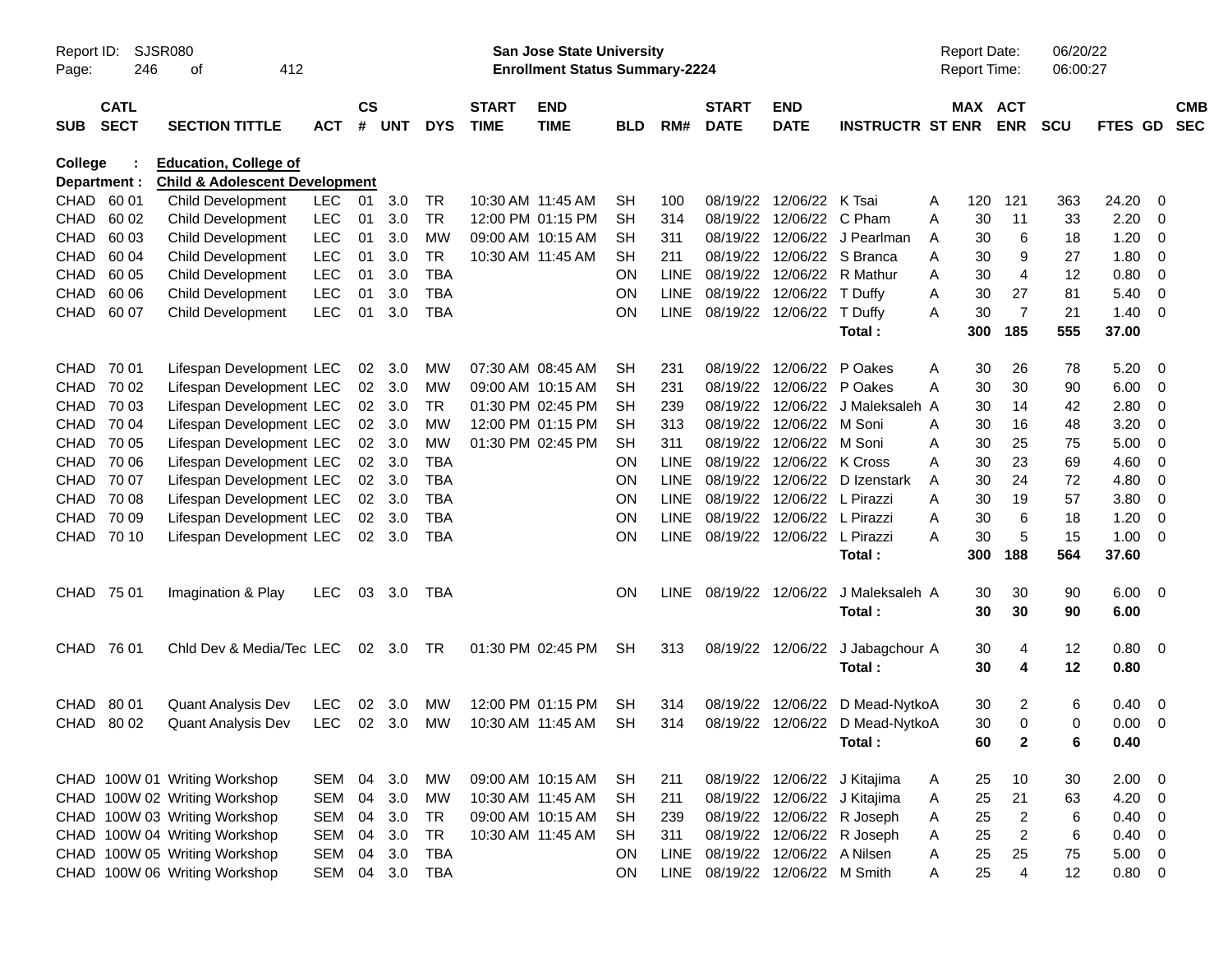| Page:      | SJSR080<br>Report ID:<br>247<br>412<br>οf |                                                                |            |                    |            |                   |                             | San Jose State University<br><b>Enrollment Status Summary-2224</b> |                 |             |                             |                                 |                                   | <b>Report Date:</b><br><b>Report Time:</b> |          |                         | 06/20/22<br>06:00:27 |                |                         |                          |
|------------|-------------------------------------------|----------------------------------------------------------------|------------|--------------------|------------|-------------------|-----------------------------|--------------------------------------------------------------------|-----------------|-------------|-----------------------------|---------------------------------|-----------------------------------|--------------------------------------------|----------|-------------------------|----------------------|----------------|-------------------------|--------------------------|
| <b>SUB</b> | <b>CATL</b><br><b>SECT</b>                | <b>SECTION TITTLE</b>                                          | <b>ACT</b> | $\mathsf{cs}$<br># | <b>UNT</b> | <b>DYS</b>        | <b>START</b><br><b>TIME</b> | <b>END</b><br><b>TIME</b>                                          | <b>BLD</b>      | RM#         | <b>START</b><br><b>DATE</b> | <b>END</b><br><b>DATE</b>       | <b>INSTRUCTR ST ENR</b>           |                                            |          | MAX ACT<br><b>ENR</b>   | <b>SCU</b>           | <b>FTES GD</b> |                         | <b>CMB</b><br><b>SEC</b> |
|            |                                           | CHAD 100W 07 Writing Workshop<br>CHAD 100W 08 Writing Workshop | SEM<br>SEM | 04<br>04           | 3.0<br>3.0 | TBA<br><b>TBA</b> |                             |                                                                    | <b>ON</b><br>ON | <b>LINE</b> | LINE 08/19/22 12/06/22      | 08/19/22 12/06/22               | A Nilsen                          | Α<br>A                                     | 25<br>25 | 25<br>$\overline{4}$    | 75<br>12             | 5.00<br>0.80   | - 0<br>- 0              |                          |
|            |                                           |                                                                |            |                    |            |                   |                             |                                                                    |                 |             |                             |                                 | Total:                            |                                            | 200      | 93                      | 279                  | 18.60          |                         |                          |
|            | CHAD 101 01                               | <b>Research Methods</b>                                        | <b>LEC</b> | 02                 | 3.0        | <b>MW</b>         |                             | 01:30 PM 02:45 PM                                                  | SН              | 211         |                             | 08/19/22 12/06/22               | J Bang                            | A                                          | 30       | 28                      | 84                   | 5.60           | - 0                     |                          |
|            | CHAD 101 02                               | <b>Research Methods</b>                                        | <b>LEC</b> | 02                 | 3.0        | MW                |                             | 03:00 PM 04:15 PM                                                  | <b>SH</b>       | 211         |                             | 08/19/22 12/06/22 M Soni        |                                   | Α                                          | 30       | 16                      | 48                   | 3.20           | $\overline{0}$          |                          |
|            | CHAD 101 03                               | <b>Research Methods</b>                                        | <b>LEC</b> | 02                 | 3.0        | <b>TR</b>         |                             | 01:30 PM 02:45 PM                                                  | <b>SH</b>       | 211         |                             | 08/19/22 12/06/22               |                                   | A                                          | 30       | $\overline{2}$          | 6                    | 0.40           | $\overline{0}$          |                          |
|            | CHAD 101 04                               | <b>Research Methods</b>                                        | <b>LEC</b> | $02\,$             | 3.0        | <b>TBA</b>        |                             |                                                                    | <b>ON</b>       | <b>LINE</b> |                             | 08/19/22 12/06/22 J Smith       |                                   | A                                          | 30       | 30                      | 90                   | 6.00           | $\overline{\mathbf{0}}$ |                          |
|            |                                           |                                                                |            |                    |            |                   |                             |                                                                    |                 |             |                             |                                 | Total:                            |                                            | 120      | 76                      | 228                  | 15.20          |                         |                          |
|            | CHAD 102 01                               | Dev of Self in Soc                                             | <b>LEC</b> | 02                 | 3.0        | TBA               |                             |                                                                    | <b>ON</b>       | <b>LINE</b> |                             | 08/19/22 12/06/22               | A Nilsen                          | Α                                          | 30       | 30                      | 90                   | 6.15           | - 3                     |                          |
|            | CHAD 102 02                               | Dev of Self in Soc                                             | <b>LEC</b> |                    | 02 3.0     | <b>TBA</b>        |                             |                                                                    | <b>ON</b>       |             |                             | LINE 08/19/22 12/06/22 A Nilsen |                                   | A                                          | 30       | 30                      | 90                   | 6.00           | $\overline{0}$          |                          |
|            |                                           |                                                                |            |                    |            |                   |                             |                                                                    |                 |             |                             |                                 | Total:                            |                                            | 60       | 60                      | 180                  | 12.15          |                         |                          |
|            | CHAD 104 01                               | <b>Program Evaluation</b>                                      | LEC.       | 02                 | 3.0        | MW.               |                             | 10:30 AM 11:45 AM                                                  | <b>SH</b>       | 334         |                             | 08/19/22 12/06/22               | E Middaugh A                      |                                            | 30       | 31                      | 93                   | 6.20           | $\overline{\mathbf{0}}$ |                          |
|            |                                           |                                                                |            |                    |            |                   |                             |                                                                    |                 |             |                             |                                 | Total:                            |                                            | 30       | 31                      | 93                   | 6.20           |                         |                          |
|            | CHAD 106 01                               | Childhood                                                      | LEC.       | 02                 | 3.0        | <b>TBA</b>        |                             |                                                                    | <b>ON</b>       |             |                             |                                 | LINE 08/19/22 12/06/22 T Campbell | A                                          | 30       | 26                      | 78                   | 5.20           | - 0                     |                          |
|            | CHAD 106 02                               | Childhood                                                      | <b>LEC</b> | 02                 | 3.0        | <b>TBA</b>        |                             |                                                                    | <b>ON</b>       |             |                             |                                 | LINE 08/19/22 12/06/22 T Campbell | A                                          | 30       | 3                       | 9                    | 0.60           | $\overline{0}$          |                          |
|            | CHAD 106 03                               | Childhood                                                      | <b>LEC</b> | 02                 | 3.0        | <b>TBA</b>        |                             |                                                                    | <b>ON</b>       | <b>LINE</b> |                             | 08/19/22 12/06/22 R Love        |                                   | A                                          | 30       | 17                      | 51                   | 3.40           | $\overline{0}$          |                          |
|            | CHAD 106 04                               | Childhood                                                      | <b>LEC</b> |                    | 02 3.0     | <b>TBA</b>        |                             |                                                                    | <b>ON</b>       |             |                             | LINE 08/19/22 12/06/22 R Love   |                                   | A                                          | 30       | $\overline{\mathbf{1}}$ | 3                    | 0.20           | $\overline{\mathbf{0}}$ |                          |
|            |                                           |                                                                |            |                    |            |                   |                             |                                                                    |                 |             |                             |                                 | Total:                            |                                            | 120      | 47                      | 141                  | 9.40           |                         |                          |
|            | CHAD 135 01                               | Dev Lang & Liter                                               | <b>LEC</b> | 03                 | 3.0        | TR                |                             | 07:30 AM 08:45 AM                                                  | SH              | 315         |                             |                                 | 08/19/22 12/06/22 TO'Donnell- A   |                                            | 30       | 8                       | 24                   | 1.60           | $\overline{\mathbf{0}}$ |                          |
|            | CHAD 135 02                               | Dev Lang & Liter                                               | <b>LEC</b> | 03                 | 3.0        | TR                |                             | 09:00 AM 10:15 AM                                                  | SH              | 315         |                             |                                 | 08/19/22 12/06/22 TO'Donnell- A   |                                            | 30       | 30                      | 90                   | 6.00           | $\overline{\mathbf{0}}$ |                          |
|            |                                           |                                                                |            |                    |            |                   |                             |                                                                    |                 |             |                             |                                 | Total:                            |                                            | 60       | 38                      | 114                  | 7.60           |                         |                          |
|            | CHAD 149 01                               | Child Health & Activ                                           | LEC.       | 02                 | 3.0        | TR                |                             | 10:30 AM 11:45 AM                                                  | SН              | 335         |                             | 08/19/22 12/06/22 L Pirazzi     |                                   | A                                          | 35       | 35                      | 105                  | 7.00           | $0\,C$                  |                          |
| KIN        | 149 01                                    | Child Health & Activ                                           | <b>LEC</b> |                    | 02 3.0     | TR                | 10:30 AM 11:45 AM           |                                                                    | SН              | 335         |                             | 08/19/22 12/06/22 L Pirazzi     |                                   | A                                          | 0        | $\mathbf 0$             | 0                    | 0.00           | 0 C                     |                          |
|            | CHAD 149 02                               | Child Health & Activ                                           | <b>LEC</b> | 02                 | 3.0        | TR                |                             | 10:30 AM 11:45 AM                                                  | SН              | 334         | 08/19/22                    | 12/06/22 L Pirazzi              |                                   | A                                          | 40       | 29                      | 87                   | 5.80           | 0 <sup>C</sup>          |                          |
| KIN        | 149 02                                    | Child Health & Activ                                           | <b>LEC</b> | 02                 | 3.0        | <b>TR</b>         |                             | 10:30 AM 11:45 AM                                                  | SН              | 334         |                             | 08/19/22 12/06/22 L Pirazzi     |                                   | A                                          | 0        | $\overline{1}$          | 3                    | 0.20           | 0 <sup>C</sup>          |                          |
|            |                                           |                                                                |            |                    |            |                   |                             |                                                                    |                 |             |                             |                                 | Total:                            |                                            | 75       | 65                      | 195                  | 13.00          |                         |                          |
|            | CHAD 150 01                               | Language DevelopmentLEC 02 3.0                                 |            |                    |            | TR                |                             | 01:30 PM 02:45 PM                                                  | SH              | 314         | 08/19/22 12/06/22           |                                 |                                   | A                                          | 30       | 12                      | 36                   | $2.40 \ 0$     |                         |                          |
|            | CHAD 150 02                               | Language Development EC                                        |            |                    | 02 3.0     | TBA               |                             |                                                                    | ON              |             | LINE 08/19/22 12/06/22      |                                 |                                   | Α                                          | 30       | $30\,$                  | 90                   | $6.00 \quad 0$ |                         |                          |
|            | CHAD 150 03                               | Language DevelopmentLEC 02 3.0 TBA                             |            |                    |            |                   |                             |                                                                    | <b>ON</b>       |             | LINE 08/19/22 12/06/22      |                                 |                                   | A                                          | 30       | $\mathbf 0$             | 0                    | $0.00 \t 0$    |                         |                          |
|            |                                           |                                                                |            |                    |            |                   |                             |                                                                    |                 |             |                             |                                 | Total:                            |                                            | 90       | 42                      | 126                  | 8.40           |                         |                          |
|            | CHAD 152 01                               | <b>ECE Curriculum</b>                                          | LEC.       |                    |            | 02 3.0 MW         |                             | 09:00 AM 10:15 AM SH                                               |                 | 315         |                             |                                 | 08/19/22 12/06/22 TO'Donnell- A   |                                            | 30       | 13                      | 39                   | $2.65$ 1       |                         |                          |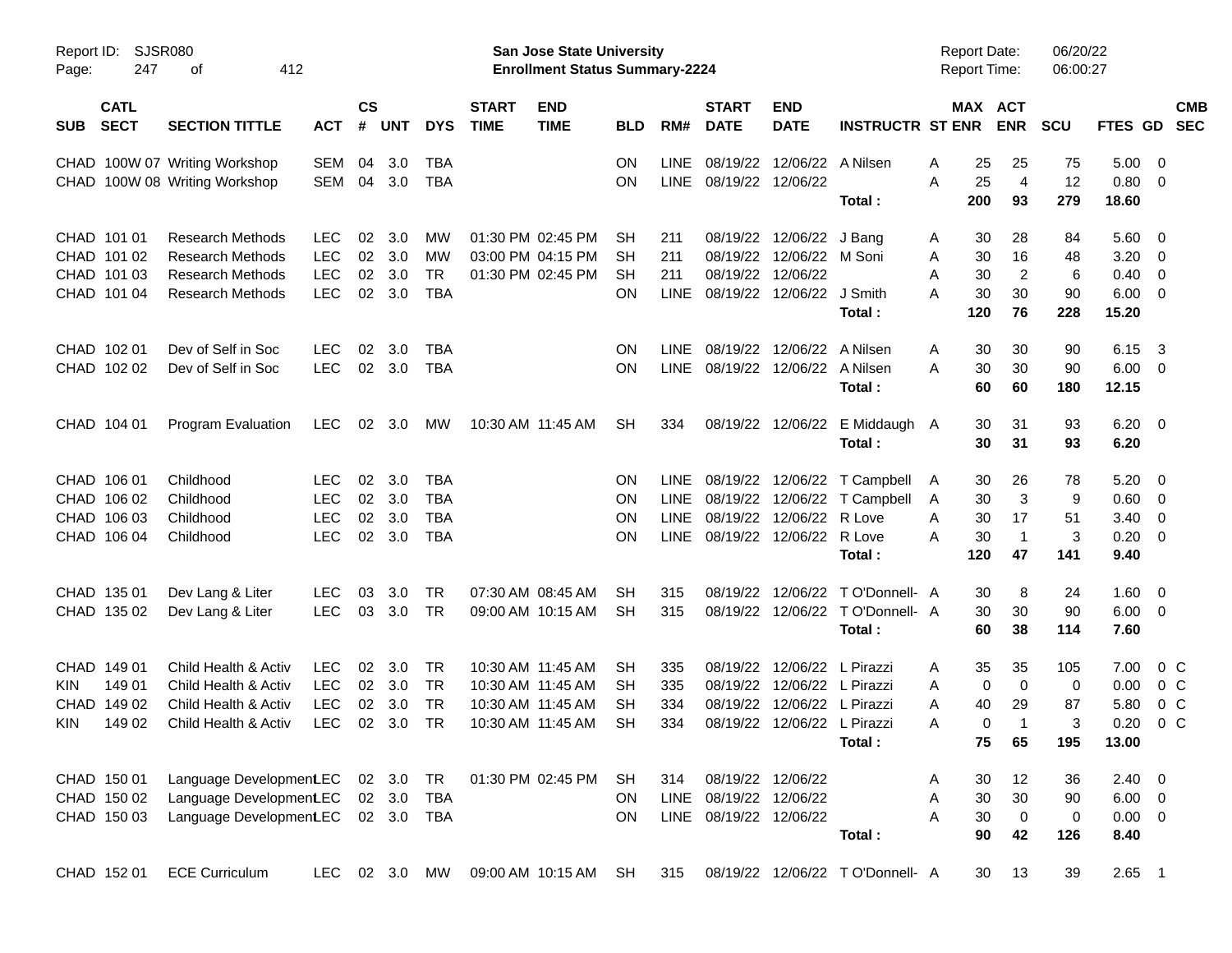| Page:      | SJSR080<br>Report ID:<br>248<br>412<br>οf                                                             |                                                                                                                                                                      |                                                |                                        |                                               |                                                                          |                             | San Jose State University<br><b>Enrollment Status Summary-2224</b>                                                                              |                                                                                      |                                         |                                                                                       |                                                                                                                                                 |                                                                   | <b>Report Date:</b><br><b>Report Time:</b>  |                                                                                | 06/20/22<br>06:00:27                                   |                                                                                                                  |                          |  |
|------------|-------------------------------------------------------------------------------------------------------|----------------------------------------------------------------------------------------------------------------------------------------------------------------------|------------------------------------------------|----------------------------------------|-----------------------------------------------|--------------------------------------------------------------------------|-----------------------------|-------------------------------------------------------------------------------------------------------------------------------------------------|--------------------------------------------------------------------------------------|-----------------------------------------|---------------------------------------------------------------------------------------|-------------------------------------------------------------------------------------------------------------------------------------------------|-------------------------------------------------------------------|---------------------------------------------|--------------------------------------------------------------------------------|--------------------------------------------------------|------------------------------------------------------------------------------------------------------------------|--------------------------|--|
| <b>SUB</b> | <b>CATL</b><br><b>SECT</b>                                                                            | <b>SECTION TITTLE</b>                                                                                                                                                | <b>ACT</b>                                     | $\mathsf{cs}$<br>#                     | <b>UNT</b>                                    | <b>DYS</b>                                                               | <b>START</b><br><b>TIME</b> | <b>END</b><br><b>TIME</b>                                                                                                                       | <b>BLD</b>                                                                           | RM#                                     | <b>START</b><br><b>DATE</b>                                                           | <b>END</b><br><b>DATE</b>                                                                                                                       | <b>INSTRUCTR ST ENR</b>                                           |                                             | MAX ACT<br><b>ENR</b>                                                          | <b>SCU</b>                                             | <b>FTES GD</b>                                                                                                   | <b>CMB</b><br><b>SEC</b> |  |
|            | CHAD 152 02                                                                                           | <b>ECE Curriculum</b>                                                                                                                                                | <b>LEC</b>                                     | 02                                     | 3.0                                           | <b>MW</b>                                                                |                             | 10:30 AM 11:45 AM                                                                                                                               | <b>SH</b>                                                                            | 315                                     | 08/19/22                                                                              | 12/06/22                                                                                                                                        | TO'Donnell- A<br>Total:                                           | 30<br>60                                    | 11<br>24                                                                       | 33<br>72                                               | $2.20 \t 0$<br>4.85                                                                                              |                          |  |
|            | CHAD 156 01                                                                                           | Social Media & Youth LEC                                                                                                                                             |                                                | 02                                     | 3.0                                           | M                                                                        |                             | 09:00 AM 10:15 AM                                                                                                                               | <b>SH</b>                                                                            | 230                                     |                                                                                       |                                                                                                                                                 | 08/19/22 12/06/22 E Middaugh A<br>Total:                          | 30<br>30                                    | 5<br>5                                                                         | 15<br>15                                               | $1.00 \t 0$<br>1.00                                                                                              |                          |  |
|            | CHAD 157 01<br>CHAD 157 02                                                                            | Program Management LEC<br>Program Management LEC                                                                                                                     |                                                | 02                                     | 3.0<br>02 3.0 W                               | W                                                                        |                             | 09:00 AM 10:15 AM<br>10:30 AM 11:45 AM                                                                                                          | SH.<br>SH                                                                            | 239<br>239                              | 08/19/22                                                                              | 12/06/22                                                                                                                                        | D Izenstark<br>08/19/22 12/06/22 D Izenstark<br>Total :           | 30<br>A<br>30<br>A<br>60                    | 24<br>9<br>33                                                                  | 72<br>27<br>99                                         | $4.80\ 0$<br>$1.80 \ 0$<br>6.60                                                                                  |                          |  |
|            | CHAD 158 01<br>CHAD 158 02                                                                            | Community Practicum LEC<br>Community Practicum LAB                                                                                                                   |                                                |                                        | 02 3.0<br>15  0.0                             | W<br>TBA                                                                 |                             | 12:00 PM 12:50 PM                                                                                                                               | <b>SH</b>                                                                            | 239                                     | 08/19/22                                                                              |                                                                                                                                                 | 12/06/22 E Middaugh A<br>08/19/22 12/06/22 E Middaugh A<br>Total: | 30<br>30<br>60                              | 31<br>31<br>62                                                                 | 31<br>62<br>93                                         | $6.20 \quad 0$<br>$0.00 \t 0$<br>6.20                                                                            |                          |  |
|            | CHAD 159 01<br>CHAD 159 02                                                                            | K-8 Practicum<br>K-8 Practicum                                                                                                                                       | <b>LEC</b><br>LAB                              | 02<br>15                               | 3.0<br>0.0                                    | $\mathsf{T}$<br><b>TBA</b>                                               |                             | 01:30 PM 02:20 PM                                                                                                                               | <b>SH</b>                                                                            | 231                                     | 08/19/22                                                                              | 12/06/22<br>08/19/22 12/06/22 R Marx                                                                                                            | R Marx<br>Total:                                                  | 30<br>A<br>30<br>А<br>60                    | 30<br>30<br>60                                                                 | 30<br>60<br>90                                         | $6.00 \quad 0$<br>$0.00 \t 0$<br>6.00                                                                            |                          |  |
|            | CHAD 160 01<br>CHAD 160 02<br>CHAD 160 03<br>CHAD 160 04<br>CHAD 160 05<br>CHAD 160 06<br>CHAD 160 07 | <b>ECE Practicum</b><br><b>ECE Practicum</b><br><b>ECE Practicum</b><br><b>ECE Practicum</b><br><b>ECE Practicum</b><br><b>ECE Practicum</b><br><b>ECE Practicum</b> | LEC.<br>LAB<br>LAB<br>LAB<br>LAB<br>LAB<br>LAB | 02<br>15<br>15<br>15<br>15<br>15<br>15 | 3.0<br>0.0<br>0.0<br>0.0<br>0.0<br>0.0<br>0.0 | R<br>МW<br><b>TR</b><br><b>MW</b><br><b>TR</b><br><b>MW</b><br><b>TR</b> |                             | 04:00 PM 04:50 PM<br>08:45 AM 11:45 AM<br>08:45 AM 11:45 AM<br>12:15 PM 03:15 PM<br>12:15 PM 03:15 PM<br>08:40 AM 11:40 AM<br>08:40 AM 11:40 AM | <b>SH</b><br><b>CCB</b><br><b>CCB</b><br><b>CCB</b><br><b>CCB</b><br>SН<br><b>SH</b> | 212<br>118<br>118<br>118<br>118<br>117O | 08/19/22<br>08/19/22<br>08/19/22<br>08/19/22<br>08/19/22<br>08/19/22<br>1170 08/19/22 | 12/06/22 J Foster<br>12/06/22 J Foster<br>12/06/22 J Foster<br>12/06/22 J Foster<br>12/06/22 J Foster<br>12/06/22 J Fraser<br>12/06/22 J Fraser | Total:                                                            | 30<br>A<br>A<br>Α<br>Α<br>Α<br>Α<br>Α<br>62 | 27<br>6<br>6<br>6<br>6<br>6<br>4<br>6<br>6<br>4<br>4<br>4<br>$\mathbf 1$<br>54 | 27<br>12<br>12<br>8<br>12<br>8<br>$\overline{c}$<br>81 | $5.40 \quad 0$<br>$0.00 \t 0$<br>$0.00 \t 0$<br>$0.00 \t 0$<br>$0.00 \t 0$<br>$0.00 \t 0$<br>$0.00 \t 0$<br>5.40 |                          |  |
|            | CHAD 161 01                                                                                           | <b>ECE Administration</b>                                                                                                                                            | <b>LEC</b>                                     | 03                                     | 3.0                                           | TR                                                                       |                             | 01:30 PM 02:45 PM                                                                                                                               | <b>SH</b>                                                                            | 230                                     |                                                                                       | 08/19/22 12/06/22 J Fraser                                                                                                                      | Total:                                                            | 30<br>A<br>30                               | 30<br>30                                                                       | 90<br>90                                               | $6.00 \quad 0$<br>6.00                                                                                           |                          |  |
|            | CHAD 162 01                                                                                           | Culture & Dev<br>CHAD 162 02 Culture & Dev                                                                                                                           | LEC.                                           |                                        | 02 3.0                                        | <b>MW</b>                                                                |                             | 10:30 AM 11:45 AM<br>LEC 02 3.0 MW 01:30 PM 02:45 PM SH 239 08/19/22 12/06/22 K Cross                                                           | <b>SH</b>                                                                            | 212                                     |                                                                                       |                                                                                                                                                 | 08/19/22 12/06/22 N Sorkhabi<br>Total:                            | 30<br>A<br>Α<br>60                          | 3<br>30<br>30<br>33                                                            | 9<br>90<br>99                                          | $0.60 \quad 0$<br>$6.00 \t 0$<br>6.60                                                                            |                          |  |
|            | CHAD 163 01<br>CHAD 163 02                                                                            | <b>Adolescent Dev</b><br>Adolescent Dev                                                                                                                              | LEC 02 3.0 TR<br>LEC 02 3.0 TR                 |                                        |                                               |                                                                          |                             | 12:00 PM 01:15 PM SH<br>01:30 PM 02:45 PM SH                                                                                                    |                                                                                      | 212<br>212                              |                                                                                       | 08/19/22 12/06/22 K Tsai<br>08/19/22 12/06/22 K Tsai                                                                                            | Total:                                                            | 30<br>A<br>A<br>30<br>60                    | 30<br>14<br>44                                                                 | 90<br>42<br>132                                        | $6.00 \quad 0$<br>$2.80 \ 0$<br>8.80                                                                             |                          |  |
|            | CHAD 164 01                                                                                           | Contemporary Parent LEC 02 3.0 MW                                                                                                                                    |                                                |                                        |                                               |                                                                          |                             | 10:30 AM 11:45 AM SH                                                                                                                            |                                                                                      | 335                                     |                                                                                       | 08/19/22 12/06/22 A Shah                                                                                                                        |                                                                   | 30<br>A                                     | 30                                                                             | 90                                                     | $6.00 \t 0$                                                                                                      |                          |  |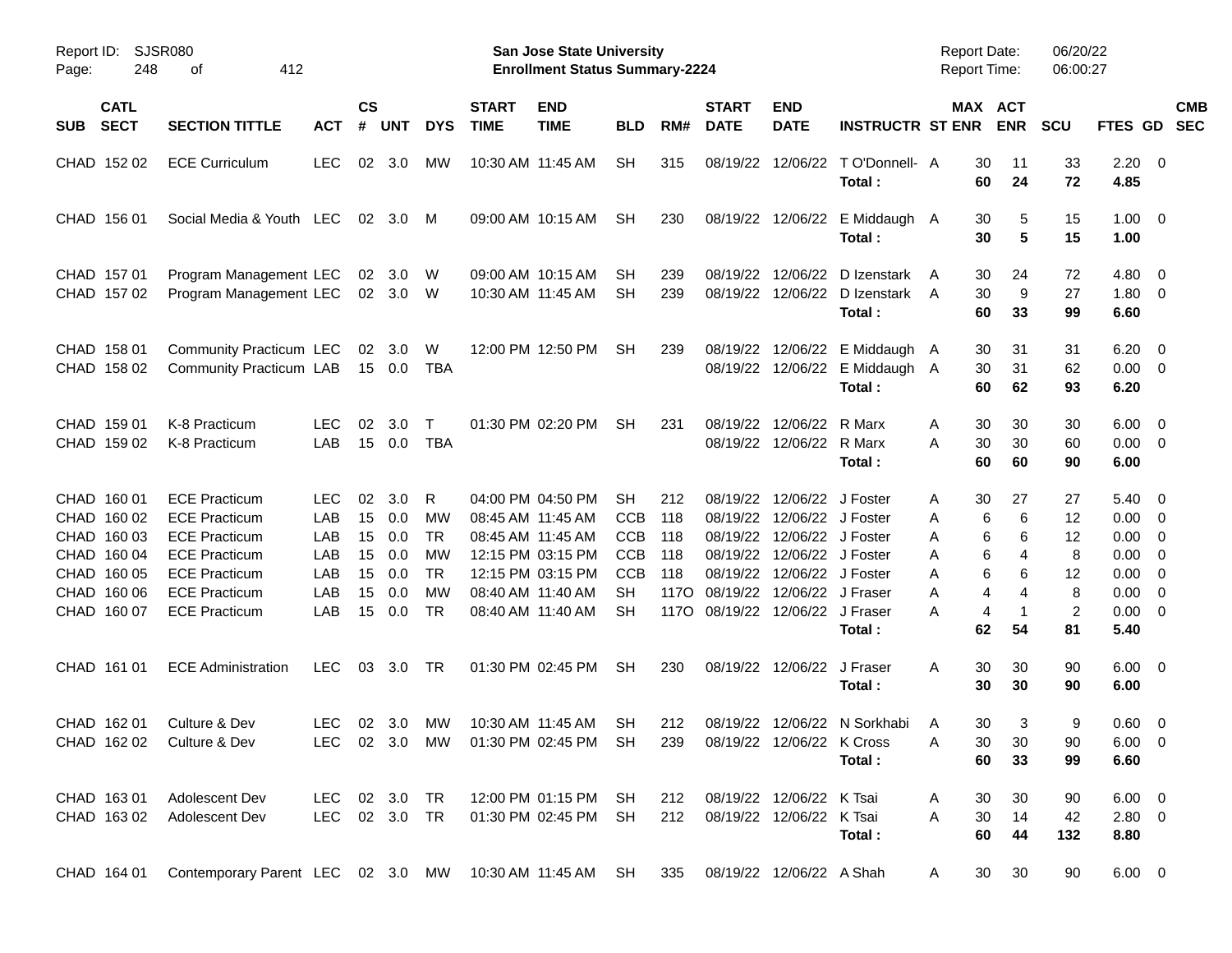| Report ID:<br>Page:                                                     | <b>SJSR080</b><br>249<br>412<br>οf<br><b>CATL</b>                                                                                        |                                                                    |                            |                                                       |                                                         |                             | <b>San Jose State University</b><br><b>Enrollment Status Summary-2224</b>        |                                    |                                          |                                                                   |                                                                              |                                                                                | <b>Report Date:</b><br>Report Time: |                                   |                                                | 06/20/22<br>06:00:27              |                                                      |                                                               |                          |
|-------------------------------------------------------------------------|------------------------------------------------------------------------------------------------------------------------------------------|--------------------------------------------------------------------|----------------------------|-------------------------------------------------------|---------------------------------------------------------|-----------------------------|----------------------------------------------------------------------------------|------------------------------------|------------------------------------------|-------------------------------------------------------------------|------------------------------------------------------------------------------|--------------------------------------------------------------------------------|-------------------------------------|-----------------------------------|------------------------------------------------|-----------------------------------|------------------------------------------------------|---------------------------------------------------------------|--------------------------|
| <b>SECT</b><br><b>SUB</b>                                               | <b>SECTION TITTLE</b>                                                                                                                    | <b>ACT</b>                                                         | $\mathsf{cs}$<br>#         | <b>UNT</b>                                            | <b>DYS</b>                                              | <b>START</b><br><b>TIME</b> | <b>END</b><br><b>TIME</b>                                                        | <b>BLD</b>                         | RM#                                      | <b>START</b><br><b>DATE</b>                                       | <b>END</b><br><b>DATE</b>                                                    | <b>INSTRUCTR ST ENR</b>                                                        |                                     |                                   | MAX ACT<br><b>ENR</b>                          | <b>SCU</b>                        | FTES GD                                              |                                                               | <b>CMB</b><br><b>SEC</b> |
| CHAD 164 02<br>CHAD 164 03                                              | Contemporary Parent LEC<br>Contemporary Parent LEC                                                                                       |                                                                    |                            | 02 3.0<br>$02 \quad 3.0$                              | TBA<br>TBA                                              |                             |                                                                                  | ΟN<br>ΟN                           | <b>LINE</b><br><b>LINE</b>               | 08/19/22<br>08/19/22                                              | 12/06/22<br>12/06/22                                                         | R Mathur<br>R Mathur<br>Total:                                                 | Α<br>A                              | 30<br>30<br>90                    | 30<br>25<br>85                                 | 90<br>75<br>255                   | 6.00<br>5.00<br>17.00                                | - 0<br>- 0                                                    |                          |
| CHAD 165 01<br>CHAD 165 02<br>CHAD 165 03<br>CHAD 165 04                | <b>Risk &amp; Resilience</b><br><b>Risk &amp; Resilience</b><br>Risk & Resilience<br><b>Risk &amp; Resilience</b>                        | <b>LEC</b><br><b>LEC</b><br><b>LEC</b><br><b>LEC</b>               | 03<br>03<br>03             | 3.0<br>3.0<br>3.0<br>3.0                              | R<br>R<br>R                                             |                             | 09:00 AM 10:15 AM<br>12:00 PM 01:15 PM<br>10:30 AM 11:45 AM                      | SН<br><b>SH</b><br><b>SH</b>       | 311<br>311<br>239                        | 08/19/22                                                          | 12/06/22<br>08/19/22 12/06/22 M Smith<br>08/19/22 12/06/22                   | M Smith<br>C Pham<br>Total:                                                    | Α<br>Α<br>X<br>Α                    | 30<br>30<br>0<br>30<br>90         | 8<br>$\overline{7}$<br>$\mathbf 0$<br>30<br>45 | 24<br>21<br>0<br>90<br>135        | 1.60<br>1.40<br>0.00<br>6.00<br>9.00                 | $\overline{\mathbf{0}}$<br>$\overline{0}$<br>0<br>$\mathbf 0$ |                          |
| CHAD 168 01<br>CHAD 168 02<br>CHAD 168 03<br>CHAD 168 04<br>CHAD 168 05 | Social Emotional Dev LEC<br>Social Emotional Dev LEC<br>Social Emotional Dev LEC<br>Social Emotional Dev LEC<br>Social Emotional Dev LEC |                                                                    | 02<br>02<br>02             | $02 \quad 3.0$<br>3.0<br>3.0<br>3.0<br>$02 \quad 3.0$ | TR<br><b>TR</b><br><b>TR</b><br><b>MW</b><br><b>TBA</b> |                             | 07:30 AM 08:45 AM<br>09:00 AM 10:15 AM<br>10:30 AM 11:45 AM<br>12:00 PM 01:15 PM | SН<br>SН<br>SН<br>SН<br>ON         | 231<br>231<br>212<br>211<br><b>LINE</b>  | 08/19/22<br>08/19/22<br>08/19/22                                  | 08/19/22 12/06/22<br>12/06/22<br>12/06/22 A Shah<br>08/19/22 12/06/22 A Shah | K Hassett<br>K Hassett<br>12/06/22 K Hassett<br>Total:                         | Α<br>A<br>A<br>A<br>A               | 30<br>30<br>30<br>30<br>30<br>150 | 3<br>12<br>14<br>30<br>30<br>89                | 9<br>36<br>42<br>90<br>90<br>267  | 0.60<br>2.40<br>2.80<br>6.00<br>6.00<br>17.80        | $\overline{\mathbf{0}}$<br>0<br>0<br>0<br>$\mathbf 0$         |                          |
| CHAD 169 01<br>CHAD 169 02<br>CHAD 169 03<br>CHAD 169 04<br>CHAD 169 05 | <b>Child Motivation</b><br><b>Child Motivation</b><br><b>Child Motivation</b><br><b>Child Motivation</b><br><b>Child Motivation</b>      | <b>LEC</b><br><b>LEC</b><br><b>LEC</b><br><b>LEC</b><br><b>LEC</b> | 02<br>02<br>02<br>02<br>02 | 3.0<br>3.0<br>3.0<br>3.0<br>3.0                       | <b>TR</b><br><b>TR</b><br>МW<br>МW<br><b>TBA</b>        |                             | 10:30 AM 11:45 AM<br>12:00 PM 01:15 PM<br>12:00 PM 01:15 PM<br>01:30 PM 02:45 PM | SН<br>SН<br>SН<br><b>SH</b><br>ON  | 313<br>313<br>212<br>212<br><b>LINE</b>  | 08/19/22<br>08/19/22<br>08/19/22                                  | 08/19/22 12/06/22<br>12/06/22<br>12/06/22<br>12/06/22<br>08/19/22 12/06/22   | R Love<br>R Love<br>N Sorkhabi<br>N Sorkhabi<br>J Maleksaleh A<br>Total:       | Α<br>A<br>A<br>Α                    | 30<br>30<br>30<br>30<br>30<br>150 | 8<br>11<br>8<br>$\overline{7}$<br>30<br>64     | 24<br>33<br>24<br>21<br>90<br>192 | 1.60<br>2.20<br>1.60<br>1.40<br>6.00<br>12.80        | $\overline{\mathbf{0}}$<br>0<br>0<br>0<br>$\overline{0}$      |                          |
| CHAD 170 01<br>CHAD 170 02<br>CHAD 170 03<br>CHAD 170 04                | <b>Cognitive Dev</b><br>Cognitive Dev<br><b>Cognitive Dev</b><br><b>Cognitive Dev</b>                                                    | LEC<br><b>LEC</b><br><b>LEC</b><br><b>LEC</b>                      | 02<br>02<br>02<br>02       | 3.0<br>3.0<br>3.0<br>3.0                              | TR<br><b>TR</b><br><b>TBA</b><br><b>TBA</b>             |                             | 10:30 AM 11:45 AM<br>12:00 PM 01:15 PM                                           | <b>SH</b><br><b>SH</b><br>ΟN<br>ON | 315<br>315<br><b>LINE</b><br><b>LINE</b> | 08/19/22<br>08/19/22                                              | 08/19/22 12/06/22<br>12/06/22<br>12/06/22<br>08/19/22 12/06/22               | J Jabagchour A<br>J Jabagchour A<br>M Soni<br>M Soni<br>Total:                 | A<br>A                              | 30<br>30<br>30<br>30<br>120       | 18<br>23<br>39<br>30<br>110                    | 54<br>69<br>117<br>90<br>330      | 3.60<br>4.60<br>7.80<br>6.00<br>22.00                | - 0<br>0<br>0<br>$\overline{\mathbf{0}}$                      |                          |
| CHAD 173 01<br>CHAD 173 02<br>CHAD 173 03                               | Intant/Toddler Dev<br>Intant/Toddler Dev<br>Intant/Toddler Dev                                                                           | <b>LEC</b><br><b>LEC</b><br><b>LEC</b>                             |                            | 03 3.0<br>03 3.0                                      | МW<br>TBA<br>03 3.0 TBA                                 |                             | 01:30 PM 02:45 PM                                                                | SH<br>ΟN<br><b>ON</b>              | 231                                      | LINE 08/19/22 12/06/22 J Fraser<br>LINE 08/19/22 12/06/22 T Duffy | 08/19/22 12/06/22 J Fraser                                                   | Total:                                                                         | A<br>A<br>Α                         | 30<br>30<br>30<br>90              | 16<br>30<br>30<br>76                           | 48<br>90<br>90<br>228             | $3.20 \ 0$<br>$6.00 \quad 0$<br>$6.00 \t 0$<br>15.20 |                                                               |                          |
| CHAD 180 01<br>CHAD 180 02                                              | <b>Individual Studies</b><br><b>Individual Studies</b>                                                                                   | <b>SUP</b><br><b>SUP</b>                                           |                            |                                                       | 36 1.0 TBA<br>78 3.0 TBA                                |                             |                                                                                  | ON<br>ON                           |                                          |                                                                   |                                                                              | LINE 08/19/22 12/06/22 E Slusser<br>LINE 08/19/22 12/06/22 E Slusser<br>Total: | Α<br>Α                              | 5<br>5<br>10                      | 0                                              | 0<br>0<br>0                       | $0.00 \t 0$<br>$0.00 \ 0$<br>0.00                    |                                                               |                          |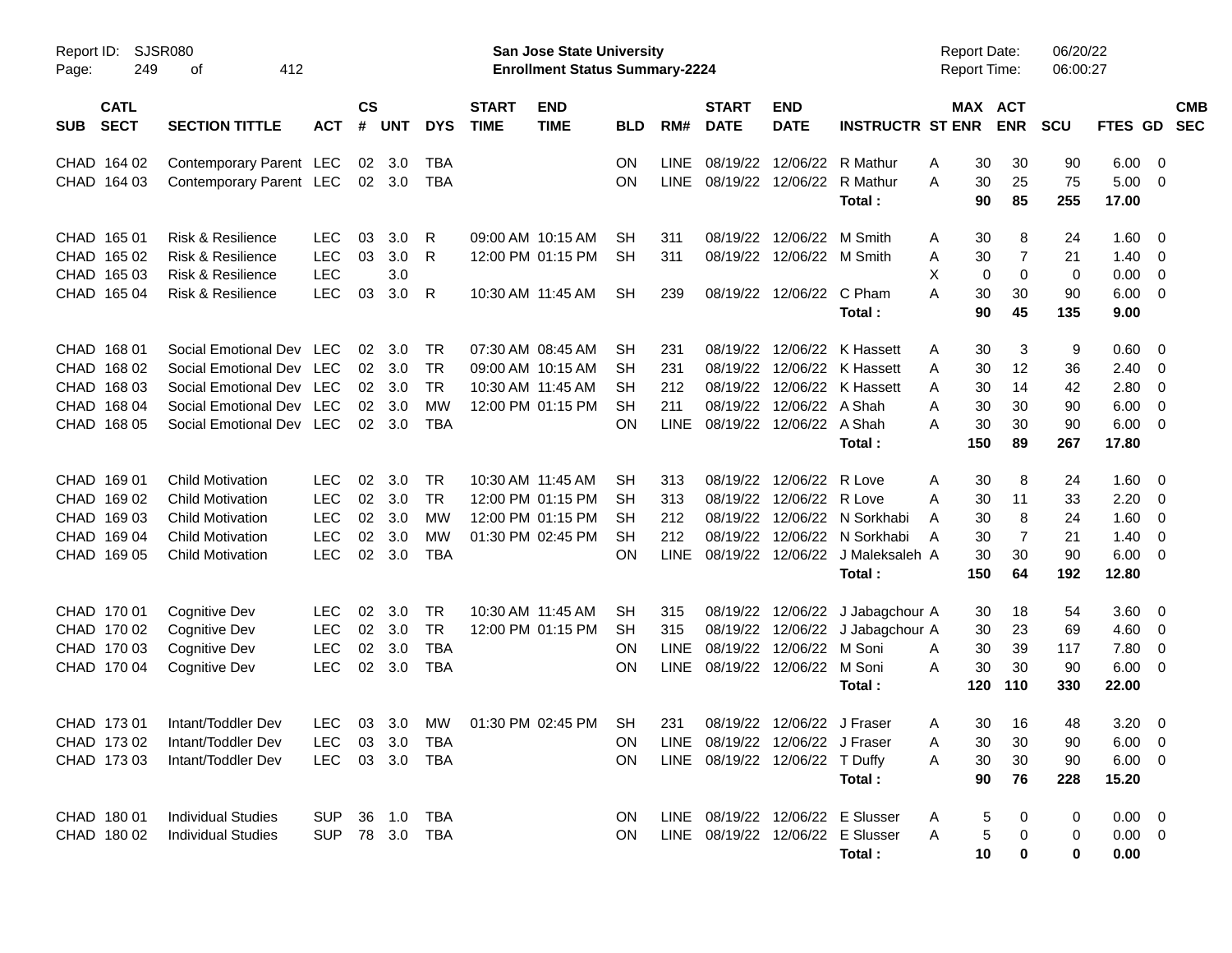| Report ID:<br>250<br>Page:                                     | <b>SJSR080</b><br>412<br>оf                                                 |                                               |                      |                          |                                           |                             | <b>San Jose State University</b><br><b>Enrollment Status Summary-2224</b>        |                                                  |                          |                                              |                                              |                                                    |                  | <b>Report Date:</b><br><b>Report Time:</b> |                            | 06/20/22<br>06:00:27        |                                       |                          |
|----------------------------------------------------------------|-----------------------------------------------------------------------------|-----------------------------------------------|----------------------|--------------------------|-------------------------------------------|-----------------------------|----------------------------------------------------------------------------------|--------------------------------------------------|--------------------------|----------------------------------------------|----------------------------------------------|----------------------------------------------------|------------------|--------------------------------------------|----------------------------|-----------------------------|---------------------------------------|--------------------------|
| <b>CATL</b><br><b>SECT</b><br><b>SUB</b>                       | <b>SECTION TITTLE</b>                                                       | <b>ACT</b>                                    | $\mathsf{cs}$<br>#   | <b>UNT</b>               | <b>DYS</b>                                | <b>START</b><br><b>TIME</b> | <b>END</b><br><b>TIME</b>                                                        | <b>BLD</b>                                       | RM#                      | <b>START</b><br><b>DATE</b>                  | <b>END</b><br><b>DATE</b>                    | <b>INSTRUCTR ST ENR</b>                            |                  |                                            | MAX ACT<br><b>ENR</b>      | <b>SCU</b>                  | <b>FTES GD</b>                        | <b>CMB</b><br><b>SEC</b> |
| CHAD 195 01<br>195 02<br>CHAD<br>CHAD 195 03<br>CHAD<br>195 04 | Senior Seminar<br>Senior Seminar<br>Senior Seminar<br><b>Senior Seminar</b> | <b>SEM</b><br><b>SEM</b><br><b>SEM</b><br>SEM | 05<br>05<br>05<br>05 | 3.0<br>3.0<br>3.0<br>3.0 | <b>TR</b><br><b>TR</b><br>MW<br><b>MW</b> |                             | 10:30 AM 11:45 AM<br>12:00 PM 01:15 PM<br>10:30 AM 11:45 AM<br>12:00 PM 01:15 PM | <b>SH</b><br><b>SH</b><br><b>SH</b><br><b>SH</b> | 231<br>231<br>231<br>231 | 08/19/22<br>08/19/22<br>08/19/22<br>08/19/22 | 12/06/22<br>12/06/22<br>12/06/22<br>12/06/22 | R Marx<br>R Marx<br>M Fusaro<br>M Fusaro<br>Total: | A<br>A<br>A<br>A | 25<br>25<br>25<br>25<br>100                | 25<br>25<br>13<br>14<br>77 | 75<br>75<br>39<br>42<br>231 | 5.00<br>5.00<br>2.60<br>2.80<br>15.40 | 0<br>0<br>0<br>0         |
| CHAD 199 01                                                    | <b>ChAD Honors</b>                                                          | <b>SUP</b>                                    | 25                   | 1.0                      | <b>TBA</b>                                |                             |                                                                                  | <b>ON</b>                                        | <b>LINE</b>              | 08/19/22                                     | 12/06/22                                     | E Slusser<br>Total:                                | A                | 5<br>5                                     | 0<br>$\bf{0}$              | 0<br>0                      | 0.00<br>0.00                          | - 0                      |
| 260A01<br>CHAD.                                                | Sem CHAD: Research SEM                                                      |                                               | 05                   | 3.0                      | M                                         |                             | 04:00 PM 06:45 PM                                                                | <b>SH</b>                                        | 212                      | 08/19/22                                     | 12/06/22                                     | D Mead-NytkoA<br>Total:                            |                  | 15<br>15                                   | 11<br>11                   | 33<br>33                    | 2.75 11<br>2.75                       |                          |
| CHAD 270 01                                                    | Sem Cognition & Lang SEM                                                    |                                               | 05                   | 3.0                      | W                                         |                             | 04:00 PM 06:45 PM                                                                | <b>SH</b>                                        | 212                      | 08/19/22                                     | 12/06/22                                     | J Bang<br>Total:                                   | A                | 25<br>25                                   | 23<br>23                   | 69<br>69                    | 5.70 22<br>5.70                       |                          |
| Department :                                                   | <b>Child &amp; Adolescent Development</b>                                   |                                               |                      |                          |                                           |                             |                                                                                  |                                                  |                          |                                              | <b>Lower Division:</b>                       | Department Total:                                  |                  | 2802<br>720                                | 1786<br>409                | 5094<br>1227                | 341.45<br>81.80                       |                          |

**Upper Division : 2042 1343 3765 251.20**

**Graduate Division : 40**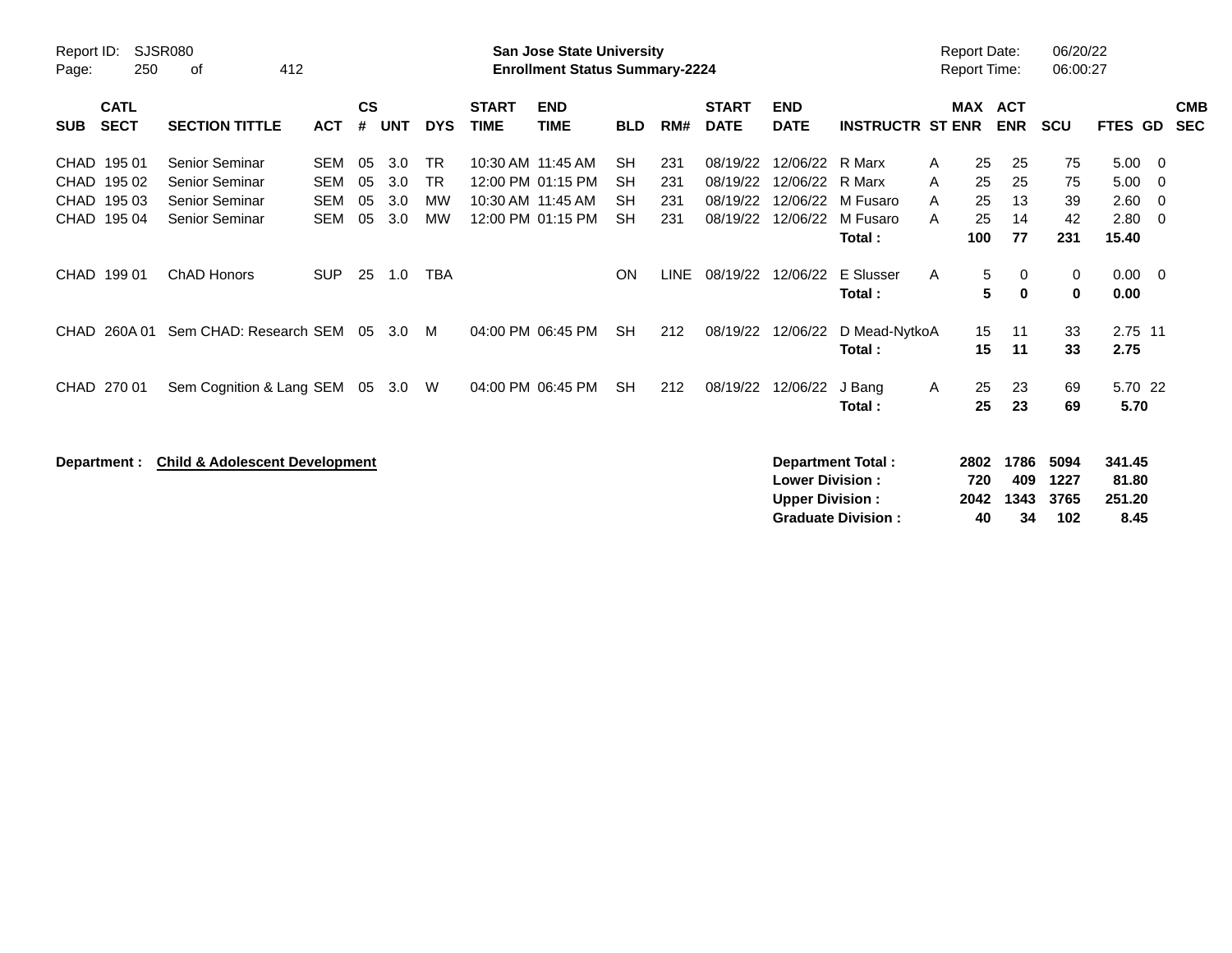| Report ID:<br>Page:     | 251                        | SJSR080<br>412<br>οf                                                                          |              |                    |            |            |                             | San Jose State University<br><b>Enrollment Status Summary-2224</b> |            |             |                             |                            |                                  | Report Date:<br>Report Time: |     |                       | 06/20/22<br>06:00:27 |                |                |                          |
|-------------------------|----------------------------|-----------------------------------------------------------------------------------------------|--------------|--------------------|------------|------------|-----------------------------|--------------------------------------------------------------------|------------|-------------|-----------------------------|----------------------------|----------------------------------|------------------------------|-----|-----------------------|----------------------|----------------|----------------|--------------------------|
| <b>SUB</b>              | <b>CATL</b><br><b>SECT</b> | <b>SECTION TITTLE</b>                                                                         | <b>ACT</b>   | $\mathsf{cs}$<br># | <b>UNT</b> | <b>DYS</b> | <b>START</b><br><b>TIME</b> | <b>END</b><br><b>TIME</b>                                          | <b>BLD</b> | RM#         | <b>START</b><br><b>DATE</b> | <b>END</b><br><b>DATE</b>  | <b>INSTRUCTR ST ENR</b>          |                              |     | MAX ACT<br><b>ENR</b> | <b>SCU</b>           | <b>FTES GD</b> |                | <b>CMB</b><br><b>SEC</b> |
| College<br>Department : |                            | <b>Education, College of</b><br><b>Counselor Education</b>                                    |              |                    |            |            |                             |                                                                    |            |             |                             |                            |                                  |                              |     |                       |                      |                |                |                          |
| <b>EDCO</b>             | 4 0 1                      | <b>Career Exploration</b>                                                                     | <b>LEC</b>   | 01                 | 3.0        | MW         |                             | 09:00 AM 10:15 AM                                                  | <b>SH</b>  | 431         |                             | 08/19/22 12/06/22          | J Cortes-Smi A                   |                              | 30  | 6                     | 18                   | 1.20           | - 0            |                          |
| <b>EDCO</b>             | 4 0 2                      | <b>Career Exploration</b>                                                                     | <b>LEC</b>   | 01                 | 3.0        | MW         |                             | 10:30 AM 11:45 AM                                                  | SH         | 431         |                             | 08/19/22 12/06/22          | A Jaffer                         | Α                            | 30  | 6                     | 18                   | 1.20           | 0              |                          |
| <b>EDCO</b>             | 4 0 3                      | <b>Career Exploration</b>                                                                     | <b>LEC</b>   | 01                 | 3.0        | MW         |                             | 12:00 PM 01:15 PM                                                  | SН         | 431         |                             | 08/19/22 12/06/22          | A Jaffer                         | Α                            | 30  | 14                    | 42                   | 2.80           | 0              |                          |
| <b>EDCO</b>             | 4 0 4                      | <b>Career Exploration</b>                                                                     | <b>LEC</b>   | 01                 | 3.0        | <b>TR</b>  |                             | 09:00 AM 10:15 AM                                                  | <b>SH</b>  | 431         |                             | 08/19/22 12/06/22          | M Burns                          | Α                            | 30  | 3                     | 9                    | 0.60           | $\overline{0}$ |                          |
| <b>EDCO</b>             | 4 0 5                      | <b>Career Exploration</b>                                                                     | <b>LEC</b>   | 01                 | 3.0        | <b>TR</b>  | 10:30 AM 11:45 AM           |                                                                    | SН         | 431         |                             | 08/19/22 12/06/22          | M Burns                          | Α                            | 30  | 4                     | 12                   | 0.80           | 0              |                          |
| <b>EDCO</b>             | 4 0 6                      | <b>Career Exploration</b>                                                                     | <b>LEC</b>   | 01                 | 3.0        | <b>TR</b>  |                             | 12:00 PM 01:15 PM                                                  | <b>SH</b>  | 431         | 08/19/22 12/06/22           |                            |                                  | Α                            | 30  | 5                     | 15                   | 1.00           | 0              |                          |
| <b>EDCO</b>             | 4 0 7                      | <b>Career Exploration</b>                                                                     | <b>LEC</b>   |                    | 3.0        |            |                             |                                                                    |            |             |                             |                            |                                  | X                            | 0   | $\mathbf 0$           | $\mathbf 0$          | 0.00           | $\overline{0}$ |                          |
| <b>EDCO</b>             | 4 0 8                      | <b>Career Exploration</b>                                                                     | <b>LEC</b>   |                    | 3.0        |            |                             |                                                                    |            |             |                             |                            |                                  | X                            | 0   | $\mathbf 0$           | $\mathbf 0$          | 0.00           | $\overline{0}$ |                          |
|                         |                            |                                                                                               |              |                    |            |            |                             |                                                                    |            |             |                             |                            | Total:                           |                              | 180 | 38                    | 114                  | 7.60           |                |                          |
|                         | EDCO 180 01                | <b>Individual Studies</b>                                                                     | <b>SUP</b>   | 78                 | 2.0        | M          |                             | 09:00 AM 10:45 AM                                                  | <b>ON</b>  | <b>LINE</b> |                             | 08/19/22 12/06/22          | M Randle                         | A                            | 25  | 4                     | 0                    | 0.53           | - 0            |                          |
|                         | EDCO 180 02                | <b>Individual Studies</b>                                                                     | <b>SUP</b>   | 78                 | 2.0        | M          |                             | 04:00 PM 05:45 PM                                                  | <b>ON</b>  | <b>LINE</b> |                             |                            | 08/19/22 12/06/22 V Chapman      | A                            | 25  | 5                     | 0                    | 0.67           | 0              |                          |
|                         | EDCO 180 03                | <b>Individual Studies</b>                                                                     | <b>SUP</b>   | 78                 | 2.0        | M          |                             | 06:00 PM 07:45 PM                                                  | <b>ON</b>  | <b>LINE</b> |                             | 08/19/22 12/06/22          | J Kas-Osoka A                    |                              | 25  | $\overline{4}$        | 0                    | 0.53           | 0              |                          |
|                         | EDCO 180 04                | <b>Individual Studies</b>                                                                     | <b>SUP</b>   | 78                 | 2.0        | Τ          |                             | 01:00 PM 02:45 PM                                                  | <b>ON</b>  | <b>LINE</b> |                             | 08/19/22 12/06/22          | M Burns                          | A                            | 25  | 10                    | 0                    | 1.33           | 0              |                          |
|                         | EDCO 180 05                | <b>Individual Studies</b>                                                                     | <b>SUP</b>   | 78                 | 2.0        | Τ          |                             | 06:00 PM 07:45 PM                                                  | <b>ON</b>  | <b>LINE</b> |                             | 08/19/22 12/06/22          | <b>B</b> Petersen                | Α                            | 25  | $\overline{4}$        | 0                    | 0.53           | 0              |                          |
|                         | EDCO 180 06                | <b>Individual Studies</b>                                                                     | <b>SUP</b>   | 78                 | 2.0        | W          |                             | 06:00 PM 07:45 PM                                                  | <b>ON</b>  | <b>LINE</b> |                             |                            | 08/19/22 12/06/22 A Defensor     | Α                            | 25  | 9                     | 0                    | 1.20           | 0              |                          |
|                         | EDCO 180 07                | <b>Individual Studies</b>                                                                     | <b>SUP</b>   | 78                 | 2.0        | F          | 10:00 AM 11:45 AM           |                                                                    | <b>ON</b>  | <b>LINE</b> |                             |                            | 08/19/22 12/06/22 M Randle       | Α                            | 25  | $\overline{7}$        | 0                    | 0.93           | $\overline{0}$ |                          |
|                         | EDCO 180 08                | <b>Individual Studies</b>                                                                     | <b>SUP</b>   |                    | 2.0        |            |                             |                                                                    |            |             |                             |                            |                                  | X                            | 0   | 0                     | 0                    | 0.00           | 0              |                          |
|                         | EDCO 180 09                | <b>Individual Studies</b>                                                                     | <b>SUP</b>   | 78                 | 2.0        | W          |                             | 06:00 PM 08:45 PM                                                  |            |             |                             |                            | 08/19/22 12/06/22 H Mora-Torre A |                              | 25  | $\mathbf 0$           | 0                    | 0.00           | $\overline{0}$ |                          |
|                         |                            |                                                                                               |              |                    |            |            |                             |                                                                    |            |             |                             |                            | Total:                           |                              | 200 | 43                    | 0                    | 5.73           |                |                          |
|                         | EDCO 215 01                | Intro to Couns                                                                                | <b>LEC</b>   | 03                 | 3.0        | M          |                             | 04:00 PM 06:45 PM                                                  | SН         | 431         |                             | 08/19/22 12/06/22          | M Beach                          | A                            | 30  | 30                    | 90                   | 7.50 30        |                |                          |
|                         | EDCO 215 02                | Intro to Couns                                                                                | <b>LEC</b>   | 03                 | 3.0        | $\top$     |                             | 04:00 PM 06:45 PM                                                  | SH         | 431         |                             | 08/19/22 12/06/22          | M Beach                          | A                            | 30  | 24                    | 72                   | 6.00 24        |                |                          |
|                         |                            |                                                                                               |              |                    |            |            |                             |                                                                    |            |             |                             |                            | Total:                           |                              | 60  | 54                    | 162                  | 13.50          |                |                          |
|                         | EDCO 218 01                | <b>Couns Process</b>                                                                          | <b>LEC</b>   | 03                 | 3.0        | M          |                             | 07:00 PM 09:45 PM                                                  | SН         | 431         |                             | 08/19/22 12/06/22          | L Capizzi                        | A                            | 30  | 30                    | 90                   | 7.50 30        |                |                          |
|                         | EDCO 218 02                | <b>Couns Process</b>                                                                          | <b>LEC</b>   | 03                 | 3.0        | $\top$     |                             | 07:00 PM 09:45 PM                                                  | <b>SH</b>  | 431         |                             | 08/19/22 12/06/22          | L Capizzi                        | Α                            | 30  | 22                    | 66                   | 5.50 22        |                |                          |
|                         |                            |                                                                                               |              |                    |            |            |                             |                                                                    |            |             |                             |                            | Total:                           |                              | 60  | 52                    | 156                  | 13.00          |                |                          |
|                         |                            | EDCO 221 01 Research Couns Ed LEC 03 3.0 T 07:00 PM 09:45 PM SH 414 08/19/22 12/06/22 M Beach |              |                    |            |            |                             |                                                                    |            |             |                             |                            |                                  | A                            | 20  | 25                    | 75                   | 6.25 25        |                |                          |
|                         |                            |                                                                                               |              |                    |            |            |                             |                                                                    |            |             |                             |                            | Total:                           |                              | 20  | 25                    | 75                   | 6.25           |                |                          |
|                         | EDCO 227 01                | Sch Fam Comm                                                                                  | LEC 03 3.0 R |                    |            |            |                             | 04:00 PM 06:45 PM SH                                               |            | 434         |                             | 08/19/22 12/06/22 A Uresti |                                  | A                            | 30  | 19                    | 57                   | 4.75 19        |                |                          |
|                         |                            |                                                                                               |              |                    |            |            |                             |                                                                    |            |             |                             |                            | Total:                           |                              | 30  | 19                    | 57                   | 4.75           |                |                          |
|                         |                            |                                                                                               |              |                    |            |            |                             |                                                                    |            |             |                             |                            |                                  |                              |     |                       |                      |                |                |                          |
|                         | EDCO 232 01                | Laws & Ethics Couns LEC 03 3.0 T                                                              |              |                    |            |            |                             | 04:00 PM 06:45 PM SH                                               |            | 434         |                             |                            | 08/19/22 12/06/22 M Schekman A   |                              | 30  | 25                    | 75                   | 6.25 25        |                |                          |
|                         | EDCO 232 02                | Laws & Ethics Couns LEC 03 3.0 W                                                              |              |                    |            |            |                             | 07:00 PM 09:45 PM SH                                               |            | 435         |                             |                            | 08/19/22 12/06/22 M Schekman A   |                              | 30  | 30                    | 90                   | 7.50 30        |                |                          |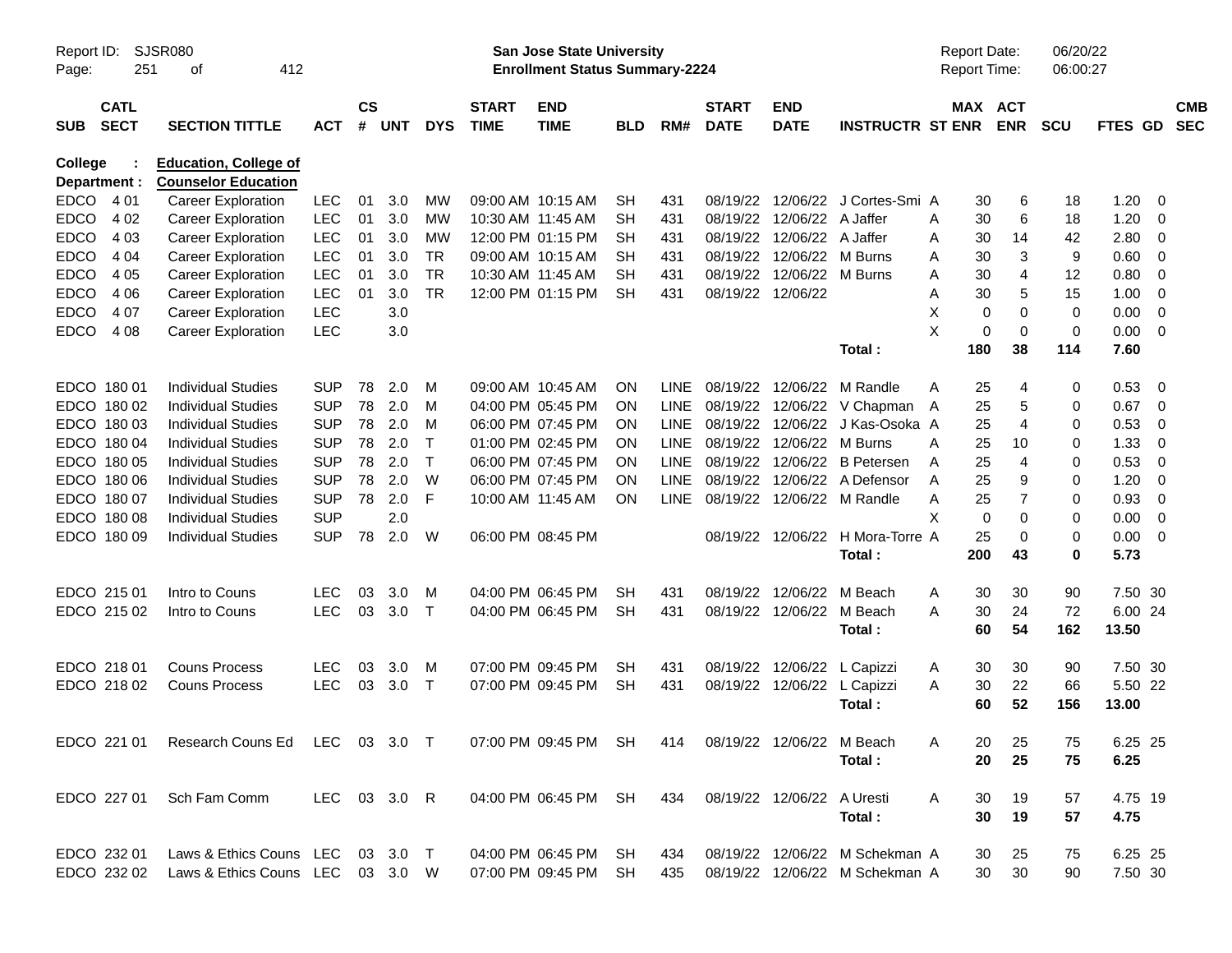| Report ID:<br>Page: | 252                        | SJSR080<br>412<br>οf           |              |                |            |              |                             | San Jose State University<br><b>Enrollment Status Summary-2224</b> |            |             |                             |                           |                             | Report Date:<br>Report Time: |                       | 06/20/22<br>06:00:27 |                  |                          |
|---------------------|----------------------------|--------------------------------|--------------|----------------|------------|--------------|-----------------------------|--------------------------------------------------------------------|------------|-------------|-----------------------------|---------------------------|-----------------------------|------------------------------|-----------------------|----------------------|------------------|--------------------------|
| <b>SUB</b>          | <b>CATL</b><br><b>SECT</b> | <b>SECTION TITTLE</b>          | ACT          | <b>CS</b><br># | <b>UNT</b> | <b>DYS</b>   | <b>START</b><br><b>TIME</b> | <b>END</b><br><b>TIME</b>                                          | <b>BLD</b> | RM#         | <b>START</b><br><b>DATE</b> | <b>END</b><br><b>DATE</b> | <b>INSTRUCTR ST ENR</b>     |                              | MAX ACT<br><b>ENR</b> | <b>SCU</b>           | <b>FTES GD</b>   | <b>CMB</b><br><b>SEC</b> |
|                     |                            |                                |              |                |            |              |                             |                                                                    |            |             |                             |                           | Total:                      | 60                           | 55                    | 165                  | 13.75            |                          |
|                     | EDCO 244 01                | <b>Cultural Couns</b>          | <b>LEC</b>   | 03             | 3.0        | W            |                             | 04:00 PM 06:45 PM                                                  | SН         | 413         | 08/19/22                    | 12/06/22                  | K Choi                      | 25<br>A                      | 26                    | 78                   | 6.50 26          |                          |
|                     | EDCO 244 02                | <b>Cultural Couns</b>          | <b>LEC</b>   | 03             | 3.0        | $\mathsf{T}$ |                             | 07:00 PM 09:45 PM                                                  | SН         | 411         | 08/19/22                    | 12/06/22                  | I Almazan                   | 25<br>Α                      | 25                    | 75                   | 6.25 25          |                          |
|                     | EDCO 244 03                | <b>Cultural Couns</b>          | <b>LEC</b>   | 03             | 3.0        | W            |                             | 04:00 PM 06:45 PM                                                  | <b>SH</b>  | 347         |                             | 08/19/22 12/06/22         | Total:                      | A<br>25<br>75                | 12<br>63              | 36<br>189            | 3.00 12<br>15.75 |                          |
|                     | EDCO 248 01                | Dyn Behavior & Dev             | <b>SEM</b>   |                | 3.0        |              |                             |                                                                    |            |             |                             |                           |                             | Χ<br>0                       | 0                     | 0                    | 0.00             | - 0                      |
|                     | EDCO 248 02                | Dyn Behavior & Dev             | SEM          | 05             | 3.0        | R            |                             | 07:00 PM 09:45 PM                                                  | <b>ON</b>  | <b>LINE</b> |                             | 08/19/22 12/06/22         | K Phillips-M                | 30<br>A                      | 12                    | 36                   | 3.00 12          |                          |
|                     |                            |                                |              |                |            |              |                             |                                                                    |            |             |                             |                           | Total:                      | 30                           | 12                    | 36                   | 3.00             |                          |
|                     | EDCO 266 01                | Ed & Career Plan               | SEM          | 05             | 3.0        | M            |                             | 04:00 PM 06:45 PM                                                  | <b>SH</b>  | 434         |                             | 08/19/22 12/06/22         | X Hu                        | A<br>30                      | 27                    | 81                   | 6.75 27          |                          |
|                     |                            |                                |              |                |            |              |                             |                                                                    |            |             |                             |                           | Total:                      | 30                           | 27                    | 81                   | 6.75             |                          |
|                     | EDCO 267 01                | Pract LS CD                    | <b>SEM</b>   | 06             | 3.0        | M            |                             | 04:00 PM 06:45 PM                                                  | <b>ON</b>  | <b>LINE</b> |                             | 08/19/22 12/06/22         | L Capizzi                   | Α<br>25                      | 25                    | 25                   | 6.25 25          |                          |
|                     |                            |                                |              |                |            |              |                             |                                                                    |            |             |                             |                           | Total:                      | 25                           | 25                    | 25                   | 6.25             |                          |
|                     | EDCO 268 01                | Lifespan Dev                   | <b>LEC</b>   | 03             | 3.0        | M            |                             | 07:00 PM 09:45 PM                                                  | SН         | 346         | 08/19/22                    | 12/06/22                  | I Almazan                   | 30<br>A                      | 22                    | 66                   |                  | 5.50 22 C                |
|                     | GERO 268 01                | Lifespan Dev                   | <b>LEC</b>   | 03             | 3.0        | M            |                             | 07:00 PM 09:45 PM                                                  | <b>SH</b>  | 346         |                             | 08/19/22 12/06/22         | I Almazan                   | A                            | 0<br>$\mathbf 0$      | 0                    | 0.00             | 0 <sup>o</sup>           |
|                     |                            |                                |              |                |            |              |                             |                                                                    |            |             |                             |                           | Total:                      | 30                           | 22                    | 66                   | 5.50             |                          |
|                     | EDCO 279 01                | <b>Adv Group Process</b>       | <b>SEM</b>   | 05             | 3.0        | T            |                             | 04:00 PM 06:45 PM                                                  | SН         | 414         | 08/19/22                    | 12/06/22                  | Z Mcniece                   | 25<br>A                      | 14                    | 42                   | 3.50 14          |                          |
|                     | EDCO 279 02                | Adv Group Process              | <b>SEM</b>   | 05             | 3.0        | W            |                             | 07:00 PM 09:45 PM                                                  | <b>SH</b>  | 434         | 08/19/22                    | 12/06/22                  | L Roberts                   | A<br>25                      | 18                    | 54                   | 4.50 18          |                          |
|                     |                            |                                |              |                |            |              |                             |                                                                    |            |             |                             |                           | Total:                      | 50                           | 32                    | 96                   | 8.00             |                          |
|                     | EDCO 282 01                | <b>Assessmt for Couns</b>      | <b>LEC</b>   |                | 3.0        |              |                             |                                                                    |            |             |                             |                           |                             | X<br>0                       | 0                     | 0                    | 0.00             | $\overline{\phantom{0}}$ |
|                     | EDCO 282 02                | <b>Assessmt for Couns</b>      | <b>LEC</b>   | 03             | 3.0        | M            |                             | 07:00 PM 09:45 PM                                                  | <b>ON</b>  | <b>LINE</b> |                             | 08/19/22 12/06/22         | M Mann StockA               | 30                           | 21                    | 63                   | 5.25 21          |                          |
|                     |                            |                                |              |                |            |              |                             |                                                                    |            |             |                             |                           | Total:                      | 30                           | 21                    | 63                   | 5.25             |                          |
|                     | EDCO 283 01                | Adv Ed Assess                  | <b>SEM</b>   | 05             | 3.0        | W            |                             | 07:00 PM 09:45 PM                                                  | <b>ON</b>  | LINE        | 08/19/22                    | 12/06/22                  | E Zepeda                    | 25<br>A                      | 29                    | 87                   | 7.25 29          |                          |
|                     |                            |                                |              |                |            |              |                             |                                                                    |            |             |                             |                           | Total:                      | 25                           | 29                    | 87                   | 7.25             |                          |
|                     | EDCO 285 01                | <b>Trauma Couns</b>            | LEC 03 3.0 T |                |            |              |                             | 07:00 PM 09:45 PM SH                                               |            | 434         |                             |                           | 08/19/22 12/06/22 Z Mcniece | A<br>25                      | 10                    | 30                   | 2.50 10          |                          |
|                     |                            |                                |              |                |            |              |                             |                                                                    |            |             |                             |                           | Total:                      | 25                           | 10                    | 30                   | 2.50             |                          |
|                     | EDCO 286 01                | Org Change & Dev               | LEC 03 3.0 W |                |            |              |                             | 04:00 PM 06:45 PM SH                                               |            | 434         |                             | 08/19/22 12/06/22         | M Schekman A                | 30                           | 23                    | 69                   | 5.75 23          |                          |
|                     |                            |                                |              |                |            |              |                             |                                                                    |            |             |                             |                           | Total:                      | 30                           | 23                    | 69                   | 5.75             |                          |
|                     | EDCO 287 01                | Comp School Couns LEC 03 3.0 T |              |                |            |              |                             | 07:00 PM 09:45 PM                                                  | ON         |             | LINE 08/19/22 12/06/22 X Hu |                           |                             | 25<br>A                      | 14                    | 42                   | 3.50 14          |                          |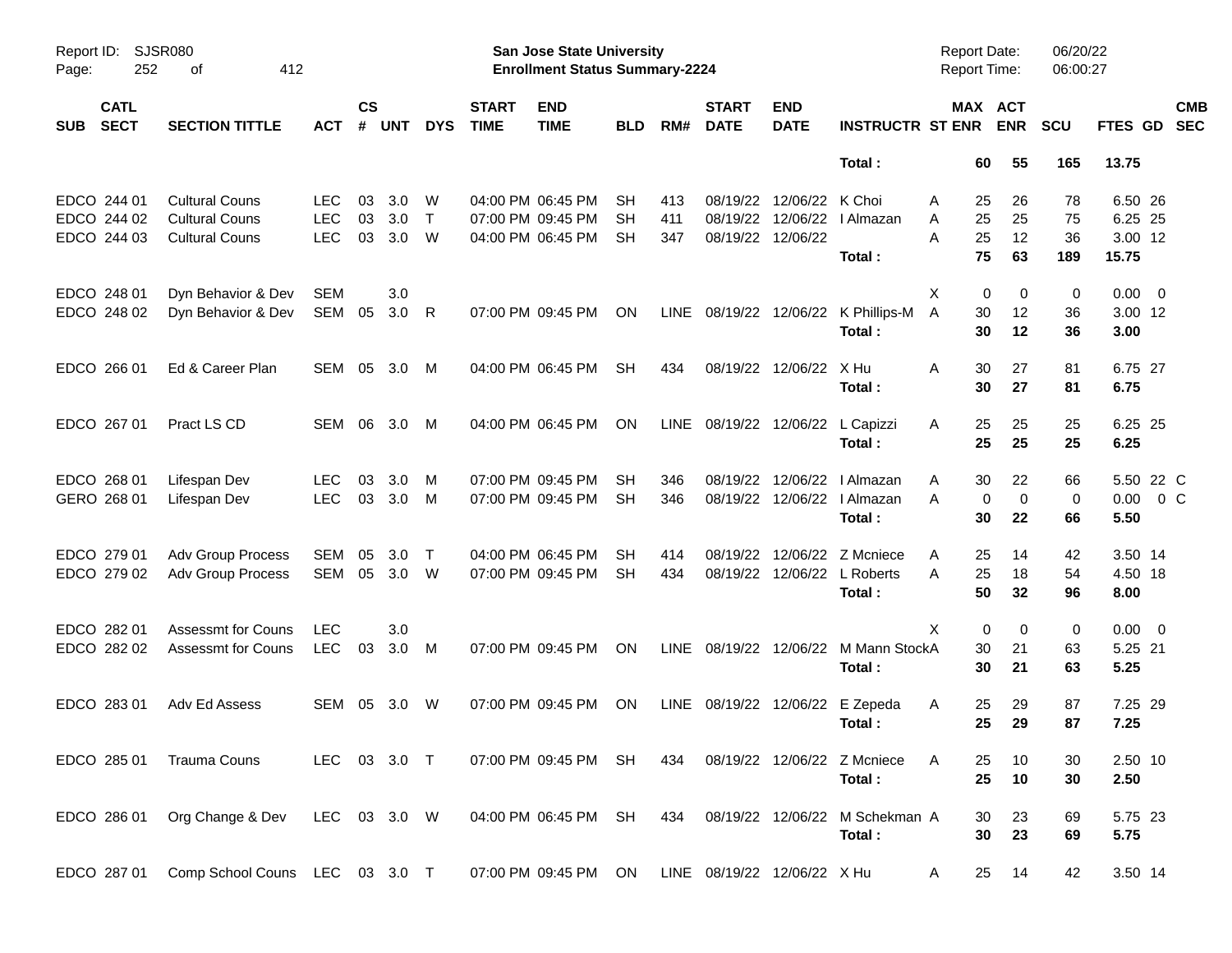| Report ID:<br>Page: | 253                        | SJSR080<br>412<br>of        |            |                    |            |              |                             | <b>San Jose State University</b><br><b>Enrollment Status Summary-2224</b> |            |             |                             |                           |                         | <b>Report Date:</b><br><b>Report Time:</b> |           |                  | 06/20/22<br>06:00:27 |              |                |                          |
|---------------------|----------------------------|-----------------------------|------------|--------------------|------------|--------------|-----------------------------|---------------------------------------------------------------------------|------------|-------------|-----------------------------|---------------------------|-------------------------|--------------------------------------------|-----------|------------------|----------------------|--------------|----------------|--------------------------|
| <b>SUB</b>          | <b>CATL</b><br><b>SECT</b> | <b>SECTION TITTLE</b>       | АСТ        | $\mathsf{cs}$<br># | <b>UNT</b> | <b>DYS</b>   | <b>START</b><br><b>TIME</b> | <b>END</b><br><b>TIME</b>                                                 | <b>BLD</b> | RM#         | <b>START</b><br><b>DATE</b> | <b>END</b><br><b>DATE</b> | <b>INSTRUCTR ST ENR</b> | MAX ACT                                    |           | <b>ENR</b>       | SCU                  | FTES GD      |                | <b>CMB</b><br><b>SEC</b> |
|                     |                            |                             |            |                    |            |              |                             |                                                                           |            |             |                             |                           | Total:                  |                                            | 25        | 14               | 42                   | 3.50         |                |                          |
|                     | EDCO 288 02                | Sem Couns Th Prac           | <b>SEM</b> |                    | 3.0        |              |                             |                                                                           |            |             |                             |                           |                         | Χ                                          | 0         | $\mathbf 0$      | $\pmb{0}$            | 0.00         | 0              |                          |
|                     | EDCO 288 03                | Sem Couns Th Prac           | <b>SEM</b> | 05                 | 3.0        | $\mathsf{R}$ |                             | 07:00 PM 09:45 PM                                                         | ON         |             | LINE 08/19/22 12/06/22      |                           | D Hibbert               | A                                          | 25        | 27               | 81                   | 6.75 27      |                |                          |
|                     |                            |                             |            |                    |            |              |                             |                                                                           |            |             |                             |                           | Total:                  |                                            | 25        | 27               | 81                   | 6.75         |                |                          |
|                     | EDCO 289 01                | Sem Prof Couns              | SEM        | 05                 | 3.0        | M            |                             | 07:00 PM 09:45 PM                                                         | <b>ON</b>  |             | LINE 08/19/22               | 12/06/22                  | K Choi                  | A                                          | 25        | 25               | 75                   | 6.25 25      |                |                          |
|                     |                            |                             |            |                    |            |              |                             |                                                                           |            |             |                             |                           | Total:                  |                                            | 25        | 25               | 75                   | 6.25         |                |                          |
|                     | EDCO 292 01                | Supv Exp Couns              | <b>SUP</b> | 36                 | 3.0        | F            |                             | 04:00 PM 06:00 PM                                                         | <b>ON</b>  | <b>LINE</b> | 08/19/22                    | 12/06/22                  |                         | Α                                          | 10        | $\mathbf 0$      | 0                    | 0.00         | $\Omega$       |                          |
|                     | EDCO 292 02                | Supv Exp Couns              | <b>SUP</b> | 36                 | 3.0        | F            |                             | 04:00 PM 06:00 PM                                                         | <b>ON</b>  | <b>LINE</b> | 08/19/22                    | 12/06/22                  |                         | A                                          | 10        | $\mathbf 0$      | 0                    | 0.00         | $\mathbf 0$    |                          |
|                     | EDCO 292 03                | Supv Exp Couns              | <b>SUP</b> | 36                 | 3.0        | F            |                             | 04:00 PM 06:00 PM                                                         | <b>ON</b>  | <b>LINE</b> | 08/19/22                    | 12/06/22                  |                         | A                                          | 10        | 0                | 0                    | 0.00         | $\mathbf 0$    |                          |
|                     | EDCO 292 04                | Supv Exp Couns              | <b>SUP</b> | 36                 | 3.0        | F            |                             | 04:00 PM 06:00 PM                                                         | <b>ON</b>  | <b>LINE</b> | 08/19/22                    | 12/06/22                  |                         | A                                          | 10        | 0                | 0                    | 0.00         | 0              |                          |
|                     | EDCO 292 05                | Supv Exp Couns              | <b>SUP</b> | 36                 | 3.0        | F            |                             | 04:00 PM 06:00 PM                                                         | <b>ON</b>  | <b>LINE</b> | 08/19/22                    | 12/06/22                  |                         | A                                          | 10        | $\mathbf 0$      | 0                    | 0.00         | $\mathbf 0$    |                          |
|                     | EDCO 292 06                | Supv Exp Couns              | <b>SUP</b> | 36                 | 3.0        | F            |                             | 04:00 PM 06:00 PM                                                         | <b>ON</b>  | <b>LINE</b> | 08/19/22                    | 12/06/22                  |                         | A                                          | 10        | 1                | 0                    | 0.25         | $\overline{1}$ |                          |
|                     | EDCO 292 07                | Supv Exp Couns              | <b>SUP</b> | 36                 | 3.0        | F            |                             | 04:00 PM 06:00 PM                                                         | <b>ON</b>  | LINE        | 08/19/22                    | 12/06/22                  |                         | A                                          | 10        | 2                | 0                    | 0.50         | $\overline{2}$ |                          |
|                     | EDCO 292 08                | Supv Exp Couns              | <b>SUP</b> | 36                 | 3.0        | F            |                             | 04:00 PM 06:00 PM                                                         | ON         | <b>LINE</b> | 08/19/22                    | 12/06/22                  |                         | A                                          | 10        | $\Omega$         | 0                    | 0.00         | $\Omega$       |                          |
|                     | EDCO 292 09                | Supv Exp Couns              | <b>SUP</b> | 36                 | 3.0        | F            |                             | 04:00 PM 06:00 PM                                                         | ON         | <b>LINE</b> | 08/19/22                    | 12/06/22                  |                         | A                                          | 10        | $\Omega$         | $\Omega$             | 0.00         | $\Omega$       |                          |
|                     | EDCO 292 10                | Supv Exp Couns              | <b>SUP</b> | 36                 | 3.0        | F            |                             | 04:00 PM 06:00 PM                                                         | <b>ON</b>  | <b>LINE</b> | 08/19/22                    | 12/06/22                  |                         | A                                          | 10        | $\mathbf 0$      | 0                    | 0.00         | $\mathbf 0$    |                          |
|                     | EDCO 292 11                | Supv Exp Couns              | <b>SUP</b> | 36                 | 3.0        | F            |                             | 04:00 PM 06:00 PM                                                         | <b>ON</b>  |             | LINE 08/19/22 12/06/22      |                           | Total:                  | A                                          | 10<br>110 | $\mathbf 0$<br>3 | 0<br>$\bf{0}$        | 0.00<br>0.75 | $\overline{0}$ |                          |
|                     | EDCO 293 01                | Prac Child & Sub Abu SEM 06 |            |                    | 3.0        | -R           |                             | 04:00 PM 06:45 PM                                                         | <b>SH</b>  | 444         | 08/19/22                    | 12/06/22                  | A Jaffer                | A                                          | 25        | 22               | 66                   | 5.50 22      |                |                          |
|                     |                            |                             |            |                    |            |              |                             |                                                                           |            |             |                             |                           | Total:                  |                                            | 25        | 22               | 66                   | 5.50         |                |                          |
|                     | EDCO 294 01                | Pract in Self-Dev           | <b>SEM</b> |                    | 3.0        |              |                             |                                                                           |            |             |                             |                           |                         | Χ                                          | 0         | $\mathbf 0$      | 0                    | 0.00         | 0              |                          |
|                     | EDCO 294 02                | Pract in Self-Dev           | SEM        | 06                 | 3.0        | $\mathsf{R}$ |                             | 07:00 PM 09:45 PM                                                         | <b>SH</b>  | 444         |                             | 08/19/22 12/06/22         | A Uresti                | A                                          | 25        | 25               | 75                   | 6.25 25      |                |                          |
|                     |                            |                             |            |                    |            |              |                             |                                                                           |            |             |                             |                           | Total:                  |                                            | 25        | 25               | 75                   | 6.25         |                |                          |
|                     | EDCO 298 01                | Spec Stud Couns Ed          | <b>SUP</b> | 48                 | 3.0        | <b>TBA</b>   |                             |                                                                           | <b>ON</b>  | LINE        | 08/19/22                    | 12/06/22                  |                         | Α                                          | 12        | 12               | 0                    | 3.00 12      |                |                          |
|                     | EDCO 298 02                | Spec Stud Couns Ed          | SUP        | 48                 | 3.0        | <b>TBA</b>   |                             |                                                                           | ON.        |             | LINE 08/19/22 12/06/22      |                           |                         | A                                          | 12        | 12               | 0                    | 3.00 12      |                |                          |
|                     |                            |                             |            |                    |            |              |                             |                                                                           |            |             |                             |                           | Total:                  |                                            | 24        | 24               | 0                    | 6.00         |                |                          |

| Department: Counselor Education | Department Total:         | 1219 | 690 | 1810 | 165.58 |
|---------------------------------|---------------------------|------|-----|------|--------|
|                                 | <b>Lower Division:</b>    | 180  | -38 | 114  | 7.60   |
|                                 | <b>Upper Division:</b>    | 200  | -43 |      | 5.73   |
|                                 | <b>Graduate Division:</b> | 839  | 609 | 1696 | 152.25 |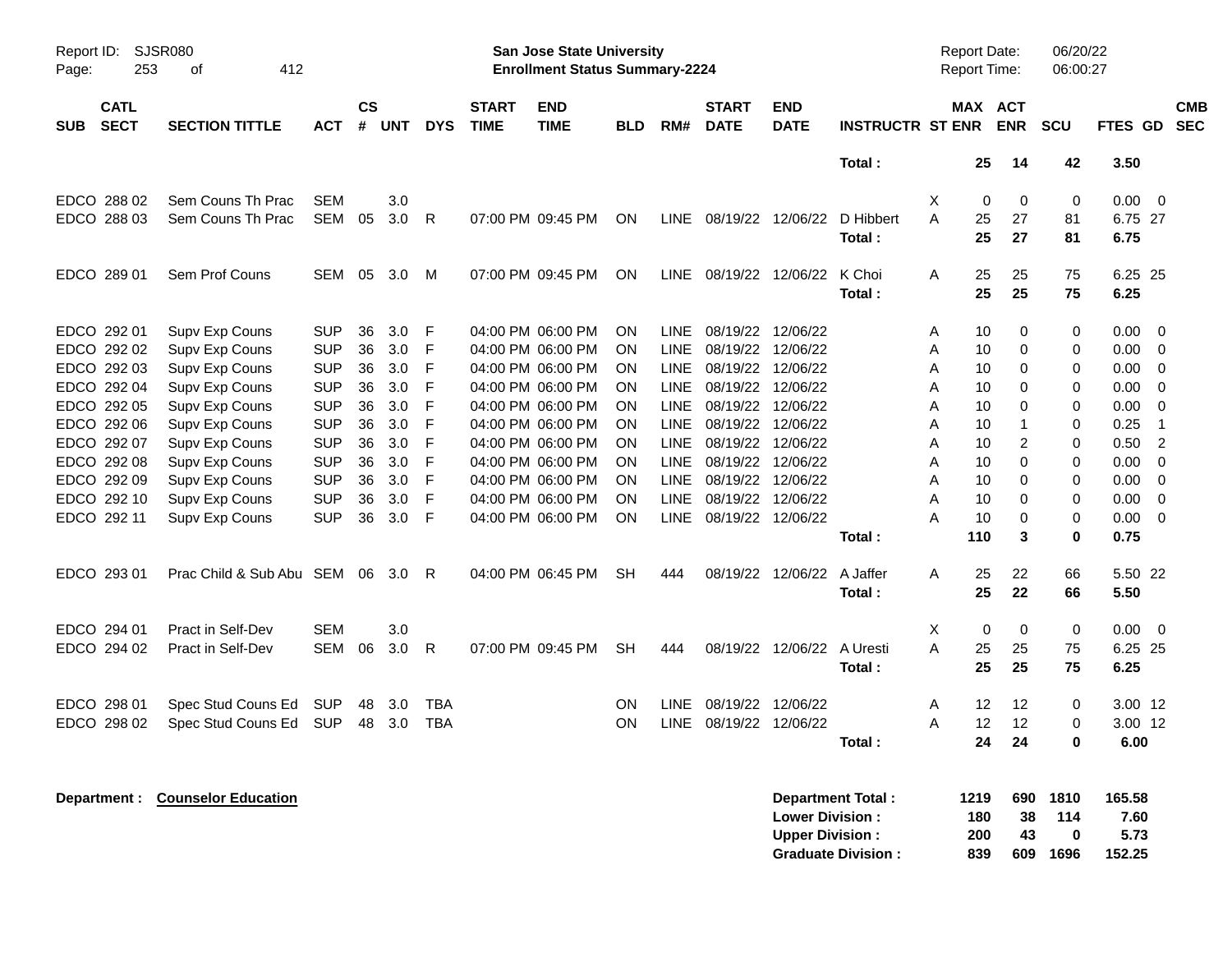| Page:       | SJSR080<br>Report ID:<br>254<br>412<br>оf |                                                                               |            |                    |            |              |                             | <b>San Jose State University</b><br><b>Enrollment Status Summary-2224</b> |            |     |                             |                             |                              | <b>Report Date:</b><br>Report Time: |     |                       | 06/20/22<br>06:00:27 |                |                          |            |
|-------------|-------------------------------------------|-------------------------------------------------------------------------------|------------|--------------------|------------|--------------|-----------------------------|---------------------------------------------------------------------------|------------|-----|-----------------------------|-----------------------------|------------------------------|-------------------------------------|-----|-----------------------|----------------------|----------------|--------------------------|------------|
| <b>SUB</b>  | <b>CATL</b><br><b>SECT</b>                | <b>SECTION TITTLE</b>                                                         | <b>ACT</b> | $\mathsf{cs}$<br># | <b>UNT</b> | <b>DYS</b>   | <b>START</b><br><b>TIME</b> | <b>END</b><br><b>TIME</b>                                                 | <b>BLD</b> | RM# | <b>START</b><br><b>DATE</b> | <b>END</b><br><b>DATE</b>   | <b>INSTRUCTR ST ENR</b>      |                                     |     | MAX ACT<br><b>ENR</b> | <b>SCU</b>           | FTES GD SEC    |                          | <b>CMB</b> |
| College     |                                           | <b>Education, College of</b><br><b>Communicative Disorders &amp; Sciences</b> |            |                    |            |              |                             |                                                                           |            |     |                             |                             |                              |                                     |     |                       |                      |                |                          |            |
|             | Department :<br>EDAU 115 01               | <b>Hearing Science</b>                                                        | LEC 02 3.0 |                    |            | R            |                             | 04:00 PM 06:45 PM                                                         | SH         | 120 |                             | 08/19/22 12/06/22           |                              | A                                   | 50  | 0                     | 0                    | $0.00 \quad 0$ |                          |            |
|             |                                           |                                                                               |            |                    |            |              |                             |                                                                           |            |     |                             |                             | Total:                       |                                     | 50  | 0                     | 0                    | 0.00           |                          |            |
|             | EDAU 172 01                               | Prin Aural Rehab                                                              | SEM        | 05                 | 3.0        | $\top$       |                             | 04:00 PM 06:45 PM                                                         | SH         | 433 |                             | 08/19/22 12/06/22 E Nokes   |                              | A                                   | 30  | 21                    | 63                   | 4.20           | $\overline{\mathbf{0}}$  |            |
|             | EDAU 172 02                               | <b>Prin Aural Rehab</b>                                                       | SEM        | 05                 | 3.0        | W            |                             | 04:00 PM 06:45 PM                                                         | SH         | 433 |                             | 08/19/22 12/06/22 E Nokes   |                              | A                                   | 30  | 24                    | 72                   | 4.80 0         |                          |            |
|             |                                           |                                                                               |            |                    |            |              |                             |                                                                           |            |     |                             |                             | Total:                       |                                     | 60  | 45                    | 135                  | 9.00           |                          |            |
|             | EDAU 177 01                               | <b>Pract Audiology</b>                                                        | <b>SUP</b> | 25                 | 3.0        | M            |                             | 09:00 AM 11:45 AM                                                         | SH         | 412 |                             | 08/19/22 12/06/22 E Merritt |                              | Α                                   | 8   | 7                     | 0                    | 1.40           | $\overline{\phantom{0}}$ |            |
|             | EDAU 177 02                               | <b>Pract Audiology</b>                                                        | <b>SUP</b> | 25                 | 3.0        | $\mathsf{T}$ | 09:00 AM 11:45 AM           |                                                                           | SH         | 412 |                             | 08/19/22 12/06/22 E Merritt |                              | A                                   | 8   | 5                     | 0                    | $1.00 \t 0$    |                          |            |
|             | EDAU 177 03                               | <b>Pract Audiology</b>                                                        | <b>SUP</b> | 25                 | 3.0        | W            |                             | 09:00 AM 11:45 AM                                                         | SH         | 412 |                             | 08/19/22 12/06/22 E Merritt |                              | A                                   | 8   | 8                     | 0                    | 1.60 0         |                          |            |
|             |                                           |                                                                               |            |                    |            |              |                             |                                                                           |            |     |                             |                             | Total:                       |                                     | 24  | 20                    | 0                    | 4.00           |                          |            |
| <b>EDSP</b> | 102 01                                    | Child Comm Dev                                                                | <b>LEC</b> | 01                 | 3.0        | R            |                             | 09:00 AM 11:45 AM                                                         | SH         | 120 |                             |                             | 08/19/22 12/06/22 C Zepecki  | A                                   | 50  | 0                     | 0                    | $0.00 \quad 0$ |                          |            |
|             | EDSP 102 02                               | Child Comm Dev                                                                | <b>LEC</b> | 01                 | 3.0        | $\top$       |                             | 04:00 PM 06:45 PM                                                         | SH         | 120 |                             |                             | 08/19/22 12/06/22 C Zepecki  | A                                   | 30  | 0                     | 0                    | $0.00 \t 0$    |                          |            |
|             | EDSP 102 03                               | Child Comm Dev                                                                | LEC        |                    | 3.0        |              |                             |                                                                           |            |     |                             |                             |                              | X                                   | 0   | 0                     | 0                    | $0.00 \t 0$    |                          |            |
|             |                                           |                                                                               |            |                    |            |              |                             |                                                                           |            |     |                             |                             | Total:                       |                                     | 80  | 0                     | 0                    | 0.00           |                          |            |
|             | EDSP 110 01                               | Comm Disord Survey LEC                                                        |            | 02                 | 3.0        | R            |                             | 09:00 AM 11:45 AM                                                         | SH         | 433 |                             | 08/19/22 12/06/22           | P Cascella                   | Α                                   | 30  | 0                     | 0                    | $0.00 \quad 0$ |                          |            |
|             | EDSP 110 02                               | Comm Disord Survey LEC 02 3.0                                                 |            |                    |            | R            |                             | 12:00 PM 02:45 PM                                                         | SH         | 120 |                             |                             | 08/19/22 12/06/22 P Cascella | A                                   | 30  | 0                     | 0                    | $0.00 \t 0$    |                          |            |
|             |                                           |                                                                               |            |                    |            |              |                             |                                                                           |            |     |                             |                             | Total:                       |                                     | 60  | 0                     | $\mathbf 0$          | 0.00           |                          |            |
|             | EDSP 111 01                               | <b>Clinical Phonetics</b>                                                     | SEM        | 04                 | 3.0        | M            |                             | 01:00 PM 03:45 PM                                                         | SH         | 120 |                             | 08/19/22 12/06/22           | M McCollum A                 |                                     | 40  | 0                     | 0                    | $0.00 \quad 0$ |                          |            |
|             | EDSP 111 02                               | <b>Clinical Phonetics</b>                                                     | SEM 04     |                    | 3.0        | M            |                             | 04:00 PM 06:45 PM                                                         | SH         | 120 |                             | 08/19/22 12/06/22           |                              | A                                   | 40  | 0                     | 0                    | $0.00 \quad 0$ |                          |            |
|             |                                           |                                                                               |            |                    |            |              |                             |                                                                           |            |     |                             |                             | Total:                       |                                     | 80  | $\mathbf 0$           | $\mathbf 0$          | 0.00           |                          |            |
|             | EDSP 113 01                               | CDS Anat/Physio                                                               | LEC.       |                    | 02 3.0     | $\top$       |                             | 01:00 PM 03:45 PM                                                         | SH         | 433 |                             |                             | 08/19/22 12/06/22 K Castillo | A                                   | 20  | 0                     | 0                    | $0.00 \t 0$    |                          |            |
|             |                                           |                                                                               |            |                    |            |              |                             |                                                                           |            |     |                             |                             | Total:                       |                                     | 20  | 0                     | 0                    | 0.00           |                          |            |
|             | EDSP 161 01                               | CDS Neuro Anat/Physi LEC 02 3.0 M                                             |            |                    |            |              |                             | 09:00 AM 11:45 AM                                                         |            |     |                             | 08/19/22 12/06/22           |                              | A                                   | 45  | $\mathbf{1}$          | 3                    | $0.20 \ 0$     |                          |            |
|             |                                           | EDSP 161 02 CDS Neuro Anat/Physi LEC 02 3.0 M                                 |            |                    |            |              |                             | 01:00 PM 03:45 PM                                                         |            |     |                             | 08/19/22 12/06/22           |                              | Α                                   |     | 30 24                 | $72\,$               | 4.80 0         |                          |            |
|             | EDSP 161 03                               | CDS Neuro Anat/Physi LEC 02 3.0 M                                             |            |                    |            |              |                             | 04:00 PM 06:45 PM                                                         |            |     |                             | 08/19/22 12/06/22           |                              | Α                                   | 30  | 21                    | 63                   | 4.20 0         |                          |            |
|             |                                           |                                                                               |            |                    |            |              |                             |                                                                           |            |     |                             |                             | Total:                       |                                     | 105 | 46                    | 138                  | 9.20           |                          |            |
|             | EDSP 177 01                               | Prac Sp Path                                                                  | <b>SUP</b> |                    | 25 3.0 T   |              |                             | 01:00 PM 03:45 PM                                                         | SH         | 412 |                             | 08/19/22 12/06/22 A Olson   |                              | A                                   | 8   | 7                     | 0                    | $1.40 \ 0$     |                          |            |
|             | EDSP 177 02                               | Prac Sp Path                                                                  | <b>SUP</b> |                    | 25 3.0 W   |              |                             | 09:00 AM 11:45 AM                                                         | <b>SH</b>  | 449 |                             | 08/19/22 12/06/22           |                              | Α                                   | 8   | 8                     | 0                    | $1.60 \t 0$    |                          |            |
|             |                                           |                                                                               |            |                    |            |              |                             |                                                                           |            |     |                             |                             | Total:                       |                                     | 16  | 15                    | 0                    | 3.00           |                          |            |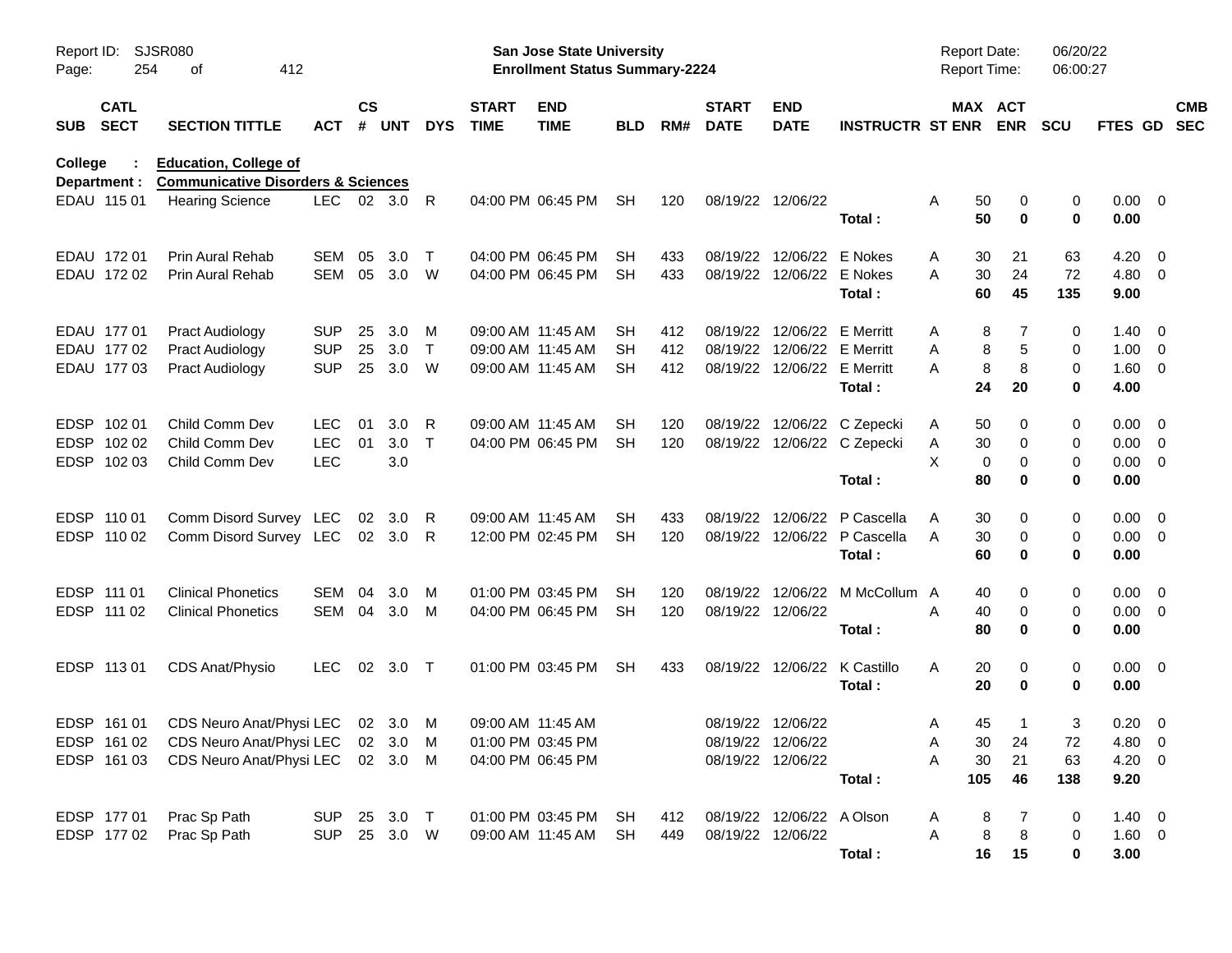| Page:       | SJSR080<br>Report ID:<br>255<br>412<br>οf |                          |                |                    |            |            |                             | <b>San Jose State University</b><br><b>Enrollment Status Summary-2224</b> |            |     |                             |                            |                                            | <b>Report Date:</b><br><b>Report Time:</b> |                                   | 06/20/22<br>06:00:27 |                     |            |
|-------------|-------------------------------------------|--------------------------|----------------|--------------------|------------|------------|-----------------------------|---------------------------------------------------------------------------|------------|-----|-----------------------------|----------------------------|--------------------------------------------|--------------------------------------------|-----------------------------------|----------------------|---------------------|------------|
| <b>SUB</b>  | <b>CATL</b><br><b>SECT</b>                | <b>SECTION TITTLE</b>    | <b>ACT</b>     | $\mathsf{cs}$<br># | <b>UNT</b> | <b>DYS</b> | <b>START</b><br><b>TIME</b> | <b>END</b><br><b>TIME</b>                                                 | <b>BLD</b> | RM# | <b>START</b><br><b>DATE</b> | <b>END</b><br><b>DATE</b>  | <b>INSTRUCTR ST ENR</b>                    |                                            | MAX ACT<br><b>ENR</b>             | <b>SCU</b>           | FTES GD SEC         | <b>CMB</b> |
| <b>EDSP</b> | 221 01                                    | Res Sem in Comm Disc6EM  |                | 05                 | 3.0        | $\top$     |                             | 09:00 AM 11:45 AM                                                         | <b>SH</b>  | 433 |                             |                            | 08/19/22 12/06/22 L Lustigman A            | 25                                         | 0                                 | 0                    | $0.00 \t 0$         |            |
|             | EDSP 221 02                               | Res Sem in Comm DiscEM   |                |                    | 05 3.0     | $\top$     |                             | 01:00 PM 03:45 PM                                                         | SH         | 120 |                             |                            | 08/19/22 12/06/22 L Lustigman A<br>Total : | 25<br>50                                   | 0<br>$\mathbf 0$                  | 0<br>0               | $0.00 \t 0$<br>0.00 |            |
| <b>EDSP</b> | 251 01                                    | Sem Phon Dis             | SEM            | 05                 | 3.0        | $\top$     |                             | 09:00 AM 11:45 AM                                                         | SН         | 120 |                             |                            | 08/19/22 12/06/22 C Zepecki                | 25<br>A                                    | 0                                 | 0                    | $0.00 \quad 0$      |            |
|             | EDSP 251 02                               | Sem Phon Dis             | SEM            | 05                 | 3.0        | -F         |                             | 08:30 AM 11:15 AM                                                         | SH         | 335 |                             |                            | 08/19/22 12/06/22 P Cascella<br>Total:     | A<br>25<br>50                              | 0<br>$\mathbf 0$                  | 0<br>0               | $0.00 \t 0$<br>0.00 |            |
|             | EDSP 252 01                               | <b>Fluency Disorders</b> | SEM            | 05                 | 3.0        | -F         |                             | 09:30 AM 12:15 PM                                                         |            |     |                             | 08/19/22 12/06/22          |                                            | A<br>23                                    | 0                                 | 0                    | $0.00 \t 0$         |            |
|             | EDSP 252 02                               | <b>Fluency Disorders</b> | SEM            | 05                 | 3.0        | -F         |                             | 01:00 PM 03:45 PM                                                         |            |     |                             | 08/19/22 12/06/22          | Total:                                     | A<br>23<br>46                              | 11<br>11                          | 33<br>33             | 2.75 11<br>2.75     |            |
|             | EDSP 254 01                               | Sem Neurl Dis            | SEM            | 05                 | 3.0        | M          |                             | 09:00 AM 11:45 AM                                                         | SH         | 433 |                             |                            | 08/19/22 12/06/22 A Schaack                | A<br>25                                    | 0                                 | 0                    | $0.00 \quad 0$      |            |
|             | EDSP 254 02                               | Sem Neurl Dis            | SEM            | 05                 | 3.0        | M          |                             | 01:00 PM 03:45 PM                                                         | SH         | 335 |                             |                            | 08/19/22 12/06/22 A Schaack<br>Total:      | 25<br>A<br>50                              | 0<br>$\mathbf 0$                  | 0<br>0               | $0.00 \t 0$<br>0.00 |            |
| <b>EDSP</b> | 259 01                                    | Sem Lang Dis Child       | SEM            | 05                 | 3.0        | W          |                             | 09:00 AM 11:45 AM                                                         | SН         | 120 |                             | 08/19/22 12/06/22          | D Dewitt                                   | A<br>25                                    | 0                                 | 0                    | $0.00 \quad 0$      |            |
|             | EDSP 259 02                               | Sem Lang Dis Child       | SEM 05 3.0     |                    |            | W          |                             | 01:00 PM 03:45 PM                                                         | SH         | 120 |                             | 08/19/22 12/06/22 D Dewitt | Total:                                     | 25<br>A<br>50                              | 0<br>$\bf{0}$                     | 0<br>0               | $0.00 \t 0$<br>0.00 |            |
| <b>EDSP</b> | 262 01                                    | Spch/Lang Crs-Cult       | SEM 05         |                    | 3.0        | -F         |                             | 09:30 AM 12:15 PM                                                         |            |     |                             | 08/19/22 12/06/22          |                                            | A<br>23                                    | 11                                | 33                   | 2.75 11             |            |
|             | EDSP 262 02                               | Spch/Lang Crs-Cult       | SEM 05 3.0 F   |                    |            |            |                             | 01:00 PM 03:45 PM                                                         |            |     |                             | 08/19/22 12/06/22          |                                            | 23<br>А                                    | $\mathbf 0$                       | 0                    | $0.00 \t 0$         |            |
|             |                                           |                          |                |                    |            |            |                             |                                                                           |            |     |                             |                            | Total:                                     | 46                                         | 11                                | 33                   | 2.75                |            |
| <b>EDSP</b> | 269 01                                    | Fld Exp PS Spa/Aud       | <b>SUP</b>     | 25                 | 6.0        | TBA        |                             |                                                                           |            |     |                             |                            | 08/19/22 12/06/22 C Van Laar               | A                                          | 0<br>9                            | 0                    | $0.00 \quad 0$      |            |
| <b>EDSP</b> | 269 02                                    | Fld Exp PS Spa/Aud       | <b>SUP</b>     | 25                 | 6.0        | <b>TBA</b> |                             |                                                                           |            |     |                             |                            | 08/19/22 12/06/22 C Zepecki                | A                                          | 9<br>0                            | 0                    | $0.00 \t 0$         |            |
|             | EDSP 269 03                               | Fld Exp PS Spa/Aud       | <b>SUP</b>     |                    | 25 6.0     | <b>TBA</b> |                             |                                                                           |            |     |                             |                            | 08/19/22 12/06/22 W Quach<br>Total:        | A<br>27                                    | 9<br>0<br>$\bf{0}$                | 0<br>0               | $0.00 \t 0$<br>0.00 |            |
|             | EDSP 277 01                               | Adv Pract Sp             | <b>SUP</b>     | 25                 | 3.0        | M          |                             | 04:00 PM 06:45 PM                                                         | SH         | 449 |                             |                            | 08/19/22 12/06/22 D Greenberg A            |                                            | 8<br>0                            | 0                    | $0.00 \quad 0$      |            |
|             | EDSP 277 02                               | Adv Pract Sp             | <b>SUP</b>     |                    | 25 3.0     | $\top$     |                             | 12:00 PM 02:45 PM                                                         | <b>SH</b>  | 449 |                             |                            | 08/19/22 12/06/22 C Zepecki                | A                                          | $\mathbf 0$<br>8                  | 0                    | $0.00 \t 0$         |            |
|             | EDSP 277 03                               | Adv Pract Sp             | SUP 25 3.0 T   |                    |            |            |                             | 04:00 PM 06:45 PM                                                         | <b>SH</b>  | 449 |                             |                            | 08/19/22 12/06/22 A Pentland A             |                                            | 8<br>0                            | 0                    | $0.00 \t 0$         |            |
|             | EDSP 277 04                               | Adv Pract Sp             | <b>SUP</b>     |                    | 25 3.0     | W          |                             | 04:00 PM 06:45 PM                                                         | -SH        | 449 |                             |                            | 08/19/22 12/06/22 C Van Laar               | A                                          | 8<br>0                            | 0                    | $0.00 \t 0$         |            |
|             | EDSP 277 05                               | Adv Pract Sp             | <b>SUP</b>     |                    | 25 3.0     | R          |                             | 04:00 PM 06:45 PM                                                         | -SH        | 433 |                             |                            | 08/19/22 12/06/22 L Ramirez-st A           |                                            | 8<br>0                            | 0                    | $0.00 \t 0$         |            |
|             | EDSP 277 06                               | Adv Pract Sp             | <b>SUP</b>     |                    | 25 3.0     | - F        |                             | 09:30 AM 12:15 PM                                                         | -SH        | 449 |                             | 08/19/22 12/06/22          |                                            | A                                          | 8<br>0                            | 0                    | $0.00 \t 0$         |            |
|             | EDSP 277 07                               | Adv Pract Sp             | <b>SUP</b>     |                    | 25 3.0 F   |            |                             | 09:30 AM 12:15 PM SH                                                      |            | 120 |                             | 08/19/22 12/06/22 A Olson  |                                            | Α                                          | 8<br>0                            | 0                    | $0.00 \t 0$         |            |
|             |                                           |                          |                |                    |            |            |                             |                                                                           |            |     |                             |                            | Total:                                     | 56                                         | 0                                 | 0                    | 0.00                |            |
|             | EDSP 278 01                               | Clinic Mgmt & Prac       | SUP 25 6.0 TBA |                    |            |            |                             |                                                                           |            |     |                             |                            | 08/19/22 12/06/22 A Schaack                | - A                                        | 10 <sup>°</sup><br>$\overline{4}$ | 0                    | $2.00$ 4            |            |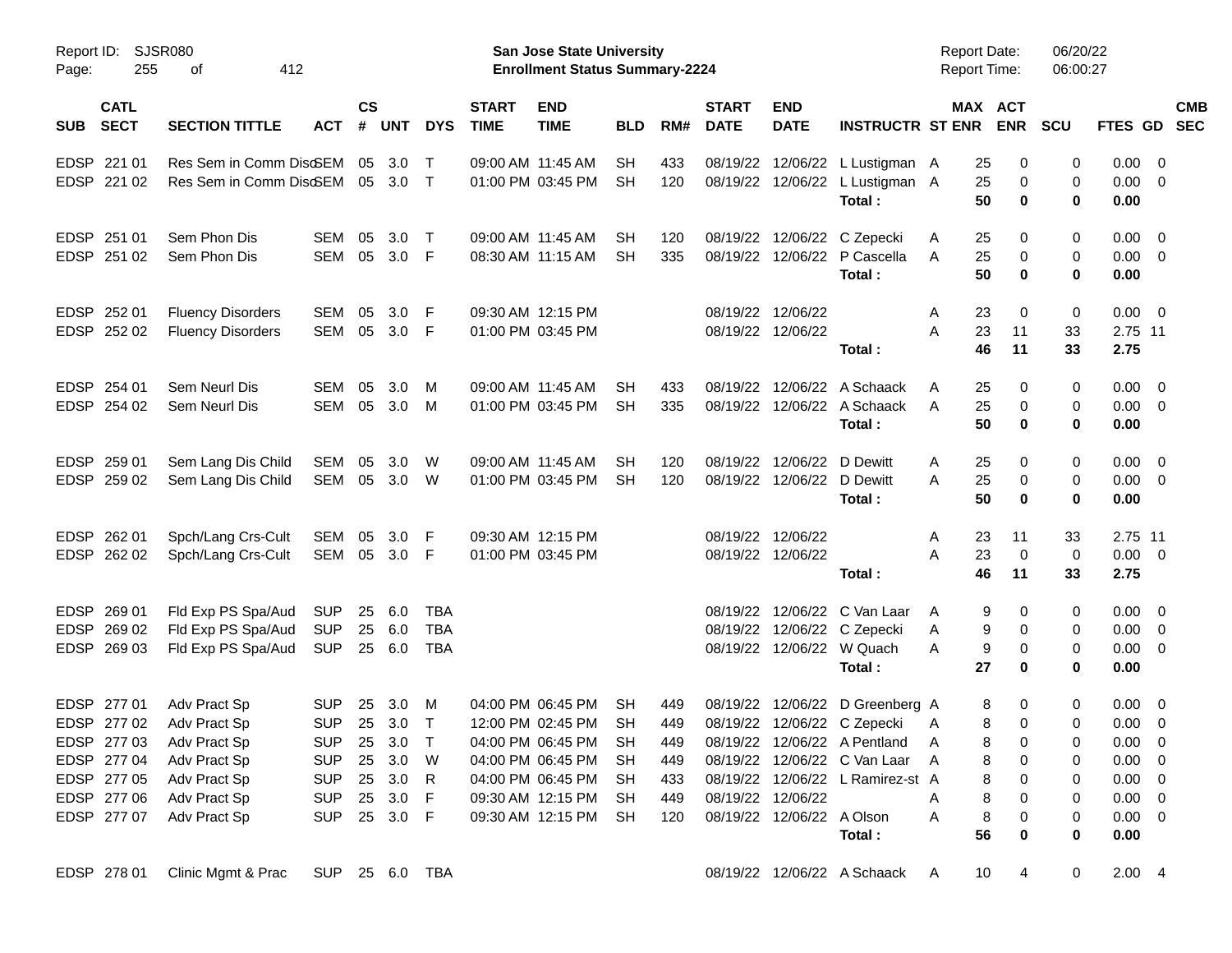| Report ID:<br>Page: | 256                        | SJSR080<br>0f                                 | 412        |                              |            |                             | <b>San Jose State University</b><br><b>Enrollment Status Summary-2224</b> |            |     |                             |                                                  |                                                | <b>Report Date:</b><br><b>Report Time:</b> |                        |                              | 06/20/22<br>06:00:27            |                                 |                          |
|---------------------|----------------------------|-----------------------------------------------|------------|------------------------------|------------|-----------------------------|---------------------------------------------------------------------------|------------|-----|-----------------------------|--------------------------------------------------|------------------------------------------------|--------------------------------------------|------------------------|------------------------------|---------------------------------|---------------------------------|--------------------------|
| <b>SUB</b>          | <b>CATL</b><br><b>SECT</b> | <b>SECTION TITTLE</b>                         | <b>ACT</b> | <b>CS</b><br><b>UNT</b><br># | <b>DYS</b> | <b>START</b><br><b>TIME</b> | <b>END</b><br><b>TIME</b>                                                 | <b>BLD</b> | RM# | <b>START</b><br><b>DATE</b> | <b>END</b><br><b>DATE</b>                        | <b>INSTRUCTR ST ENR</b>                        |                                            | <b>MAX</b>             | ACT<br><b>ENR</b>            | <b>SCU</b>                      | FTES GD                         | <b>CMB</b><br><b>SEC</b> |
|                     | EDSP 278 02                | Clinic Mgmt & Prac                            | <b>SUP</b> | 25<br>6.0                    | <b>TBA</b> |                             |                                                                           |            |     | 08/19/22                    | 12/06/22                                         | A Schaack<br>Total:                            | A                                          | 8<br>18                | 11                           | 0<br>0                          | 3.50<br>5.50                    | $\overline{7}$           |
|                     | Department :               | <b>Communicative Disorders &amp; Sciences</b> |            |                              |            |                             |                                                                           |            |     |                             | <b>Lower Division:</b><br><b>Upper Division:</b> | Department Total:<br><b>Graduate Division:</b> |                                            | 888<br>0<br>495<br>393 | 159<br>$\bf{0}$<br>126<br>33 | 339<br>$\mathbf 0$<br>273<br>66 | 36.20<br>0.00<br>25.20<br>11.00 |                          |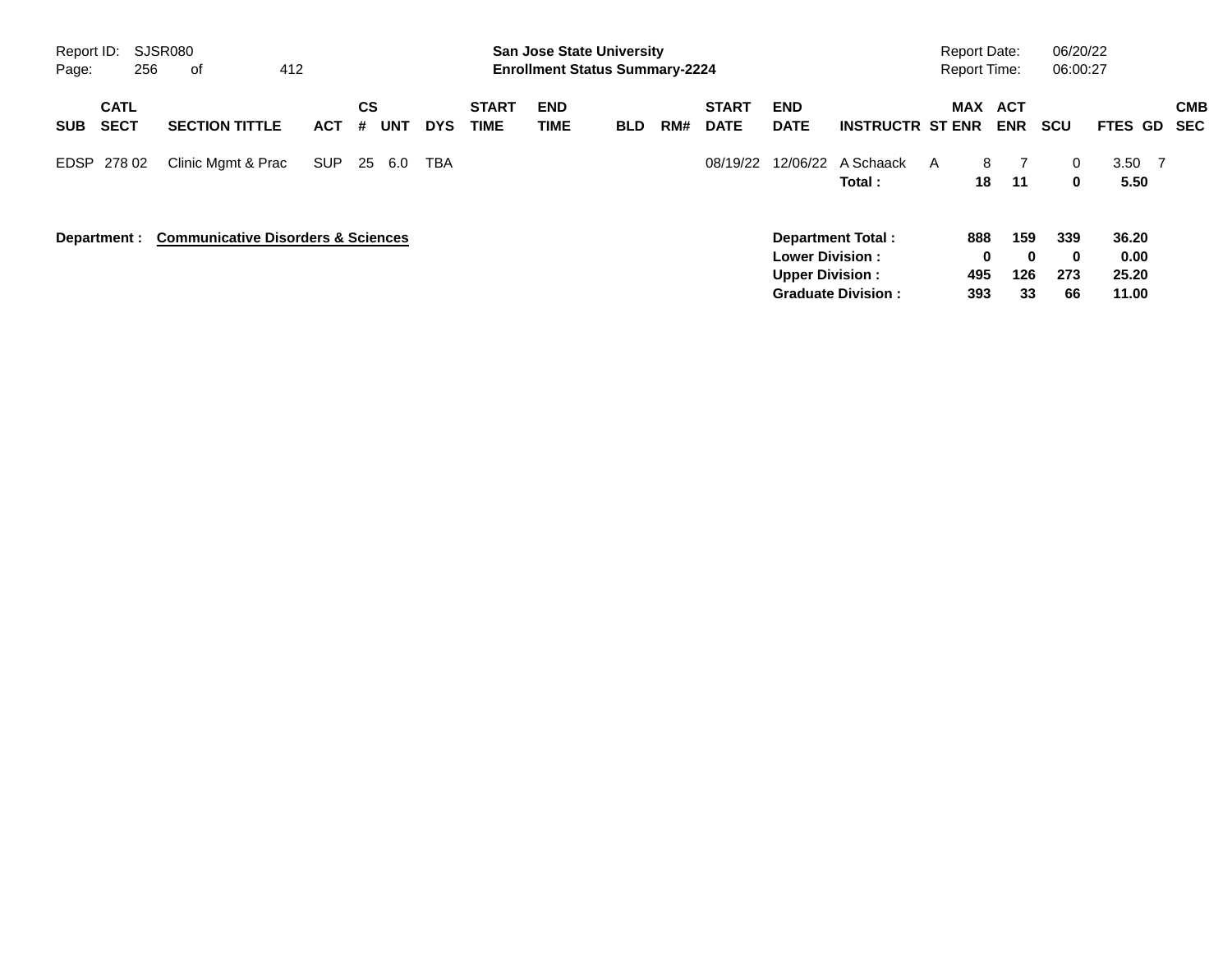| Report ID:<br>Page: | 257                        | <b>SJSR080</b><br>412<br>0f                                                         |            |                |            |            |                             | <b>San Jose State University</b><br><b>Enrollment Status Summary-2224</b> |            |             |                             |                                                  |                                                       | <b>Report Date:</b><br>Report Time: |                                             | 06:00:27                               | 06/20/22                     |                          |
|---------------------|----------------------------|-------------------------------------------------------------------------------------|------------|----------------|------------|------------|-----------------------------|---------------------------------------------------------------------------|------------|-------------|-----------------------------|--------------------------------------------------|-------------------------------------------------------|-------------------------------------|---------------------------------------------|----------------------------------------|------------------------------|--------------------------|
| <b>SUB</b>          | <b>CATL</b><br><b>SECT</b> | <b>SECTION TITTLE</b>                                                               | <b>ACT</b> | <b>CS</b><br># | <b>UNT</b> | <b>DYS</b> | <b>START</b><br><b>TIME</b> | <b>END</b><br><b>TIME</b>                                                 | <b>BLD</b> | RM#         | <b>START</b><br><b>DATE</b> | <b>END</b><br><b>DATE</b>                        | <b>INSTRUCTR ST ENR</b>                               |                                     | <b>MAX ACT</b><br><b>ENR</b>                | <b>SCU</b>                             | <b>FTES GD</b>               | <b>CMB</b><br><b>SEC</b> |
| College<br>EDD.     | Department :<br>502 01     | <b>Education, College of</b><br><b>EdD Leadership Program</b><br>Qualitative Method | <b>LEC</b> | 02             | 3.0        | W          |                             | 04:30 PM 08:00 PM                                                         | <b>SH</b>  | 411         | 08/19/22                    | 12/06/22                                         | A Danzig                                              | A                                   | 20<br>0                                     | 0                                      | $0.00 \t 0$                  |                          |
| EDD.                | 51501                      | Ldrshp, Diversity                                                                   | <b>LEC</b> | 02             | 3.0        | M          |                             | 05:00 PM 08:00 PM                                                         | ON         | LINE        | 08/19/22                    | 12/06/22                                         | Total:<br>R Marachi<br>Total:                         | A                                   | 20<br>$\bf{0}$<br>18<br>0<br>18<br>$\bf{0}$ | $\mathbf 0$<br>0<br>$\mathbf 0$        | 0.00<br>$0.00 \t 0$<br>0.00  |                          |
| EDD.                | 520 01                     | Org Behavior                                                                        | <b>LEC</b> | 02             | 3.0        | - S        |                             | 10:00 AM 02:00 PM                                                         | <b>SH</b>  | 449         | 08/19/22                    | 12/06/22                                         | R Gliner<br>Total:                                    | A                                   | 20<br>$\Omega$<br>20<br>$\mathbf 0$         | 0<br>$\mathbf 0$                       | $0.00 \t 0$<br>0.00          |                          |
| <b>EDD</b>          | 530 02                     | Assessment & Eval                                                                   | LEC.       | 02             | 3.0        | -S         |                             | 09:00 AM 04:00 PM                                                         | ON         | <b>LINE</b> | 08/19/22                    | 12/06/22                                         | <b>B</b> Duckor<br>Total:                             | A                                   | 18<br>0<br>18<br>0                          | 0<br>$\mathbf 0$                       | $0.00 \t 0$<br>0.00          |                          |
| EDD.                | 599 01                     | <b>Dissertation</b>                                                                 | <b>SUP</b> | 25             | 6.0        | W          |                             | 04:30 PM 09:45 PM                                                         | <b>SH</b>  | 412         | 08/19/22                    | 12/06/22                                         | <b>B</b> Porfilio<br>Total:                           | A                                   | 18<br>0<br>18<br>$\bf{0}$                   | $\mathbf 0$<br>$\mathbf 0$             | $0.00 \t 0$<br>0.00          |                          |
|                     | Department :               | <b>EdD Leadership Program</b>                                                       |            |                |            |            |                             |                                                                           |            |             |                             | <b>Lower Division:</b><br><b>Upper Division:</b> | <b>Department Total:</b><br><b>Graduate Division:</b> |                                     | 94<br>0<br>0<br>94                          | 0<br>0<br>0<br>0<br>0<br>0<br>$\bf{0}$ | 0.00<br>0.00<br>0.00<br>0.00 |                          |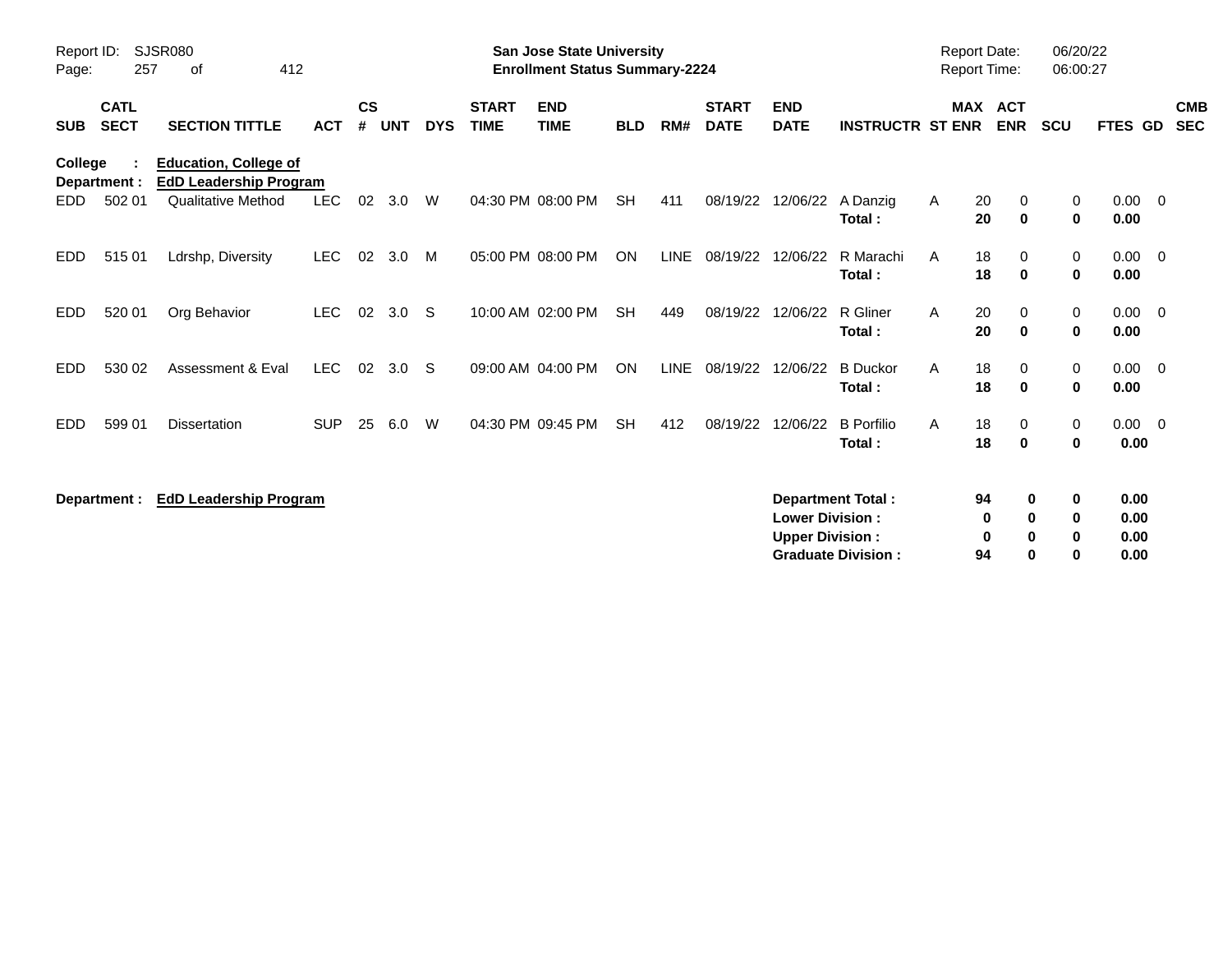| Report ID:<br>Page: | 258                             | <b>SJSR080</b><br>412<br>οf                                                         |            |                             |            |            |                             | <b>San Jose State University</b><br><b>Enrollment Status Summary-2224</b> |            |       |                             |                                                  |                                                       |   | <b>Report Date:</b><br><b>Report Time:</b> |                                                        | 06/20/22<br>06:00:27       |                              |                |                          |
|---------------------|---------------------------------|-------------------------------------------------------------------------------------|------------|-----------------------------|------------|------------|-----------------------------|---------------------------------------------------------------------------|------------|-------|-----------------------------|--------------------------------------------------|-------------------------------------------------------|---|--------------------------------------------|--------------------------------------------------------|----------------------------|------------------------------|----------------|--------------------------|
| <b>SUB</b>          | <b>CATL</b><br><b>SECT</b>      | <b>SECTION TITTLE</b>                                                               | <b>ACT</b> | $\mathbf{c}\mathbf{s}$<br># | <b>UNT</b> | <b>DYS</b> | <b>START</b><br><b>TIME</b> | <b>END</b><br><b>TIME</b>                                                 | <b>BLD</b> | RM#   | <b>START</b><br><b>DATE</b> | <b>END</b><br><b>DATE</b>                        | <b>INSTRUCTR ST ENR</b>                               |   | MAX ACT                                    | <b>ENR</b>                                             | <b>SCU</b>                 | <b>FTES GD</b>               |                | <b>CMB</b><br><b>SEC</b> |
| College             | ÷<br>Department :<br>EDUC 80 01 | <b>Education, College of</b><br><b>Education - All College</b><br>Independent Study | <b>SUP</b> | 36                          | 1.0        | TBA        |                             |                                                                           | ON         | LINE  | 08/19/22                    | 12/06/22                                         | Total:                                                | A | 20<br>20                                   | $\mathbf{0}$<br>$\mathbf 0$                            | $\mathbf{0}$<br>0          | $0.00 \quad 0$<br>0.00       |                |                          |
|                     | EDUC 186 01                     | Using Instr Media                                                                   | SEM        | 05                          | 3.0        | TBA        |                             |                                                                           | <b>ON</b>  | LINE. | 08/19/22                    | 12/06/22                                         | Total:                                                | A | 20<br>20                                   | $\mathbf{0}$<br>$\mathbf 0$                            | $\mathbf{0}$<br>0          | 0.00                         | $0.00 \quad 0$ |                          |
|                     | Department :                    | <b>Education - All College</b>                                                      |            |                             |            |            |                             |                                                                           |            |       |                             | <b>Lower Division:</b><br><b>Upper Division:</b> | <b>Department Total:</b><br><b>Graduate Division:</b> |   | 40<br>20<br>20<br>0                        | $\mathbf 0$<br>$\mathbf{0}$<br>$\mathbf 0$<br>$\bf{0}$ | 0<br>0<br>$\mathbf 0$<br>0 | 0.00<br>0.00<br>0.00<br>0.00 |                |                          |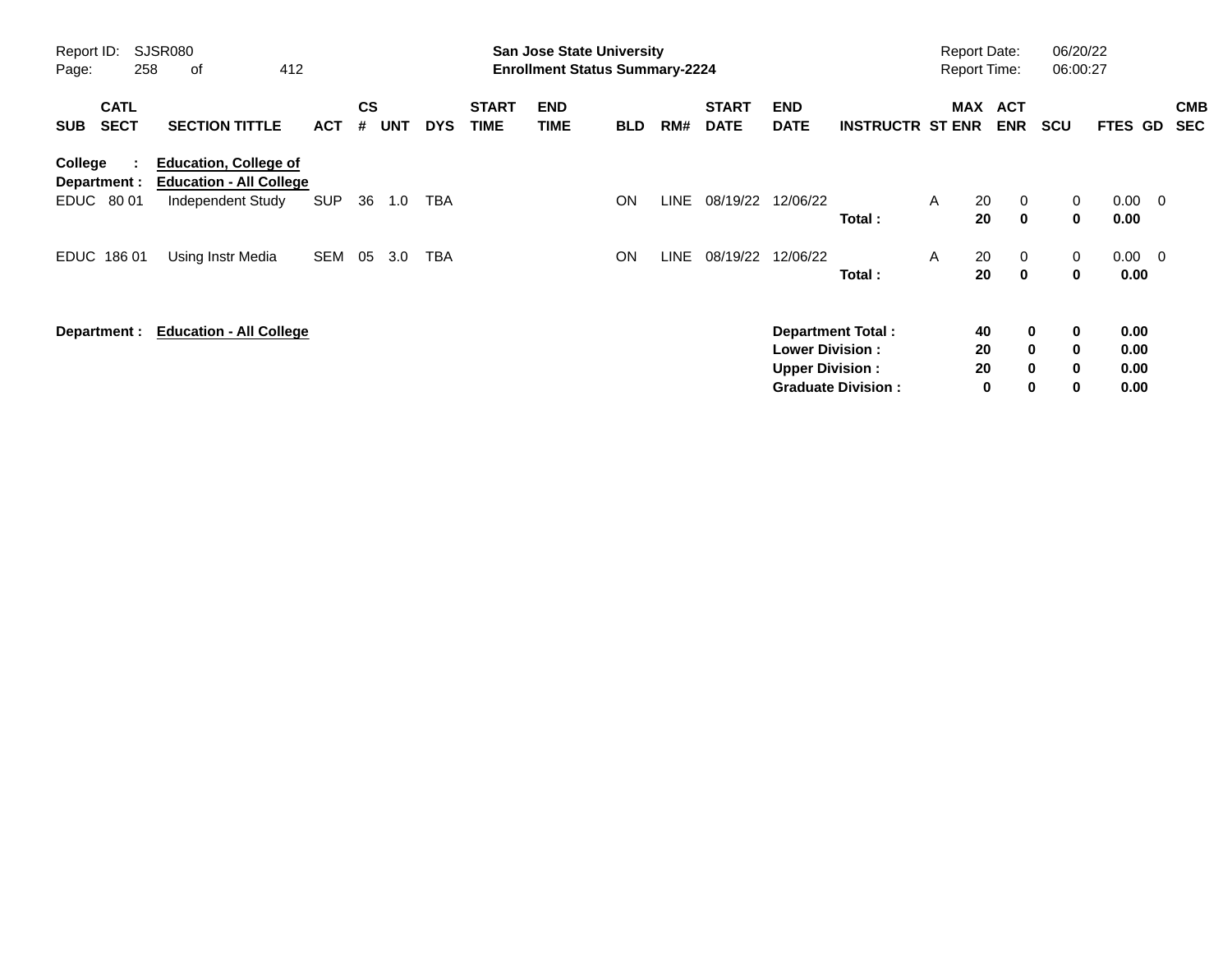| Report ID: SJSR080<br>259<br>Page:       | 412<br>οf                                                     |              |               |        |            |                             | San Jose State University<br><b>Enrollment Status Summary-2224</b> |            |             |                             |                                                  |                                                       | Report Date:<br><b>Report Time:</b> |                                | 06/20/22<br>06:00:27                                                              |                              |                          |
|------------------------------------------|---------------------------------------------------------------|--------------|---------------|--------|------------|-----------------------------|--------------------------------------------------------------------|------------|-------------|-----------------------------|--------------------------------------------------|-------------------------------------------------------|-------------------------------------|--------------------------------|-----------------------------------------------------------------------------------|------------------------------|--------------------------|
| <b>CATL</b><br><b>SECT</b><br><b>SUB</b> | <b>SECTION TITTLE</b>                                         | <b>ACT</b>   | $\mathsf{cs}$ | # UNT  | <b>DYS</b> | <b>START</b><br><b>TIME</b> | <b>END</b><br><b>TIME</b>                                          | <b>BLD</b> | RM#         | <b>START</b><br><b>DATE</b> | <b>END</b><br><b>DATE</b>                        | <b>INSTRUCTR ST ENR</b>                               |                                     | MAX ACT<br><b>ENR</b>          | SCU                                                                               | <b>FTES GD</b>               | <b>CMB</b><br><b>SEC</b> |
| College<br>Department :                  | <b>Education, College of</b><br><b>Educational Leadership</b> |              |               |        |            |                             |                                                                    |            |             |                             |                                                  |                                                       |                                     |                                |                                                                                   |                              |                          |
| EDLD 1001                                | Critique/Research                                             | SEM 05 3.0 T |               |        |            |                             | 09:00 AM 11:45 AM                                                  | <b>SH</b>  | 213         | 08/19/22 12/06/22           |                                                  | Total:                                                | Α<br>15<br>15                       | -1<br>$\blacktriangleleft$     | 3<br>3                                                                            | $0.20 \ 0$<br>0.20           |                          |
| EDLD 130 01                              | <b>Antiracist Leaders</b>                                     | <b>LEC</b>   | 04            | 3.0    | W          |                             | 01:00 PM 03:45 PM                                                  | <b>SH</b>  | 213         | 08/19/22 12/06/22           |                                                  | Total:                                                | Α<br>25<br>25                       | -1<br>$\blacktriangleleft$     | 3<br>3                                                                            | $0.20 \ 0$<br>0.20           |                          |
| EDLD 160 01                              | 1st Gen Pathways                                              | SEM 05       |               | 3.0    | W          |                             | 09:00 AM 11:45 AM                                                  | <b>SH</b>  | 213         |                             | 08/19/22 12/06/22                                | V Lacy<br>Total:                                      | Α<br>15<br>15                       | $\overline{2}$<br>$\mathbf{2}$ | 6<br>6                                                                            | $0.40 \quad 0$<br>0.40       |                          |
| EDLD 205 01                              | Equity & Access                                               | SEM 05 3.0 T |               |        |            | 05:00 PM 08:00 PM           |                                                                    |            |             |                             | 08/19/22 12/06/22 V Lacy                         | Total:                                                | Α<br>15<br>15                       | 0<br>$\bf{0}$                  | $\mathbf 0$<br>$\pmb{0}$                                                          | $0.00 \quad 0$<br>0.00       |                          |
| EDLD 212 01                              | Equity in Higher Ed                                           | SEM 05 3.0 T |               |        |            | 04:00 PM 07:00 PM           |                                                                    |            |             | 08/19/22 12/06/22           |                                                  | Total:                                                | Α<br>20<br>20                       | -1<br>$\mathbf{1}$             | 3<br>3                                                                            | $0.20 \ 0$<br>0.20           |                          |
| EDLD 213 01                              | Higher Ed Gov & Fin SEM 05 3.0 W                              |              |               |        |            | 04:00 PM 07:00 PM           |                                                                    |            |             | 08/19/22 12/06/22           |                                                  | Total:                                                | Α<br>20<br>20                       | 0<br>$\bf{0}$                  | 0<br>$\mathbf 0$                                                                  | $0.00 \t 0$<br>0.00          |                          |
| EDLD 214 01                              | Data Analysis HighEd SEM 05 3.0                               |              |               |        | R          | 04:00 PM 07:00 PM           |                                                                    |            |             | 08/19/22 12/06/22           |                                                  | Total:                                                | Α<br>20<br>20                       | 0<br>$\bf{0}$                  | 0<br>$\mathbf 0$                                                                  | $0.00 \t 0$<br>0.00          |                          |
| <b>EDLD</b><br>298 01                    | Ind Studies in ED                                             | <b>SUP</b>   |               | 78 3.0 | <b>TBA</b> |                             |                                                                    | <b>ON</b>  | <b>LINE</b> | 08/19/22 12/06/22           |                                                  | M Burciaga<br>Total:                                  | A                                   | 3<br>0<br>3<br>$\bf{0}$        | 0<br>$\bf{0}$                                                                     | $0.00 \quad 0$<br>0.00       |                          |
| Department :                             | <b>Educational Leadership</b>                                 |              |               |        |            |                             |                                                                    |            |             |                             | <b>Lower Division:</b><br><b>Upper Division:</b> | <b>Department Total:</b><br><b>Graduate Division:</b> | 133<br>15<br>40<br>78               |                                | 5<br>15<br>$\mathbf 1$<br>3<br>$\boldsymbol{9}$<br>3<br>3<br>$\blacktriangleleft$ | 1.00<br>0.20<br>0.60<br>0.20 |                          |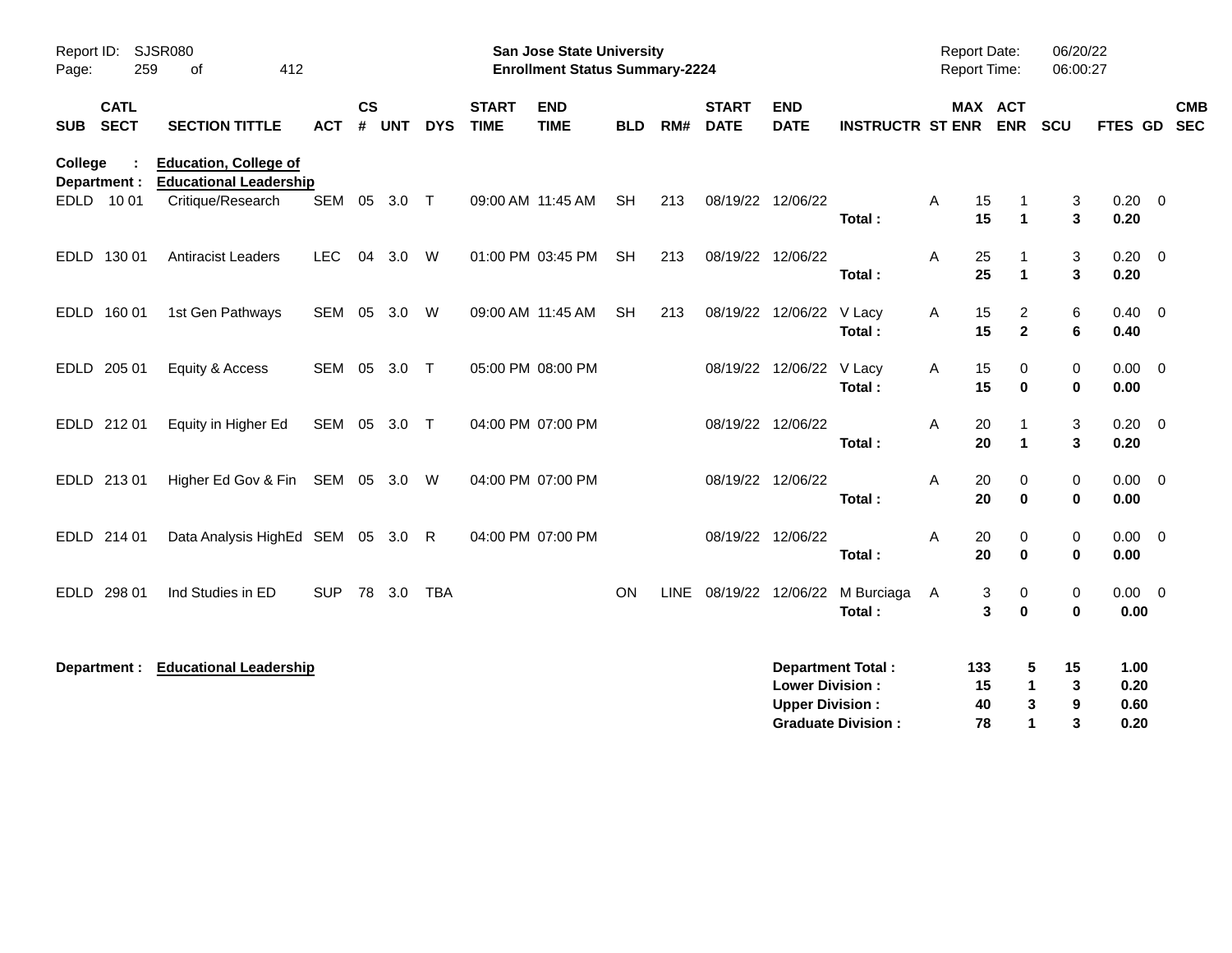| Report ID:<br>Page: | 260                        | SJSR080<br>412<br>оf                                     |                |                    |            |            |                             | San Jose State University<br><b>Enrollment Status Summary-2224</b> |            |     |                             |                           |                                 | Report Date:<br><b>Report Time:</b> |                       | 06/20/22<br>06:00:27 |                    |                          |            |
|---------------------|----------------------------|----------------------------------------------------------|----------------|--------------------|------------|------------|-----------------------------|--------------------------------------------------------------------|------------|-----|-----------------------------|---------------------------|---------------------------------|-------------------------------------|-----------------------|----------------------|--------------------|--------------------------|------------|
| <b>SUB</b>          | <b>CATL</b><br><b>SECT</b> | <b>SECTION TITTLE</b>                                    | ACT            | $\mathsf{cs}$<br># | <b>UNT</b> | <b>DYS</b> | <b>START</b><br><b>TIME</b> | <b>END</b><br><b>TIME</b>                                          | <b>BLD</b> | RM# | <b>START</b><br><b>DATE</b> | <b>END</b><br><b>DATE</b> | <b>INSTRUCTR ST ENR</b>         |                                     | MAX ACT<br><b>ENR</b> | <b>SCU</b>           | FTES GD SEC        |                          | <b>CMB</b> |
| College             | Department :               | <b>Education, College of</b><br><b>Special Education</b> |                |                    |            |            |                             |                                                                    |            |     |                             |                           |                                 |                                     |                       |                      |                    |                          |            |
|                     | EDSE 14A 01                | American Sign I                                          | SEM            | 04                 | 3.0        | MW         | 10:30 AM 11:45 AM           |                                                                    | <b>SH</b>  | 230 |                             | 08/19/22 12/06/22 E Smith |                                 | Α<br>30                             | 23                    | 69                   | 4.60               | $\overline{\phantom{0}}$ |            |
| <b>EDSE</b>         | 14A 02                     | American Sign I                                          | <b>SEM</b>     | 04                 | 3.0        | MW         |                             | 12:00 PM 01:15 PM                                                  | <b>SH</b>  | 230 |                             | 08/19/22 12/06/22 E Smith |                                 | A<br>30                             | 22                    | 66                   | 4.40               | $\overline{\phantom{0}}$ |            |
| <b>EDSE</b>         | 14A 03                     | American Sign I                                          | <b>SEM</b>     | 04                 | 3.0        | <b>TR</b>  |                             | 09:00 AM 10:15 AM                                                  | SH         | 230 |                             | 08/19/22 12/06/22 E Smith | Total:                          | A<br>30<br>90                       | 17<br>62              | 51<br>186            | 3.40<br>12.40      | $\overline{\phantom{0}}$ |            |
|                     | EDSE 14B 01                | American Sign II                                         | SEM            | 04                 | 3.0        | TR         |                             | 10:30 AM 11:45 AM                                                  | <b>SH</b>  | 230 |                             | 08/19/22 12/06/22         | E Smith<br>Total:               | A<br>30<br>30                       | 15<br>15              | 45<br>45             | $3.00 \ 0$<br>3.00 |                          |            |
|                     | EDSE 102 01                |                                                          | LEC.           | 02                 | 3.0        | $\top$     |                             | 04:00 PM 06:45 PM                                                  | <b>SH</b>  | 230 |                             |                           | 08/19/22 12/06/22 A Henderson A |                                     | 20                    | 60                   | 4.10               | $\overline{\phantom{0}}$ |            |
|                     | EDSE 102 02                | Sp Lng Typ/At Dev<br>Sp Lng Typ/At Dev                   | <b>LEC</b>     |                    | 02 3.0     | R          |                             | 04:00 PM 06:45 PM                                                  | <b>SH</b>  | 230 |                             |                           | 08/19/22 12/06/22 A Henderson A | 40<br>40                            | 11                    | 33                   | $2.20 \t 0$        |                          |            |
|                     |                            |                                                          |                |                    |            |            |                             |                                                                    |            |     |                             |                           | Total:                          | 80                                  | 31                    | 93                   | 6.30               |                          |            |
|                     | EDSE 104 01                | <b>Atypical Dev Young</b>                                | LEC.           |                    | 03 3.0 T   |            |                             | 04:00 PM 06:45 PM                                                  | <b>SH</b>  | 315 | 08/19/22 12/06/22           |                           |                                 | A<br>30                             | 14                    | 42                   | 2.95               | $\overline{\mathbf{3}}$  |            |
|                     |                            |                                                          |                |                    |            |            |                             |                                                                    |            |     |                             |                           | Total:                          | 30                                  | 14                    | 42                   | 2.95               |                          |            |
|                     | EDSE 105 01                | Sup Ind Plan Eval                                        | <b>SUP</b>     |                    | 25 6.0     | M          |                             | 04:30 PM 07:15 PM                                                  | <b>SH</b>  | 211 |                             | 08/19/22 12/06/22 H Park  |                                 | A<br>30                             | 0                     | 0                    | $0.00 \t 0$        |                          |            |
|                     |                            |                                                          |                |                    |            |            |                             |                                                                    |            |     |                             |                           | Total:                          | 30                                  | 0                     | 0                    | 0.00               |                          |            |
|                     | EDSE 108 01                | Assmt Eval Atyp YC                                       | LEC 03 3.0 T   |                    |            |            |                             | 07:00 PM 09:45 PM                                                  | <b>SH</b>  | 315 |                             |                           | 08/19/22 12/06/22 A Golloher    | A<br>30                             | 8                     | 24                   | $1.65$ 1           |                          |            |
|                     |                            |                                                          |                |                    |            |            |                             |                                                                    |            |     |                             |                           | Total:                          | 30                                  | 8                     | 24                   | 1.65               |                          |            |
|                     | EDSE 110 01                | Autism                                                   | LEC.           |                    | 02 3.0     | M          |                             | 04:00 PM 06:45 PM                                                  | <b>SH</b>  | 315 |                             |                           | 08/19/22 12/06/22 S Krishnan    | 30<br>A                             | 8                     | 24                   | 1.60 0             |                          |            |
|                     |                            |                                                          |                |                    |            |            |                             |                                                                    |            |     |                             |                           | Total:                          | 30                                  | 8                     | 24                   | 1.60               |                          |            |
|                     | EDSE 115 01                | Intro to Deaf Cultur                                     | LEC.           | 02 <sub>o</sub>    | 3.0        | MW         |                             | 01:30 PM 02:45 PM                                                  | <b>SH</b>  | 230 |                             | 08/19/22 12/06/22         | E Smith                         | A<br>30                             | 16                    | 48                   | $3.25$ 1           |                          |            |
|                     |                            |                                                          |                |                    |            |            |                             |                                                                    |            |     |                             |                           | Total:                          | 30                                  | 16                    | 48                   | 3.25               |                          |            |
|                     | EDSE 124 01                | Meth Engl Lrn Dis                                        | <b>LEC</b>     |                    | 3.0        |            |                             |                                                                    |            |     |                             |                           |                                 | Χ                                   | 0<br>0                | 0                    | $0.00 \t 0$        |                          |            |
|                     | EDSE 124 02                | Meth Engl Lrn Dis                                        | <b>LEC</b>     | 02                 | 3.0        | W          |                             | 04:00 PM 06:45 PM                                                  | <b>SH</b>  | 213 |                             |                           | 08/19/22 12/06/22 S Kulkarni    | A<br>30                             | 17                    | 51                   | 3.40               | $\overline{\phantom{0}}$ |            |
|                     |                            |                                                          |                |                    |            |            |                             |                                                                    |            |     |                             |                           | Total:                          |                                     | 30 17                 | 51                   | 3.40               |                          |            |
|                     |                            | EDSE 154 01 Prac St Tch Sed                              |                |                    |            |            |                             |                                                                    |            |     | 230 08/19/22 12/06/22       |                           |                                 | $\mathsf{A}$                        | 6<br>0                | 0                    | $0.00 \t 0$        |                          |            |
|                     |                            |                                                          |                |                    |            |            |                             |                                                                    |            |     |                             |                           | Total:                          |                                     | 6<br>$\mathbf 0$      | 0                    | 0.00               |                          |            |
|                     |                            | EDSE 180 80 Indiv Studies                                | SUP 78 3.0 TBA |                    |            |            |                             |                                                                    | ON.        |     | LINE 08/19/22 12/06/22      |                           |                                 | A                                   | 5<br>0                | 0                    | $0.00 \t 0$        |                          |            |
|                     |                            |                                                          |                |                    |            |            |                             |                                                                    |            |     |                             |                           | Total:                          |                                     | 5<br>$\pmb{0}$        | 0                    | 0.00               |                          |            |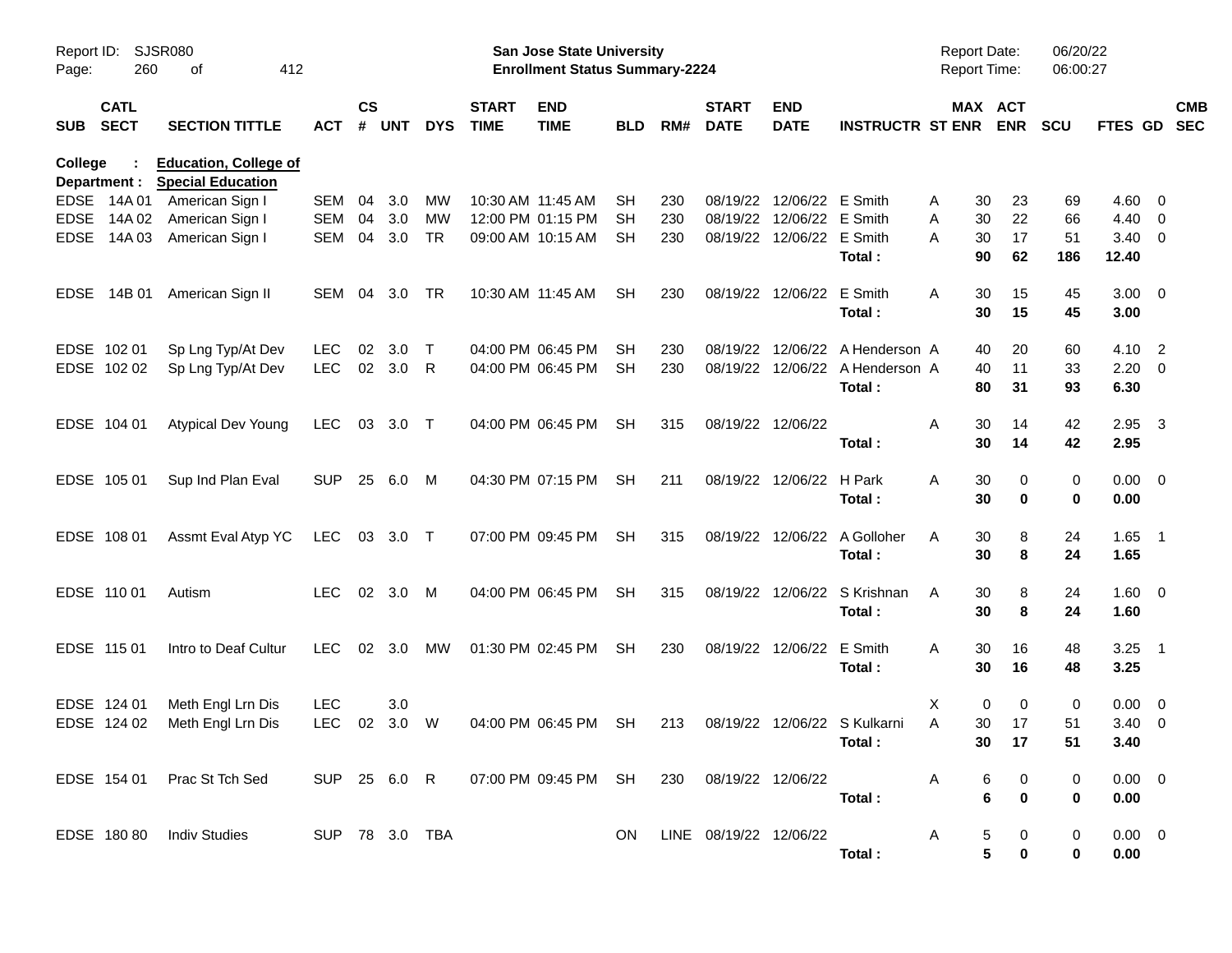| Page:      | Report ID: SJSR080<br>261                 | 412<br>οf                                                                                             |                                        |                    |                             |             |                             | San Jose State University<br><b>Enrollment Status Summary-2224</b> |                        |                   |                                        |                           |                                                                     | <b>Report Date:</b><br><b>Report Time:</b> |                          | 06/20/22<br>06:00:27 |                                                    |            |
|------------|-------------------------------------------|-------------------------------------------------------------------------------------------------------|----------------------------------------|--------------------|-----------------------------|-------------|-----------------------------|--------------------------------------------------------------------|------------------------|-------------------|----------------------------------------|---------------------------|---------------------------------------------------------------------|--------------------------------------------|--------------------------|----------------------|----------------------------------------------------|------------|
| <b>SUB</b> | <b>CATL</b><br><b>SECT</b>                | <b>SECTION TITTLE</b>                                                                                 | ACT                                    | $\mathsf{cs}$<br># | <b>UNT</b>                  | <b>DYS</b>  | <b>START</b><br><b>TIME</b> | <b>END</b><br><b>TIME</b>                                          | <b>BLD</b>             | RM#               | <b>START</b><br><b>DATE</b>            | <b>END</b><br><b>DATE</b> | <b>INSTRUCTR ST ENR</b>                                             |                                            | MAX ACT<br><b>ENR</b>    | <b>SCU</b>           | FTES GD SEC                                        | <b>CMB</b> |
|            |                                           | EDSE 192B 01 Intro to Disability                                                                      | SEM 05 1.0                             |                    |                             | M           |                             | 07:00 PM 09:45 PM                                                  | <b>SH</b>              | 230               |                                        | 08/22/22 09/26/22         | Total:                                                              | 30<br>A<br>30                              | 13<br>13                 | 13<br>13             | 1.00 8<br>1.00                                     |            |
|            |                                           | EDSE 192C 01 Inclusive Strategies                                                                     | LEC.                                   |                    | 02 1.0 M                    |             |                             | 07:00 PM 09:45 PM                                                  | SH                     | 230               |                                        | 10/03/22 10/31/22         | Total:                                                              | A<br>30<br>30                              | 9<br>9                   | 9<br>9               | $0.72$ 7<br>0.72                                   |            |
|            |                                           | EDSE 192D 01 Intro SPED Law                                                                           | LEC.                                   |                    | 02 1.0                      | M           |                             | 07:00 PM 09:45 PM                                                  | SH                     | 230               | 11/07/22 12/05/22                      |                           | Total:                                                              | Α<br>30<br>30                              | 11<br>11                 | 11<br>11             | $0.85$ 7<br>0.85                                   |            |
|            |                                           | EDSE 213A 01 Curr, Instruct, Tran                                                                     | LEC.                                   |                    | 03 3.0 W                    |             |                             | 04:00 PM 06:45 PM                                                  | SH                     | 315               |                                        |                           | 08/19/22 12/06/22 S Krishnan<br>Total:                              | 30<br>A<br>30                              | 6<br>6                   | 18<br>18             | $1.35 \quad 3$<br>1.35                             |            |
|            | EDSE 215 01                               | Assessment in SPED SEM 05 3.0 T                                                                       |                                        |                    |                             |             |                             | 07:00 PM 09:45 PM                                                  | <b>SH</b>              | 230               |                                        | 08/19/22 12/06/22         | M Love<br>Total:                                                    | 40<br>A<br>40                              | 19<br>19                 | 57<br>57             | 4.05 5<br>4.05                                     |            |
|            |                                           | EDSE 217A 01 Dir Tchng I LH<br>EDSE 217A 02 Dir Tchng I LH                                            | <b>SUP</b><br><b>SUP</b>               | 25<br>25           | 6.0<br>6.0                  | R<br>R      |                             | 07:00 PM 09:45 PM<br>07:00 PM 09:45 PM                             | <b>SH</b><br><b>SH</b> | 448<br>449        | 08/19/22 12/06/22<br>08/19/22 12/06/22 |                           | Total:                                                              | 6<br>A<br>6<br>A<br>12                     | 0<br>0<br>$\bf{0}$       | 0<br>0<br>0          | $0.00 \quad 0$<br>$0.00 \t 0$<br>0.00              |            |
|            | EDSE 221 01                               | Int Yg Ch Dis Dlys                                                                                    | SEM 05 3.0 W                           |                    |                             |             |                             | 04:00 PM 06:45 PM                                                  | <b>SH</b>              | 414               |                                        |                           | 08/19/22 12/06/22 A Golloher<br>Total:                              | 15<br>A<br>15                              | 8<br>8                   | 24<br>24             | 2.00 8<br>2.00                                     |            |
|            | EDSE 224 01                               | Meths SLL in Sp Ed                                                                                    | LEC 03 3.0 W                           |                    |                             |             |                             | 07:00 PM 09:45 PM                                                  | SH                     | 315               |                                        | 08/19/22 12/06/22         | S Kulkarni<br>Total:                                                | 25<br>A<br>25                              | 14<br>14                 | 14<br>14             | 3.35 11<br>3.35                                    |            |
|            |                                           | EDSE 230A 01 Curr Instr M/M                                                                           | LEC.                                   |                    | 03 3.0 W                    |             |                             | 04:00 PM 06:45 PM                                                  | SH                     | 230               |                                        | 08/19/22 12/06/22         | M Love<br>Total:                                                    | 30<br>A<br>30                              | 13<br>13                 | 39<br>39             | 3.00 8<br>3.00                                     |            |
|            |                                           | EDSE 231X 01 Ed Res: Design Imp<br>EDSE 231X 02 Ed Res: Design Imp<br>EDSE 231X 03 Ed Res: Design Imp | <b>SEM</b><br><b>SEM</b><br>SEM        | 05<br>05           | 3.0<br>3.0<br>3.0           | $\top$<br>R |                             | 07:00 PM 09:45 PM<br>07:00 PM 09:45 PM                             | <b>SH</b><br><b>SH</b> | 211<br>211        | 08/19/22                               |                           | 12/06/22 A Henderson A<br>08/19/22 12/06/22 A Henderson A<br>Total: | X<br>15<br>15<br>30                        | 0<br>0<br>0<br>0<br>0    | 0<br>0<br>0<br>0     | $0.00 \quad 0$<br>$0.00 \ 0$<br>$0.00 \ 0$<br>0.00 |            |
|            | EDSE 234 01<br>EDSE 234 02<br>EDSE 234 03 | EFE in SPED<br>EFE in SPED<br>EFE in SPED                                                             | <b>SUP</b><br><b>SUP</b><br><b>SUP</b> | 25                 | 25 3.0 M<br>3.0<br>25 3.0 M | <b>M</b>    |                             | 04:00 PM 06:45 PM<br>04:00 PM 06:45 PM<br>04:00 PM 06:45 PM        | SH<br>SH<br>SH         | 412<br>448<br>230 | 08/19/22 12/06/22                      | 08/19/22 12/06/22 N Smith | 08/19/22 12/06/22 M Hughes<br>Total:                                | 6<br>A<br>25<br>A<br>Α<br>25<br>56         | 0<br>$\pmb{0}$<br>0<br>0 | 0<br>0<br>0<br>0     | $0.00 \t 0$<br>$0.00 \t 0$<br>$0.00 \t 0$<br>0.00  |            |
|            | EDSE 241 80                               | Emrg Tech All Lrn                                                                                     | SEM 05 3.0 TBA                         |                    |                             |             |                             |                                                                    | <b>ON</b>              |                   | LINE 08/19/22 12/06/22 M Love          |                           |                                                                     | 40<br>A                                    | 21                       | 63                   | 5.00 16                                            |            |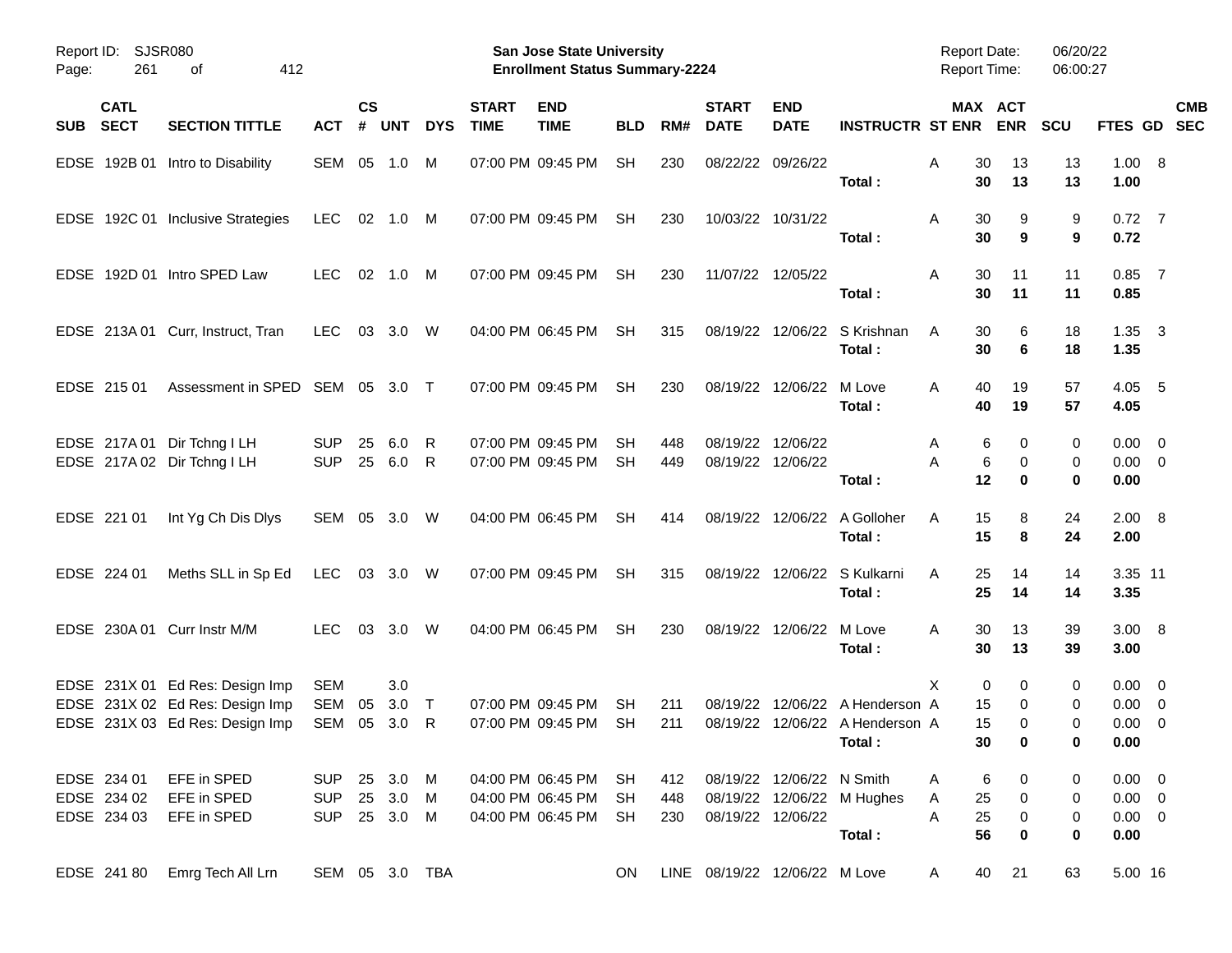| Report ID:<br>Page: | 262                        | SJSR080<br>412<br>оf     |            |                |            |            |                             | <b>San Jose State University</b><br><b>Enrollment Status Summary-2224</b> |            |     |                             |                                                  |                                                       | <b>Report Date:</b> |                          | <b>Report Time:</b>           | 06/20/22<br>06:00:27     |                                  |                          |
|---------------------|----------------------------|--------------------------|------------|----------------|------------|------------|-----------------------------|---------------------------------------------------------------------------|------------|-----|-----------------------------|--------------------------------------------------|-------------------------------------------------------|---------------------|--------------------------|-------------------------------|--------------------------|----------------------------------|--------------------------|
| <b>SUB</b>          | <b>CATL</b><br><b>SECT</b> | <b>SECTION TITTLE</b>    | <b>ACT</b> | <b>CS</b><br># | <b>UNT</b> | <b>DYS</b> | <b>START</b><br><b>TIME</b> | <b>END</b><br>TIME                                                        | <b>BLD</b> | RM# | <b>START</b><br><b>DATE</b> | <b>END</b><br><b>DATE</b>                        | <b>INSTRUCTR ST ENR</b>                               |                     |                          | MAX ACT<br><b>ENR</b>         | <b>SCU</b>               | FTES GD                          | <b>CMB</b><br><b>SEC</b> |
|                     |                            |                          |            |                |            |            |                             |                                                                           |            |     |                             |                                                  | Total:                                                |                     | 40                       | 21                            | 63                       | 5.00                             |                          |
|                     | EDSE 285 01                | Sem on Is Rel Tch Ex SEM |            | 05             | 3.0        | W          |                             | 07:00 PM 09:45 PM                                                         | <b>SH</b>  | 230 | 08/19/22                    | 12/06/22                                         | S Krishnan<br>Total:                                  | A                   | 20<br>20                 | $\overline{0}$<br>$\mathbf 0$ | 0<br>0                   | $0.00 \t 0$<br>0.00              |                          |
|                     | Department :               | <b>Special Education</b> |            |                |            |            |                             |                                                                           |            |     |                             | <b>Lower Division:</b><br><b>Upper Division:</b> | <b>Department Total:</b><br><b>Graduate Division:</b> |                     | 779<br>120<br>361<br>298 | 285<br>77<br>127<br>81        | 761<br>231<br>315<br>215 | 55.87<br>15.40<br>21.72<br>18.75 |                          |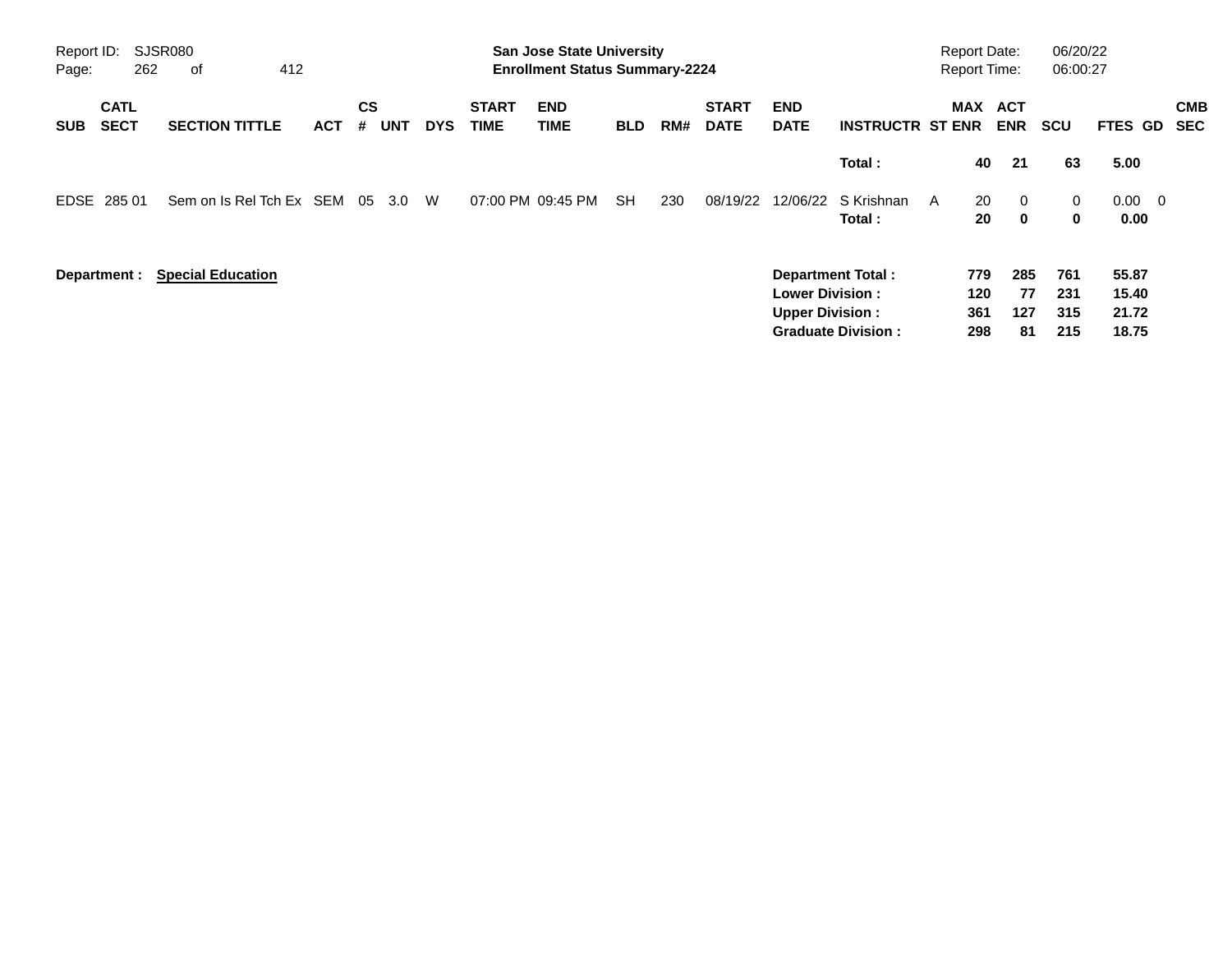| Report ID:<br>Page: | 263                        | <b>SJSR080</b><br>412<br>οf                                        |                          |               |               |            |                             | San Jose State University<br><b>Enrollment Status Summary-2224</b> |                  |             |                             |                           |                         |        | <b>Report Date:</b><br><b>Report Time:</b> | 06/20/22<br>06:00:27 |                     |                         |                          |
|---------------------|----------------------------|--------------------------------------------------------------------|--------------------------|---------------|---------------|------------|-----------------------------|--------------------------------------------------------------------|------------------|-------------|-----------------------------|---------------------------|-------------------------|--------|--------------------------------------------|----------------------|---------------------|-------------------------|--------------------------|
| <b>SUB</b>          | <b>CATL</b><br><b>SECT</b> | <b>SECTION TITTLE</b>                                              | <b>ACT</b>               | $\mathsf{cs}$ | # UNT         | <b>DYS</b> | <b>START</b><br><b>TIME</b> | <b>END</b><br><b>TIME</b>                                          | <b>BLD</b>       | RM#         | <b>START</b><br><b>DATE</b> | <b>END</b><br><b>DATE</b> | <b>INSTRUCTR ST ENR</b> |        | MAX ACT<br><b>ENR</b>                      | <b>SCU</b>           | FTES GD             |                         | <b>CMB</b><br><b>SEC</b> |
| College             | Department :               | <b>Education, College of</b><br><b>Teacher Education</b>           |                          |               |               |            |                             |                                                                    |                  |             |                             |                           |                         |        |                                            |                      |                     |                         |                          |
|                     |                            | EDEL 108A 01 Curr Rdng/Lang Arts                                   | SEM                      | 05            | 3.0           | M          |                             | 04:00 PM 06:45 PM                                                  | SH               | 335         |                             | 08/19/22 12/06/22         |                         | A      | 30<br>0                                    | 0                    | 0.00                | - 0                     |                          |
|                     |                            | EDEL 108A 02 Curr Rdng/Lang Arts                                   | SEM                      | 05            | 3.0           | $\top$     |                             | 04:00 PM 06:45 PM                                                  | <b>SH</b>        | 335         |                             | 08/19/22 12/06/22         |                         | A      | 25<br>0                                    | 0                    | 0.00                | - 0                     |                          |
|                     |                            | EDEL 108A 03 Curr Rdng/Lang Arts                                   | SEM                      | 05            | 3.0           | W          |                             | 04:00 PM 06:45 PM                                                  | <b>SH</b>        | 335         |                             | 08/19/22 12/06/22         |                         | A      | 30<br>0                                    | 0                    | 0.00                | - 0                     |                          |
|                     |                            | EDEL 108A 04 Curr Rdng/Lang Arts                                   | SEM                      | 05            | 3.0           | M          |                             | 07:00 PM 09:45 PM                                                  | <b>SH</b>        | 311         |                             | 08/19/22 12/06/22         |                         | А      | 30<br>0                                    | 0                    | 0.00                | - 0                     |                          |
|                     |                            |                                                                    |                          |               |               |            |                             |                                                                    |                  |             |                             |                           | Total:                  | 115    | 0                                          | 0                    | 0.00                |                         |                          |
|                     |                            | EDEL 108B 01 Curr Science                                          | SEM                      | 05            | 3.0           | R          |                             | 04:00 PM 06:45 PM                                                  | SН               | 335         |                             | 08/19/22 12/06/22         |                         | A      | 30<br>0                                    | 0                    | 0.00                | - 0                     |                          |
|                     |                            | EDEL 108B 02 Curr Science                                          | SEM                      | 05            | 3.0           | R          |                             | 07:00 PM 09:45 PM                                                  | <b>SH</b>        | 335         |                             | 08/19/22 12/06/22         |                         | A      | 30<br>0                                    | 0                    | 0.00                | $\overline{0}$          |                          |
|                     |                            | EDEL 108B 03 Curr Science                                          | SEM                      | 05            | 3.0           | W          |                             | 07:00 PM 09:45 PM                                                  | <b>SH</b>        | 335         |                             | 08/19/22 12/06/22         |                         | A      | 30<br>0                                    | 0                    | 0.00                | $\overline{\mathbf{0}}$ |                          |
|                     |                            | EDEL 108B 04 Curr Science                                          | SEM                      | 05            | 3.0           | W          |                             | 04:00 PM 06:45 PM                                                  | SН               | 334         |                             | 08/19/22 12/06/22         |                         | Α      | 25<br>0                                    | 0                    | 0.00                | - 0                     |                          |
|                     |                            |                                                                    |                          |               |               |            |                             |                                                                    |                  |             |                             |                           | Total:                  | 115    | 0                                          | 0                    | 0.00                |                         |                          |
|                     |                            | EDEL 108C 01 Curr Social Stu                                       | SEM                      | 05            | 3.0           | $\top$     |                             | 04:00 PM 06:45 PM                                                  | SH               | 334         |                             | 08/19/22 12/06/22         |                         | A      | 30<br>0                                    | 0                    | 0.00                | - 0                     |                          |
|                     |                            | EDEL 108C 02 Curr Social Stu                                       | SEM                      | 05            | 3.0           | $\top$     |                             | 07:00 PM 09:45 PM                                                  | <b>SH</b>        | 335         |                             | 08/19/22 12/06/22         |                         | A      | 30<br>0                                    | 0                    | 0.00                | - 0                     |                          |
| EDEL                |                            | 108C 03 Curr Social Stu                                            | SEM                      | 05            | 3.0           | M          |                             | 07:00 PM 09:45 PM                                                  | <b>SH</b>        | 335         |                             | 08/19/22 12/06/22         |                         | Α      | 30<br>0                                    | 0                    | 0.00                | $\overline{\mathbf{0}}$ |                          |
|                     |                            | EDEL 108C 04 Curr Social Stu                                       | SEM                      | 05            | 3.0           | M          |                             | 04:00 PM 06:45 PM                                                  | <b>SH</b>        | 231         |                             | 08/19/22 12/06/22         |                         | А      | 25<br>0                                    | 0                    | 0.00                | - 0                     |                          |
|                     |                            |                                                                    |                          |               |               |            |                             |                                                                    |                  |             |                             |                           | Total:                  | 115    | 0                                          | 0                    | 0.00                |                         |                          |
|                     |                            | EDEL 108D 01 Curr Math                                             | SEM                      | 05            | 3.0           | R          |                             | 07:00 PM 09:45 PM                                                  | SH               | 334         |                             | 08/19/22 12/06/22         |                         | A      | 25<br>0                                    | 0                    | 0.00                | - 0                     |                          |
|                     |                            | EDEL 108D 02 Curr Math                                             | SEM                      | 05            | 3.0           | M          |                             | 07:00 PM 09:45 PM                                                  | <b>SH</b>        | 334         |                             | 08/19/22 12/06/22         |                         | A      | 30<br>0                                    | 0                    | 0.00                | - 0                     |                          |
|                     |                            | EDEL 108D 03 Curr Math                                             | SEM                      | 05            | 3.0           | R          |                             | 04:00 PM 06:45 PM                                                  | <b>SH</b>        | 334         |                             | 08/19/22 12/06/22         |                         | A      | 30<br>0                                    | 0                    | 0.00                | $\overline{\mathbf{0}}$ |                          |
|                     |                            | EDEL 108D 04 Curr Math                                             | SEM                      | 05            | 3.0           | M          |                             | 04:00 PM 06:45 PM                                                  | <b>SH</b>        | 334         |                             | 08/19/22 12/06/22         |                         | Α      | 30<br>0                                    | 0                    | 0.00                | - 0                     |                          |
|                     |                            |                                                                    |                          |               |               |            |                             |                                                                    |                  |             |                             |                           | Total:                  | 115    | 0                                          | 0                    | 0.00                |                         |                          |
|                     |                            | EDEL 143A 01 Phase I Stdt-Teach                                    | <b>SUP</b>               | 25            | 4.0           | TBA        |                             |                                                                    | ON.              |             | LINE 08/19/22 12/06/22      |                           |                         | A      | 6<br>0                                     | 0                    | 0.00                | - 0                     |                          |
|                     |                            | EDEL 143A 02 Phase I Stdt-Teach                                    | <b>SUP</b>               | 25            | 4.0           | <b>TBA</b> |                             |                                                                    | ON.              | <b>LINE</b> | 08/19/22                    | 12/06/22                  |                         | A      | 12<br>0                                    | 0                    | 0.00                | $\overline{0}$          |                          |
| EDEL                |                            | 143A 03 Phase I Stdt-Teach                                         | <b>SUP</b>               | 25            | 4.0           | <b>TBA</b> |                             |                                                                    | ON.              | <b>LINE</b> | 08/19/22 12/06/22           |                           |                         | A      | 12<br>0                                    | 0                    | 0.00                | $\overline{0}$          |                          |
| EDEL                |                            | 143A 04 Phase I Stdt-Teach                                         | <b>SUP</b>               | 25            | 4.0           | <b>TBA</b> |                             |                                                                    | ON               | LINE        | 08/19/22 12/06/22           |                           |                         | A      | 12<br>0                                    | 0                    | 0.00                | 0                       |                          |
|                     |                            | EDEL 143A 05 Phase I Stdt-Teach                                    | <b>SUP</b>               | 25            | 4.0           | <b>TBA</b> |                             |                                                                    | ON.              |             | LINE 08/19/22 12/06/22      |                           |                         | A      | 12<br>0                                    | 0                    | 0.00                | - 0                     |                          |
|                     |                            | EDEL 143A 06 Phase I Stdt-Teach                                    | <b>SUP</b>               | 25            | 4.0           | <b>TBA</b> |                             |                                                                    | ON               |             | LINE 08/19/22 12/06/22      |                           |                         | Α      | 12<br>$\mathbf 0$                          | $\mathbf 0$          | 0.00 0              |                         |                          |
|                     |                            | EDEL 143A 07 Phase I Stdt-Teach                                    | <b>SUP</b>               | 25            | 4.0           | <b>TBA</b> |                             |                                                                    | ON.              |             | LINE 08/19/22 12/06/22      |                           |                         | Α      | 12<br>0                                    | 0                    | 0.00                | - 0                     |                          |
|                     |                            | EDEL 143A 08 Phase I Stdt-Teach                                    | <b>SUP</b>               | 25            | 4.0           | TBA        |                             |                                                                    | ON.              |             | LINE 08/19/22 12/06/22      |                           |                         | Α      | 12<br>0                                    | 0                    | 0.00                | - 0                     |                          |
|                     |                            | EDEL 143A 09 Phase I Stdt-Teach                                    | <b>SUP</b>               | 25            | 4.0           | TBA        |                             |                                                                    | ON.              |             | LINE 08/19/22 12/06/22      |                           |                         | Α      | 6<br>0                                     | 0                    | 0.00                | - 0                     |                          |
|                     |                            | EDEL 143A 10 Phase I Stdt-Teach                                    | <b>SUP</b>               | 25            | 4.0           | TBA        |                             |                                                                    | ON.              |             | LINE 08/19/22 12/06/22      |                           |                         | Α      | 6<br>0                                     | 0                    | 0.00                | - 0                     |                          |
|                     |                            | EDEL 143A 11 Phase I Stdt-Teach                                    | <b>SUP</b>               | 25            | 4.0           | TBA        |                             |                                                                    |                  |             | LINE 08/19/22 12/06/22      | 08/19/22 12/06/22         |                         | Α      | 6<br>0                                     | 0<br>0               | 0.00                | - 0<br>- 0              |                          |
|                     |                            | EDEL 143A 12 Phase I Stdt-Teach<br>EDEL 143A 60 Phase I Stdt-Teach | <b>SUP</b><br><b>SUP</b> | 25            | 4.0<br>25 4.0 | TBA<br>TBA |                             |                                                                    | <b>ON</b><br>ON. |             | LINE 08/19/22 12/06/22      |                           |                         | Α<br>A | 6<br>0<br>10<br>0                          | 0                    | 0.00<br>$0.00 \t 0$ |                         |                          |
|                     |                            |                                                                    |                          |               |               |            |                             |                                                                    |                  |             |                             |                           |                         |        |                                            |                      |                     |                         |                          |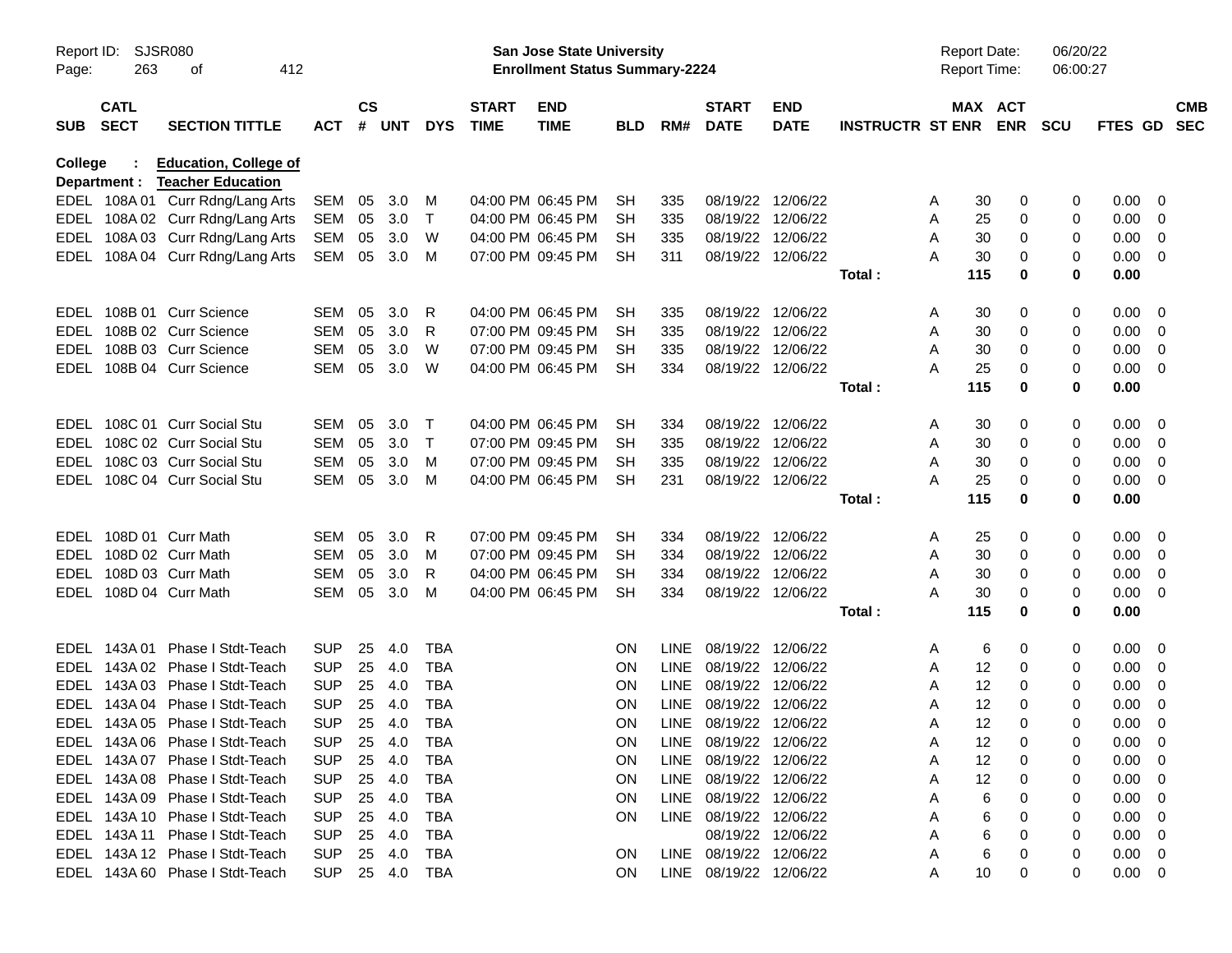| Report ID: |             | SJSR080                         |            |                |            |              | San Jose State University             |            |      |                        |                   |                         | <b>Report Date:</b> |                     | 06/20/22 |             |            |  |
|------------|-------------|---------------------------------|------------|----------------|------------|--------------|---------------------------------------|------------|------|------------------------|-------------------|-------------------------|---------------------|---------------------|----------|-------------|------------|--|
| Page:      | 264         | 412<br>οf                       |            |                |            |              | <b>Enrollment Status Summary-2224</b> |            |      |                        |                   |                         |                     | <b>Report Time:</b> | 06:00:27 |             |            |  |
|            | <b>CATL</b> |                                 |            | <b>CS</b>      |            | <b>START</b> | <b>END</b>                            |            |      | <b>START</b>           | <b>END</b>        |                         |                     | MAX ACT             |          |             | <b>CMB</b> |  |
| <b>SUB</b> | <b>SECT</b> | <b>SECTION TITTLE</b>           | <b>ACT</b> | # UNT          | <b>DYS</b> | <b>TIME</b>  | <b>TIME</b>                           | <b>BLD</b> | RM#  | <b>DATE</b>            | <b>DATE</b>       | <b>INSTRUCTR ST ENR</b> |                     | <b>ENR</b>          | SCU      | FTES GD SEC |            |  |
|            |             | EDEL 143A 61 Phase I Stdt-Teach | <b>SUP</b> | 25<br>-4.0     | TBA        |              |                                       | <b>ON</b>  |      | LINE 08/19/22 12/06/22 |                   |                         | A                   | 0<br>6              | 0        | $0.00 \t 0$ |            |  |
|            |             | EDEL 143A 62 Phase I Stdt-Teach | <b>SUP</b> | 25<br>4.0      | <b>TBA</b> |              |                                       | ON         |      | LINE 08/19/22 12/06/22 |                   |                         | Α                   | 0<br>6              | 0        | $0.00 \t 0$ |            |  |
|            |             | EDEL 143A 63 Phase I Stdt-Teach | <b>SUP</b> | 25 4.0         | TBA        |              |                                       | ON         |      | LINE 08/19/22 12/06/22 |                   |                         | A                   | 0<br>6              | 0        | $0.00 \t 0$ |            |  |
|            |             |                                 |            |                |            |              |                                       |            |      |                        |                   | Total:                  | 142                 | 0                   | 0        | 0.00        |            |  |
|            |             | EDEL 143B 01 Phase 2 Stdt-Teach | <b>SUP</b> | 25 10.0        | TBA        |              |                                       | <b>ON</b>  |      | LINE 08/19/22 12/06/22 |                   |                         | A                   | 0<br>12             | 0        | $0.00 \t 0$ |            |  |
|            |             | EDEL 143B 02 Phase 2 Stdt-Teach | <b>SUP</b> | 25 10.0        | <b>TBA</b> |              |                                       | ON         |      | LINE 08/19/22 12/06/22 |                   |                         | A                   | 12<br>0             | 0        | $0.00 \t 0$ |            |  |
|            |             | EDEL 143B 03 Phase 2 Stdt-Teach | <b>SUP</b> | 25 10.0        | <b>TBA</b> |              |                                       | ON         |      | LINE 08/19/22 12/06/22 |                   |                         | A                   | 0<br>12             | 0        | $0.00 \t 0$ |            |  |
|            |             | EDEL 143B 04 Phase 2 Stdt-Teach | <b>SUP</b> | 25 10.0        | <b>TBA</b> |              |                                       | ON         |      | LINE 08/19/22 12/06/22 |                   |                         | A                   | 12<br>0             | 0        | $0.00 \ 0$  |            |  |
|            |             | EDEL 143B 05 Phase 2 Stdt-Teach | <b>SUP</b> | 25 10.0        | <b>TBA</b> |              |                                       | ON         |      | LINE 08/19/22 12/06/22 |                   |                         | A                   | 8<br>0              | 0        | $0.00 \t 0$ |            |  |
|            |             | EDEL 143B 06 Phase 2 Stdt-Teach | <b>SUP</b> | 25 10.0        | <b>TBA</b> |              |                                       | ON         |      | LINE 08/19/22 12/06/22 |                   |                         | A                   | 8<br>0              | 0        | $0.00 \t 0$ |            |  |
|            |             | EDEL 143B 07 Phase 2 Stdt-Teach | <b>SUP</b> | 25 10.0        | <b>TBA</b> |              |                                       | ON         |      | LINE 08/19/22 12/06/22 |                   |                         | A                   | 8<br>0              | 0        | $0.00 \t 0$ |            |  |
|            |             | EDEL 143B 08 Phase 2 Stdt-Teach | <b>SUP</b> | 25 10.0        | <b>TBA</b> |              |                                       | ON         |      | LINE 08/19/22 12/06/22 |                   |                         | A                   | 8<br>0              | 0        | $0.00 \t 0$ |            |  |
|            |             | EDEL 143B 09 Phase 2 Stdt-Teach | <b>SUP</b> | 25 10.0        | <b>TBA</b> |              |                                       |            |      | 08/19/22 12/06/22      |                   |                         | A                   | 0<br>8              | 0        | $0.00 \t 0$ |            |  |
|            |             | EDEL 143B 10 Phase 2 Stdt-Teach | <b>SUP</b> | 25 10.0        | <b>TBA</b> |              |                                       |            |      | 08/19/22 12/06/22      |                   |                         | Α                   | 8<br>0              | 0        | $0.00 \t 0$ |            |  |
|            |             | EDEL 143B 11 Phase 2 Stdt-Teach | <b>SUP</b> | 25 10.0        | <b>TBA</b> |              |                                       |            |      | 08/19/22 12/06/22      |                   |                         | Α                   | 0<br>8              | 0        | $0.00 \t 0$ |            |  |
|            |             | EDEL 143B 60 Phase 2 Stdt-Teach | <b>SUP</b> | 25 10.0        | <b>TBA</b> |              |                                       | <b>ON</b>  | LINE | 08/19/22 12/06/22      |                   |                         | Α                   | 10<br>0             | 0        | $0.00 \t 0$ |            |  |
|            |             | EDEL 143B 61 Phase 2 Stdt-Teach | <b>SUP</b> | 25 10.0        | <b>TBA</b> |              |                                       | ON         |      | LINE 08/19/22 12/06/22 |                   |                         | Α                   | 6<br>0              | 0        | $0.00 \ 0$  |            |  |
|            |             | EDEL 143B 62 Phase 2 Stdt-Teach | <b>SUP</b> | 25 10.0        | <b>TBA</b> |              |                                       | ON         |      | LINE 08/19/22 12/06/22 |                   |                         | Α                   | 6<br>0              | 0        | $0.00 \t 0$ |            |  |
|            |             |                                 |            |                |            |              |                                       |            |      |                        |                   | Total :                 | 126                 | 0                   | 0        | 0.00        |            |  |
|            |             |                                 |            |                |            |              |                                       |            |      |                        |                   |                         |                     |                     |          |             |            |  |
|            |             | EDSC 184X 01 Stdt Tchg I        | <b>SUP</b> | 36<br>6.0      | TBA        |              |                                       |            |      | 08/19/22 12/06/22      |                   |                         | A                   | 0<br>8              | 0        | $0.00 \t 0$ |            |  |
|            |             | EDSC 184X 02 Stdt Tchg I        | <b>SUP</b> | 36<br>6.0      | TBA        |              |                                       |            |      | 08/19/22 12/06/22      |                   |                         | A                   | 0<br>8              | 0        | $0.00 \t 0$ |            |  |
|            |             | EDSC 184X 03 Stdt Tchg I        | <b>SUP</b> | 36<br>6.0      | <b>TBA</b> |              |                                       |            |      | 08/19/22 12/06/22      |                   |                         | A                   | 8<br>0              | 0        | $0.00 \t 0$ |            |  |
|            |             | EDSC 184X 04 Stdt Tchg I        | <b>SUP</b> | 36<br>6.0      | <b>TBA</b> |              |                                       |            |      | 08/19/22 12/06/22      |                   |                         | A                   | 8<br>0              | 0        | $0.00 \t 0$ |            |  |
|            |             | EDSC 184X 05 Stdt Tchg I        | <b>SUP</b> | 36<br>6.0      | <b>TBA</b> |              |                                       |            |      | 08/19/22 12/06/22      |                   |                         | A                   | 8<br>0              | 0        | $0.00 \t 0$ |            |  |
|            |             | EDSC 184X 06 Stdt Tchg I        | <b>SUP</b> | 36<br>6.0      | <b>TBA</b> |              |                                       |            |      | 08/19/22 12/06/22      |                   |                         | A                   | 8<br>0              | 0        | $0.00 \ 0$  |            |  |
|            |             | EDSC 184X 07 Stdt Tchg I        | <b>SUP</b> | 36<br>6.0      | <b>TBA</b> |              |                                       |            |      | 08/19/22 12/06/22      |                   |                         | A                   | 8<br>0              | 0        | $0.00 \ 0$  |            |  |
|            |             | EDSC 184X 08 Stdt Tchg I        | <b>SUP</b> | 36<br>6.0      | <b>TBA</b> |              |                                       |            |      | 08/19/22 12/06/22      |                   |                         | A                   | 8<br>0              | 0        | $0.00 \ 0$  |            |  |
|            |             | EDSC 184X 09 Stdt Tchg I        | SUP        | 36<br>6.0      | <b>TBA</b> |              |                                       |            |      | 08/19/22 12/06/22      |                   |                         | A                   | 8<br>0              | 0        | $0.00 \ 0$  |            |  |
|            |             | EDSC 184X 10 Stdt Tchg I        | <b>SUP</b> | 36<br>6.0      | <b>TBA</b> |              |                                       |            |      | 08/19/22 12/06/22      |                   |                         | A                   | 8<br>$\Omega$       | 0        | 0.00        | - 0        |  |
|            |             | EDSC 184X 11 Stdt Tchg I        |            | SUP 36 6.0 TBA |            |              |                                       |            |      | 08/19/22 12/06/22      |                   |                         | A                   | 8<br>0              | 0        | $0.00 \t 0$ |            |  |
|            |             | EDSC 184X 12 Stdt Tchg I        | <b>SUP</b> | 36 6.0         | TBA        |              |                                       |            |      | 08/19/22 12/06/22      |                   |                         | A                   | 8<br>0              | 0        | $0.00 \t 0$ |            |  |
|            |             | EDSC 184X 13 Stdt Tchg I        | <b>SUP</b> | 36 6.0         | <b>TBA</b> |              |                                       |            |      | 08/19/22 12/06/22      |                   |                         | Α                   | 8<br>0              |          | $0.00 \t 0$ |            |  |
|            |             | EDSC 184X 14 Stdt Tchg I        | <b>SUP</b> | 36 6.0         | <b>TBA</b> |              |                                       |            |      | 08/19/22 12/06/22      |                   |                         | Α                   | 8<br>0              | 0        | $0.00 \t 0$ |            |  |
|            |             | EDSC 184X 15 Stdt Tchg I        | <b>SUP</b> | 36 6.0 TBA     |            |              |                                       |            |      |                        | 08/19/22 12/06/22 |                         | A                   | 8<br>0              |          | $0.00 \t 0$ |            |  |
|            |             |                                 |            |                |            |              |                                       |            |      |                        |                   | Total:                  | 120                 | 0                   | 0        | 0.00        |            |  |
|            |             | EDTE 180 01 Indiv Studies       |            | SUP 78 1.0 TBA |            |              |                                       |            |      | 08/19/22 12/06/22      |                   |                         | A                   | 6<br>$\mathbf{1}$   | 0        | $0.07$ 0    |            |  |
|            |             |                                 |            |                |            |              |                                       |            |      |                        |                   |                         |                     |                     |          |             |            |  |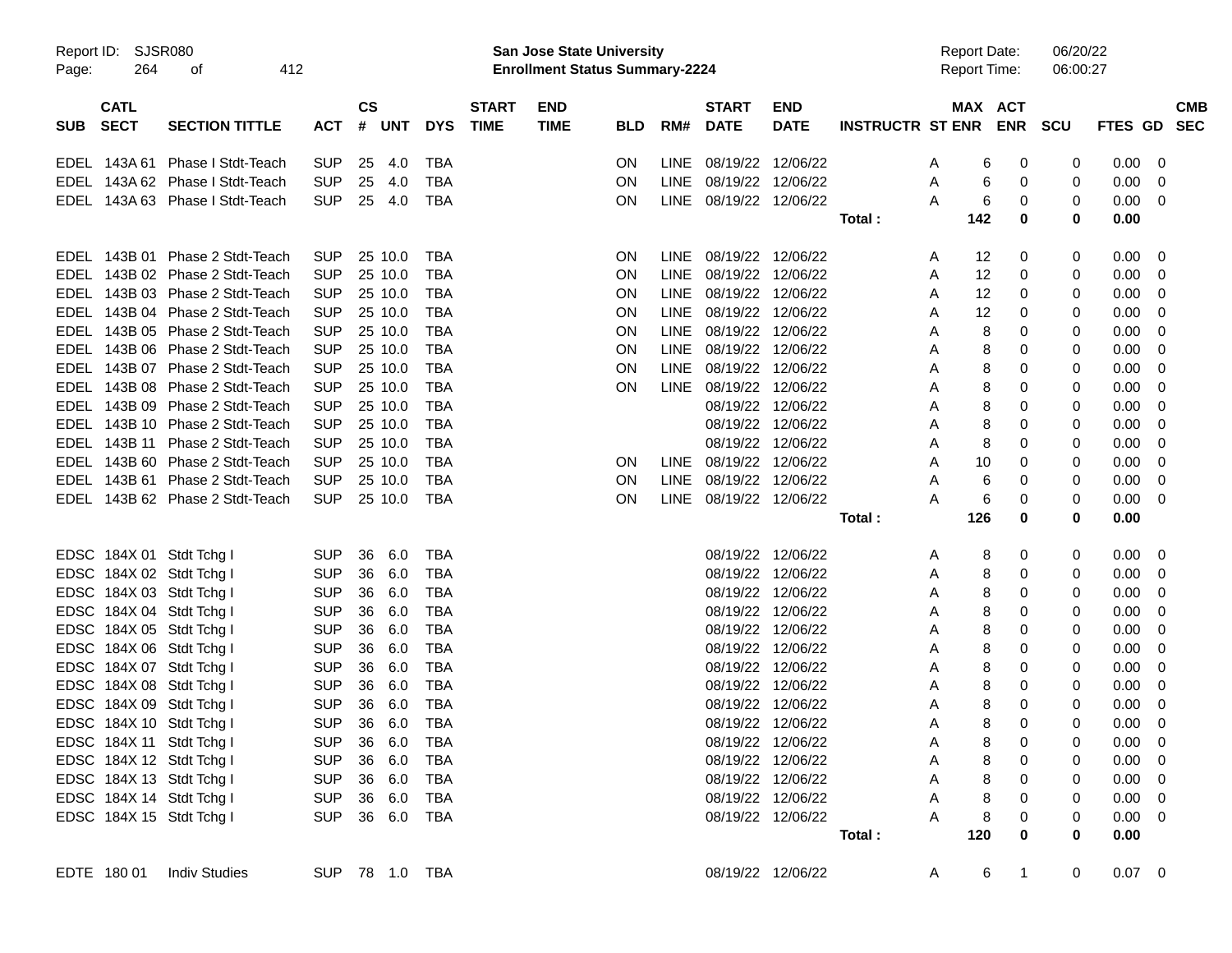| Report ID:<br>265<br>Page:               | <b>SJSR080</b><br>412<br>οf |              |                |            |              |                             | <b>San Jose State University</b><br><b>Enrollment Status Summary-2224</b> |            |             |                             |                           |                         | <b>Report Date:</b><br>Report Time: |         |                      | 06/20/22<br>06:00:27 |                |                          |                          |
|------------------------------------------|-----------------------------|--------------|----------------|------------|--------------|-----------------------------|---------------------------------------------------------------------------|------------|-------------|-----------------------------|---------------------------|-------------------------|-------------------------------------|---------|----------------------|----------------------|----------------|--------------------------|--------------------------|
| <b>CATL</b><br><b>SECT</b><br><b>SUB</b> | <b>SECTION TITTLE</b>       | <b>ACT</b>   | <b>CS</b><br># | <b>UNT</b> | <b>DYS</b>   | <b>START</b><br><b>TIME</b> | <b>END</b><br><b>TIME</b>                                                 | <b>BLD</b> | RM#         | <b>START</b><br><b>DATE</b> | <b>END</b><br><b>DATE</b> | <b>INSTRUCTR ST ENR</b> |                                     | MAX ACT | <b>ENR</b>           | <b>SCU</b>           | <b>FTES GD</b> |                          | <b>CMB</b><br><b>SEC</b> |
| EDTE 180 02                              | <b>Indiv Studies</b>        | <b>SUP</b>   | 78             | 3.0        | <b>TBA</b>   |                             |                                                                           |            |             |                             | 08/19/22 12/06/22         |                         | A                                   | 6       | 0                    | 0                    | 0.00           | - 0                      |                          |
| EDTE 180 03                              | <b>Indiv Studies</b>        | <b>SUP</b>   |                | 78 2.0     | <b>TBA</b>   |                             |                                                                           | ΟN         | <b>LINE</b> | 08/19/22 12/06/22           |                           |                         | A                                   | 6       | 0                    | 0                    | 0.00           | - 0                      |                          |
|                                          |                             |              |                |            |              |                             |                                                                           |            |             |                             |                           | Total:                  |                                     | 18      | $\blacktriangleleft$ | 0                    | 0.07           |                          |                          |
| EDTE 208 01                              | <b>Educ Sociology</b>       | SEM          | 05             | 3.0        | м            |                             | 04:00 PM 06:45 PM                                                         | SН         | 311         |                             | 08/19/22 12/06/22         |                         | A                                   | 25      | 0                    | 0                    | 0.00           | - 0                      |                          |
| EDTE 208 02                              | <b>Educ Sociology</b>       | <b>SEM</b>   | 05             | 3.0        | W            |                             | 04:00 PM 06:45 PM                                                         | SН         | 239         |                             | 08/19/22 12/06/22         |                         | A                                   | 30      | 0                    | 0                    | 0.00           | 0                        |                          |
| EDTE 208 03                              | Educ Sociology              | <b>SEM</b>   | 05             | 3.0        | $\mathsf{T}$ |                             | 04:00 PM 06:45 PM                                                         | SН         | 313         |                             | 08/19/22 12/06/22         |                         | A                                   | 30      | 0                    | 0                    | 0.00           | 0                        |                          |
| EDTE 208 04                              | Educ Sociology              | <b>SEM</b>   | 05             | 3.0        | м            |                             | 04:00 PM 06:45 PM                                                         | SН         | 414         |                             | 08/19/22 12/06/22         |                         | A                                   | 30      | 0                    | 0                    | 0.00           | 0                        |                          |
| EDTE 208 10                              | Educ Sociology              | <b>SEM</b>   | 05             | 3.0        | м            |                             | 04:00 PM 06:45 PM                                                         | SН         | 213         |                             | 08/19/22 12/06/22         |                         | A                                   | 30      | 5                    | 15                   | 1.00           | 0                        |                          |
| EDTE 208 11                              | <b>Educ Sociology</b>       | <b>SEM</b>   | 05             | 3.0        | м            |                             | 07:00 PM 09:45 PM                                                         | <b>SH</b>  | 313         | 08/19/22 12/06/22           |                           |                         | А                                   | 30      | 5                    | 15                   | 1.00           | - 0                      |                          |
|                                          |                             |              |                |            |              |                             |                                                                           |            |             |                             |                           | Total:                  |                                     | 175     | 10                   | 30                   | 2.00           |                          |                          |
| EDTE 224 01                              | Ed Psych Seminar            | SEM          | 05             | 3.0        | W            |                             | 04:00 PM 06:45 PM                                                         | SН         | 311         |                             | 08/19/22 12/06/22         |                         | A                                   | 30      | 0                    | 0                    | 0.00           | $\overline{\mathbf{0}}$  |                          |
| EDTE 224 02                              | Ed Psych Seminar            | <b>SEM</b>   | 05             | 3.0        | W            |                             | 07:00 PM 09:45 PM                                                         | SН         | 239         | 08/19/22 12/06/22           |                           |                         | A                                   | 30      | 0                    | 0                    | 0.00           | 0                        |                          |
| EDTE 224 03                              | Ed Psych Seminar            | <b>SEM</b>   | 05             | 3.0        | R            |                             | 04:00 PM 06:45 PM                                                         | SН         | 313         |                             | 08/19/22 12/06/22         |                         | A                                   | 30      | 0                    | 0                    | 0.00           | 0                        |                          |
| EDTE 224 10                              | Ed Psych Seminar            | <b>SEM</b>   | 05             | 3.0        | $\mathsf{T}$ |                             | 12:00 PM 02:45 PM                                                         | SН         | 334         |                             | 08/19/22 12/06/22         |                         | A                                   | 30      | 5                    | 15                   | 1.00           | 0                        |                          |
| EDTE 224 11                              | Ed Psych Seminar            | <b>SEM</b>   | 05             | 3.0        | R            |                             | 07:00 PM 09:45 PM                                                         | <b>SH</b>  | 313         | 08/19/22 12/06/22           |                           |                         | А                                   | 30      | 5                    | 15                   | 1.00           | - 0                      |                          |
|                                          |                             |              |                |            |              |                             |                                                                           |            |             |                             |                           | Total:                  |                                     | 150     | 10                   | 30                   | 2.00           |                          |                          |
| EDTE 250 01                              | <b>Qual Res in Educ</b>     | SEM          | 05             | 3.0        | $\mathsf{T}$ |                             | 07:00 PM 09:45 PM                                                         | SН         | 239         |                             | 08/19/22 12/06/22         |                         | A                                   | 30      | 0                    | 0                    | 0.00           | $\overline{\phantom{0}}$ |                          |
| EDTE 250 02                              | <b>Qual Res in Educ</b>     | <b>SEM</b>   | 05             | 3.0        | W            |                             | 07:00 PM 09:45 PM                                                         | SН         | 334         |                             | 08/19/22 12/06/22         |                         | A                                   | 30      | 0                    | 0                    | 0.00           | 0                        |                          |
| EDTE 250 03                              | <b>Qual Res in Educ</b>     | <b>SEM</b>   | 05             | 3.0        | м            |                             | 04:00 PM 06:45 PM                                                         | SН         | 347         | 08/19/22 12/06/22           |                           |                         | A                                   | 30      | 0                    | 0                    | 0.00           | 0                        |                          |
| EDTE 250 04                              | <b>Qual Res in Educ</b>     | <b>SEM</b>   | 05             | 3.0        | R            |                             | 07:00 PM 09:45 PM                                                         | SН         | 413         | 08/19/22 12/06/22           |                           |                         | A                                   | 30      | 0                    | 0                    | 0.00           | 0                        |                          |
| EDTE 250 10                              | <b>Qual Res in Educ</b>     | <b>SEM</b>   | 05             | 3.0        | W            |                             | 04:00 PM 06:45 PM                                                         | SН         | 314         |                             | 08/19/22 12/06/22         |                         | Α                                   | 30      | 4                    | 12                   | 0.80           | 0                        |                          |
| EDTE 250 11                              | <b>Qual Res in Educ</b>     | <b>SEM</b>   | 05             | 3.0        | м            |                             | 07:00 PM 09:45 PM                                                         | SН         | 314         |                             | 08/19/22 12/06/22         |                         | A                                   | 30      | 6                    | 18                   | 1.20           | 0                        |                          |
| EDTE 250 12                              | <b>Qual Res in Educ</b>     | SEM          | 05             | 3.0        | $\mathsf{T}$ |                             | 07:00 PM 09:45 PM                                                         | <b>SH</b>  | 311         | 08/19/22 12/06/22           |                           |                         | Α                                   | 30      | 8                    | 24                   | 1.60           | - 0                      |                          |
|                                          |                             |              |                |            |              |                             |                                                                           |            |             |                             |                           | Total:                  |                                     | 210     | 18                   | 54                   | 3.60           |                          |                          |
| EDTE 260 01                              | Cr Pers Sch PI Dem          | SEM          | 05             | 3.0        | $\top$       |                             | 04:00 PM 06:45 PM                                                         | SН         | 239         |                             | 08/19/22 12/06/22         |                         | A                                   | 30      | 0                    | 0                    | 0.00           | $\overline{\mathbf{0}}$  |                          |
| EDTE.<br>260 02                          | Cr Pers Sch PI Dem          | <b>SEM</b>   | 05             | 3.0        | W            |                             | 04:00 PM 06:45 PM                                                         | SН         | 346         | 08/19/22 12/06/22           |                           |                         | A                                   | 30      | 0                    | 0                    | 0.00           | 0                        |                          |
| EDTE 260 03                              | Cr Pers Sch PI Dem          | <b>SEM</b>   | 05             | 3.0        | M            |                             | 07:00 PM 09:45 PM                                                         | <b>SH</b>  | 347         | 08/19/22 12/06/22           |                           |                         | A                                   | 30      | -1                   | 3                    | 0.20           | - 0                      |                          |
| EDTE 260 04                              | Cr Pers Sch PI Dem          | SEM          | 05             | 3.0        | R            |                             | 04:00 PM 06:45 PM                                                         | SH         | 413         | 08/19/22 12/06/22           |                           |                         | A                                   | 30      | 0                    | 0                    | $0.00\,$       | $\overline{\phantom{0}}$ |                          |
| EDTE 260 10                              | Cr Pers Sch Pl Dem          | SEM          | 05             | 3.0        | M            |                             | 04:00 PM 06:45 PM                                                         | SH         | 314         |                             | 08/19/22 12/06/22         |                         | Α                                   | 30      | 9                    | 27                   | 1.80 0         |                          |                          |
| EDTE 260 11                              | Cr Pers Sch Pl Dem          | SEM          |                | 05 3.0     | R            |                             | 04:00 PM 06:45 PM                                                         | SH         | 311         |                             | 08/19/22 12/06/22         |                         | Α                                   | 30      | 4                    | 12                   | 0.80 0         |                          |                          |
| EDTE 260 12                              | Cr Pers Sch Pl Dem          | SEM 05 3.0 R |                |            |              |                             | 04:00 PM 06:45 PM                                                         | SH         | 314         |                             | 08/19/22 12/06/22         |                         | Α                                   | 30      | 6                    | 18                   | $1.20 \t 0$    |                          |                          |
|                                          |                             |              |                |            |              |                             |                                                                           |            |             |                             |                           | Total:                  |                                     | 210     | 20                   | 60                   | 4.00           |                          |                          |
| EDTE 262 01                              | L2 Lang/Lit Devlt           | SEM 05 3.0 T |                |            |              |                             | 04:00 PM 06:45 PM                                                         | SH         | 347         |                             | 08/19/22 12/06/22         |                         | A                                   | 30      | 0                    | 0                    | $0.00 \t 0$    |                          |                          |
| EDTE 262 02                              | L2 Lang/Lit Devlt           | SEM 05 3.0 M |                |            |              |                             | 04:00 PM 06:45 PM                                                         | SH         | 239         |                             | 08/19/22 12/06/22         |                         | Α                                   | $30\,$  | 0                    | 0                    | $0.00 \t 0$    |                          |                          |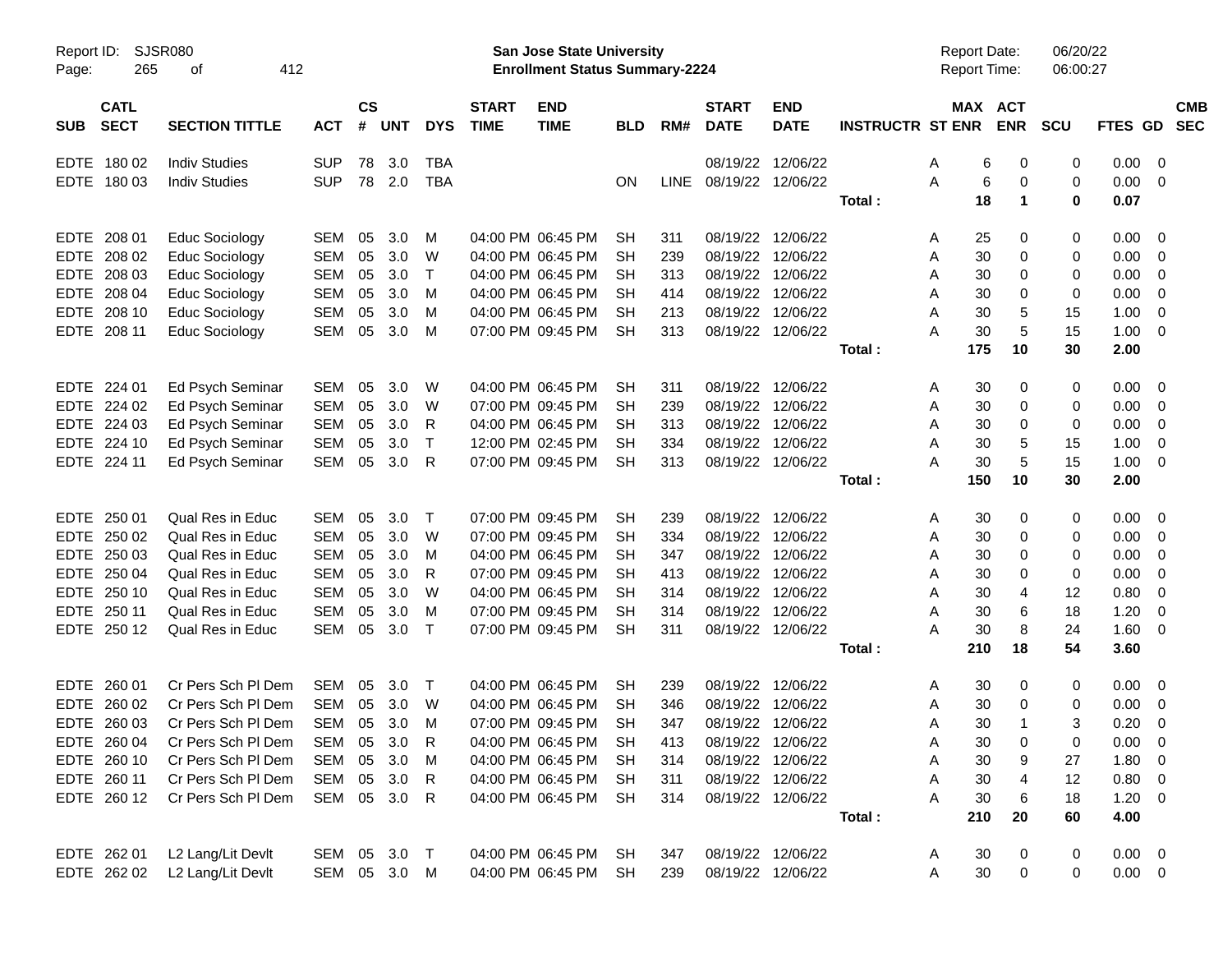| Report ID:<br>Page: | <b>SJSR080</b><br>266      | 412<br>of                    |            |         |     |              |                             | San Jose State University<br><b>Enrollment Status Summary-2224</b> |            |     |                             |                           |                         | <b>Report Date:</b><br><b>Report Time:</b> |     |                       | 06/20/22<br>06:00:27 |         |                |                          |
|---------------------|----------------------------|------------------------------|------------|---------|-----|--------------|-----------------------------|--------------------------------------------------------------------|------------|-----|-----------------------------|---------------------------|-------------------------|--------------------------------------------|-----|-----------------------|----------------------|---------|----------------|--------------------------|
| <b>SUB</b>          | <b>CATL</b><br><b>SECT</b> | <b>SECTION TITTLE</b>        | <b>ACT</b> | CS<br># | UNT | <b>DYS</b>   | <b>START</b><br><b>TIME</b> | <b>END</b><br><b>TIME</b>                                          | <b>BLD</b> | RM# | <b>START</b><br><b>DATE</b> | <b>END</b><br><b>DATE</b> | <b>INSTRUCTR ST ENR</b> |                                            |     | MAX ACT<br><b>ENR</b> | <b>SCU</b>           | FTES GD |                | <b>CMB</b><br><b>SEC</b> |
| EDTE                | 262 03                     | L2 Lang/Lit Devlt            | <b>SEM</b> | 05      | 3.0 | R            |                             | 04:00 PM 06:45 PM                                                  | <b>SH</b>  | 414 | 08/19/22                    | 12/06/22                  |                         | A                                          | 25  | 0                     | 0                    | 0.00    | $\mathbf 0$    |                          |
|                     | EDTE 262 04                | L2 Lang/Lit Devlt            | <b>SEM</b> | 05      | 3.0 | $\mathsf{T}$ |                             | 04:00 PM 06:45 PM                                                  | SH         | 413 |                             | 08/19/22 12/06/22         |                         | A                                          | 30  | $\mathbf 0$           | 0                    | 0.00    | 0              |                          |
| EDTE                | 262 10                     | L2 Lang/Lit Devlt            | SEM        | 05      | 3.0 | M            |                             | 12:00 PM 02:45 PM                                                  | SН         | 334 |                             | 08/19/22 12/06/22         |                         | A                                          | 30  | 6                     | 18                   | 1.20    | 0              |                          |
|                     | EDTE 262 11                | L2 Lang/Lit Devlt            | SEM        | 05      | 3.0 | M            |                             | 04:00 PM 06:45 PM                                                  | <b>SH</b>  | 313 |                             | 08/19/22 12/06/22         |                         | A                                          | 30  | 5                     | 15                   | 1.00    | $\mathbf 0$    |                          |
|                     |                            |                              |            |         |     |              |                             |                                                                    |            |     |                             |                           | Total:                  |                                            | 175 | 11                    | 33                   | 2.20    |                |                          |
|                     | EDTE 282 10                | Assessment/Evaluatio SEM     |            | 05      | 3.0 | F            |                             | 12:00 PM 02:45 PM                                                  | <b>SH</b>  | 334 |                             | 08/19/22 12/06/22         |                         | A                                          | 30  | 6                     | 18                   | 1.20    | 0              |                          |
|                     | EDTE 282 11                | Assessment/Evaluatio SEM     |            | 05      | 3.0 | W            |                             | 07:00 PM 09:45 PM                                                  | <b>SH</b>  | 313 |                             | 08/19/22 12/06/22         |                         | A                                          | 30  | $\overline{4}$        | 12                   | 0.80    | $\overline{0}$ |                          |
|                     |                            |                              |            |         |     |              |                             |                                                                    |            |     |                             |                           | Total:                  |                                            | 60  | 10                    | 30                   | 2.00    |                |                          |
|                     | EDTE 294 01                | Hith & Spec Ed Teach SEM     |            | 06      | 3.0 | R            |                             | 07:00 PM 09:45 PM                                                  | <b>SH</b>  | 314 |                             | 08/19/22 12/06/22         |                         | A                                          | 30  | $\mathbf 0$           | 0                    | 0.00    | $\Omega$       |                          |
| EDTE                | 294 02                     | Hith & Spec Ed Teach SEM     |            | 06      | 3.0 | W            |                             | 07:00 PM 09:45 PM                                                  | <b>SH</b>  | 311 |                             | 08/19/22 12/06/22         |                         | A                                          | 30  | 0                     | 0                    | 0.00    | $\mathbf 0$    |                          |
|                     | EDTE 294 03                | Hith & Spec Ed Teach SEM     |            | 06      | 3.0 | $\mathsf{T}$ |                             | 07:00 PM 09:45 PM                                                  | <b>SH</b>  | 313 |                             | 08/19/22 12/06/22         |                         | A                                          | 30  | $\mathbf 0$           | 0                    | 0.00    | $\mathbf 0$    |                          |
| EDTE                | 294 11                     | Hith & Spec Ed Teach SEM     |            | 06      | 3.0 | W            |                             | 04:00 PM 06:45 PM                                                  | SН         | 313 |                             | 08/19/22 12/06/22         |                         | A                                          | 30  | 0                     | 0                    | 0.00    | 0              |                          |
|                     | EDTE 294 12                | Hith & Spec Ed Teach SEM     |            | 06      | 3.0 | $\top$       |                             | 04:00 PM 06:45 PM                                                  | <b>SH</b>  | 311 |                             | 08/19/22 12/06/22         |                         | A                                          | 30  | 9                     | 27                   | 1.80    | 0              |                          |
|                     |                            |                              |            |         |     |              |                             |                                                                    |            |     |                             |                           | Total:                  |                                            | 150 | 9                     | 27                   | 1.80    |                |                          |
| <b>EDTE</b>         |                            | 297B 01 Advc Iss Bil Ed      | SEM        | 05      | 2.0 | F            |                             | 04:00 PM 05:30 PM                                                  | <b>SH</b>  | 213 |                             | 08/19/22 12/06/22         | E Munoz-Muno            |                                            | 25  | 0                     | 0                    | 0.00    | 0              |                          |
|                     |                            | EDTE 297B 02 Advc Iss Bil Ed | <b>SEM</b> | 05      | 2.0 | -F           |                             | 04:00 PM 05:30 PM                                                  | <b>SH</b>  | 212 |                             | 08/19/22 12/06/22 L Poza  |                         | A                                          | 25  | 0                     | 0                    | 0.00    | - 0            |                          |
|                     |                            |                              |            |         |     |              |                             |                                                                    |            |     |                             |                           | Total:                  |                                            | 50  | $\mathbf 0$           | 0                    | 0.00    |                |                          |
| EDTE                | 298 01                     | <b>Spec Studies</b>          | <b>SUP</b> | 48      | 3.0 | <b>TBA</b>   |                             |                                                                    |            |     |                             | 08/19/22 12/06/22         |                         | A                                          | 12  | 0                     | 0                    | 0.00    | 0              |                          |
|                     | EDTE 298 02                | <b>Spec Studies</b>          | <b>SUP</b> | 48      | 3.0 | <b>TBA</b>   |                             |                                                                    |            |     |                             | 08/19/22 12/06/22         |                         | A                                          | 12  | 0                     | 0                    | 0.00    | $\Omega$       |                          |
| EDTE                | 298 03                     | <b>Spec Studies</b>          | <b>SUP</b> | 48      | 3.0 | <b>TBA</b>   |                             |                                                                    |            |     | 08/19/22                    | 12/06/22                  |                         | A                                          | 12  | 0                     | 0                    | 0.00    | 0              |                          |
| EDTE                | 298 04                     | <b>Spec Studies</b>          | <b>SUP</b> | 48      | 3.0 | <b>TBA</b>   |                             |                                                                    |            |     |                             | 08/19/22 12/06/22         |                         | A                                          | 12  | 0                     | 0                    | 0.00    | 0              |                          |
| EDTE                | 298 05                     | <b>Spec Studies</b>          | <b>SUP</b> | 48      | 3.0 | <b>TBA</b>   |                             |                                                                    |            |     |                             | 08/19/22 12/06/22         |                         | A                                          | 12  | 0                     | 0                    | 0.00    | 0              |                          |
| EDTE.               | 298 06                     | <b>Spec Studies</b>          | <b>SUP</b> | 48      | 3.0 | <b>TBA</b>   |                             |                                                                    |            |     |                             | 08/19/22 12/06/22         |                         | A                                          | 12  | 0                     | 0                    | 0.00    | $\mathbf 0$    |                          |
| EDTE                | 298 07                     | <b>Spec Studies</b>          | <b>SUP</b> | 48      | 3.0 | <b>TBA</b>   |                             |                                                                    |            |     |                             | 08/19/22 12/06/22         |                         | A                                          | 12  | 0                     | 0                    | 0.00    | 0              |                          |
| EDTE                | 298 10                     | <b>Spec Studies</b>          | <b>SUP</b> | 48      | 6.0 | <b>TBA</b>   |                             |                                                                    |            |     |                             | 08/19/22 12/06/22         |                         | A                                          | 12  | 6                     | 0                    | 3.00    | 6              |                          |
|                     | EDTE 298 11                | <b>Spec Studies</b>          | <b>SUP</b> | 48      | 6.0 | <b>TBA</b>   |                             |                                                                    |            |     |                             | 08/19/22 12/06/22         |                         | A                                          | 12  | 0                     | 0                    | 0.00    | $\mathbf 0$    |                          |
| EDTE                | 298 12                     | <b>Spec Studies</b>          | <b>SUP</b> | 48      | 6.0 | <b>TBA</b>   |                             |                                                                    |            |     | 08/19/22                    | 12/06/22                  |                         | A                                          | 12  | $\Omega$              | 0                    | 0.00    | $\mathbf 0$    |                          |
|                     | EDTE 298 13                | <b>Spec Studies</b>          | <b>SUP</b> | 48      | 6.0 | <b>TBA</b>   |                             |                                                                    |            |     |                             | 08/19/22 12/06/22         |                         | Α                                          | 6   | 0                     | 0                    | 0.00    | 0              |                          |
| EDTE                | 298 14                     | <b>Spec Studies</b>          | <b>SUP</b> | 48      | 5.0 | <b>TBA</b>   |                             |                                                                    |            |     |                             | 08/19/22 12/06/22         |                         | A                                          | 12  | 0                     | 0                    | 0.00    | 0              |                          |
|                     | EDTE 298 15                | <b>Spec Studies</b>          | <b>SUP</b> | 48      | 5.0 | <b>TBA</b>   |                             |                                                                    |            |     |                             | 08/19/22 12/06/22         |                         | A                                          | 6   | 0                     | 0                    | 0.00    | 0              |                          |
| EDTE.               | 298 16                     | <b>Spec Studies</b>          | <b>SUP</b> | 48      | 5.0 | <b>TBA</b>   |                             |                                                                    |            |     |                             | 08/19/22 12/06/22         |                         | A                                          | 6   | 0                     | 0                    | 0.00    | 0              |                          |
|                     | EDTE 298 17                | <b>Spec Studies</b>          | <b>SUP</b> | 48      | 5.0 | <b>TBA</b>   |                             |                                                                    |            |     |                             | 08/19/22 12/06/22         |                         | A                                          | 6   | $\Omega$              | 0                    | 0.00    | $\mathbf 0$    |                          |
|                     |                            |                              |            |         |     |              |                             |                                                                    |            |     |                             |                           | Total :                 |                                            | 156 | 6                     | $\bf{0}$             | 3.00    |                |                          |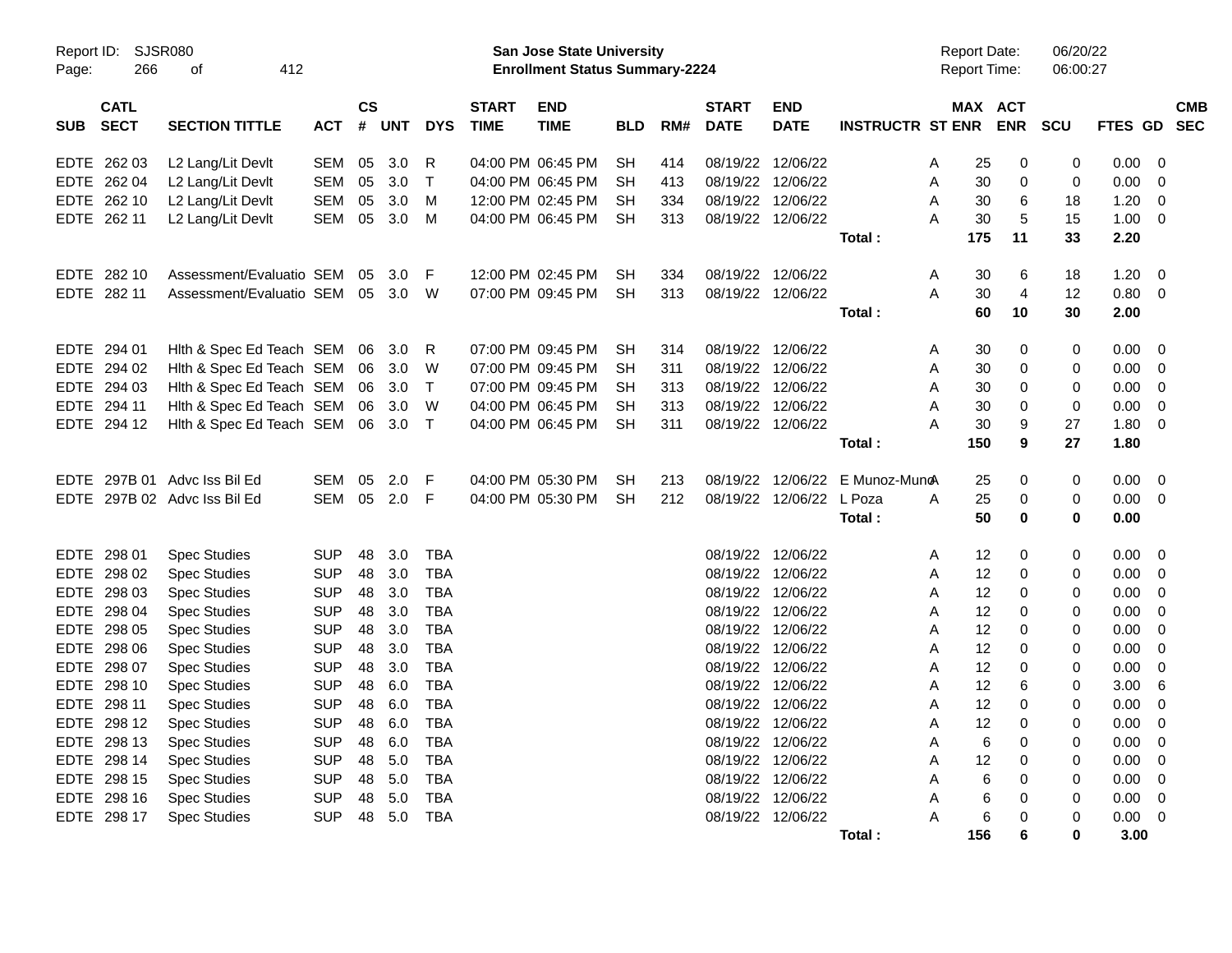| Report ID:                               | SJSR080 |                          |            |         |     |            |                             | <b>San Jose State University</b>      |            |     |                             |                                                  |                         | <b>Report Date:</b> |                          | 06/20/22             |                       |            |
|------------------------------------------|---------|--------------------------|------------|---------|-----|------------|-----------------------------|---------------------------------------|------------|-----|-----------------------------|--------------------------------------------------|-------------------------|---------------------|--------------------------|----------------------|-----------------------|------------|
| Page:                                    | 267     | 0f                       | 412        |         |     |            |                             | <b>Enrollment Status Summary-2224</b> |            |     |                             |                                                  |                         | <b>Report Time:</b> |                          | 06:00:27             |                       |            |
| <b>CATL</b><br><b>SECT</b><br><b>SUB</b> |         | <b>SECTION TITTLE</b>    | <b>ACT</b> | CS<br># | UNT | <b>DYS</b> | <b>START</b><br><b>TIME</b> | <b>END</b><br>TIME                    | <b>BLD</b> | RM# | <b>START</b><br><b>DATE</b> | <b>END</b><br><b>DATE</b>                        | <b>INSTRUCTR ST ENR</b> | <b>MAX</b>          | <b>ACT</b><br><b>ENR</b> | <b>SCU</b>           | FTES GD SEC           | <b>CMB</b> |
| Department :                             |         | <b>Teacher Education</b> |            |         |     |            |                             |                                       |            |     |                             | <b>Lower Division:</b><br><b>Upper Division:</b> | Department Total:       | 2202<br>0<br>866    | 95<br>0                  | 264<br>$\bf{0}$<br>0 | 20.67<br>0.00<br>0.07 |            |

**Graduate Division : 1336 94 264 20.60**